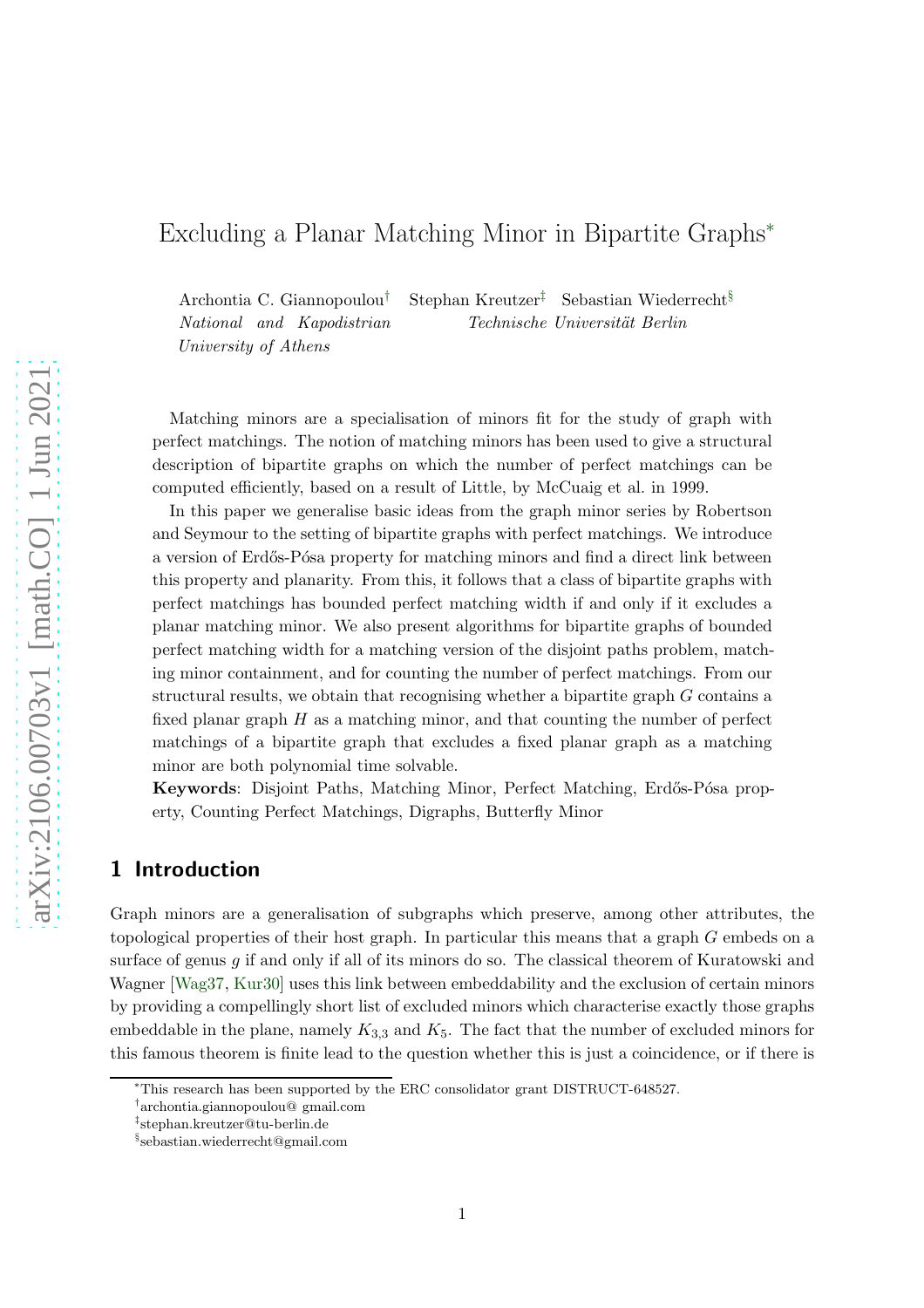a bigger rule behind it. This question became known as Wagner's Conjecture, which was made a theorem almost 70 years later by Robertson and Seymour as the final result of their Graph Minors Project [\[RS04\]](#page-53-2). The Graph Minors Project revealed several deep connections between graph compositions, excluded minors and graphs that embed on surfaces of bounded genus. In particular, the main tools and findings of the Graph Minors Project can be seen as a natural generalisation of Wagner's characterisation of  $K_5$ -minor free graphs as those which can be built from planar graphs and a single non-planer graph  $W_8$  by means of small clique sums [\[Wag37\]](#page-53-0). Roughly speaking, the Graph Minors Project can be broken down into the following steps or tools:

- i) The introduction of a complexity measure that describes the structure of a graph and allows to rapidly simplify graphs where the measure is small. In the Graph Minors Project this role is played by treewidth and the idea of tree-decompositions [\[Hal76,](#page-52-0) [RS86a\]](#page-53-3).
- ii) A (rough) characterisation of minor closed classes of graphs where the complexity measure is small by linking the measure to a topological property. In the case of graph minors this was done in form of the *Grid Theorem* and the resulting corollary that any proper minor closed class of graphs has bounded treewidth if and only if it excludes a planar minor [\[RS86b\]](#page-53-4).
- iii) An extension of the second step to fully describe highly connected graphs where the complexity measure is large, but which exclude some non-planar minor [\[RS95,](#page-53-5) [KTW20\]](#page-53-6).
- iv) Finally, a combination of all previous steps which results in a rough (but global) description of all graphs excluding a fixed minor [\[RS03,](#page-53-7) [KTW20\]](#page-53-6).

An equivalent formulation of Pólya's Permanent Problem, the problem of recognising those 0-1-matrices whose permanent can be computed efficiently using a specific method, which is known as the bipartite Pfaffian Recognition Problem was shown in 1975 to correspond to the containment of  $K_{3,3}$  as a so called *matching minor*<sup>1</sup> in bipartite graphs with perfect matchings [\[Lit75\]](#page-53-8). A structural description of bipartite graphs excluding  $K_{3,3}$  as a matching minor was later found by Seymour et al. and McCuaig independently [\[RST99,](#page-53-9) [McC04\]](#page-53-10). Interestingly, this description is somewhat similar to Wanger's Theorem on  $K_5$ -minor free graphs in the following sense: The theorem states that every brace that excludes  $K_{3,3}$  as a matching minor can be created from planar braces and a single non-planar brace by means of a matching theoretic analogue of clique sums. Inspired by this observation, we pursue an extension of the Graph Minors Project to matching minors in bipartite graphs.

**The project so far** This paper is part of the larger project of extending the graph minors theory of Robertson and Seymour to bipartite graphs with perfect matchings.

A matching theoretic analogue of treewidth, called perfect matching width, was introduced by Norine [\[Nor05\]](#page-53-11). Together with Hatzel and Rabinovich, the third author also derived a grid theorem for bipartite graphs with perfect matchings and perfect matching width from the related Directed Grid Theorem [\[HRW19a,](#page-52-1) [HRW19b\]](#page-52-2).

Roughly speaking, [perfect matching width](#page-9-0) is a branch decomposition over the set of vertices of a graph and the weight of the edges of the corresponding cubic decomposition tree depends on

<sup>&</sup>lt;sup>1</sup>A version of graph minors which also preserves the structure of perfect matchings in a graph. We give formal definitions of these concepts in [Section 1.4.](#page-7-0)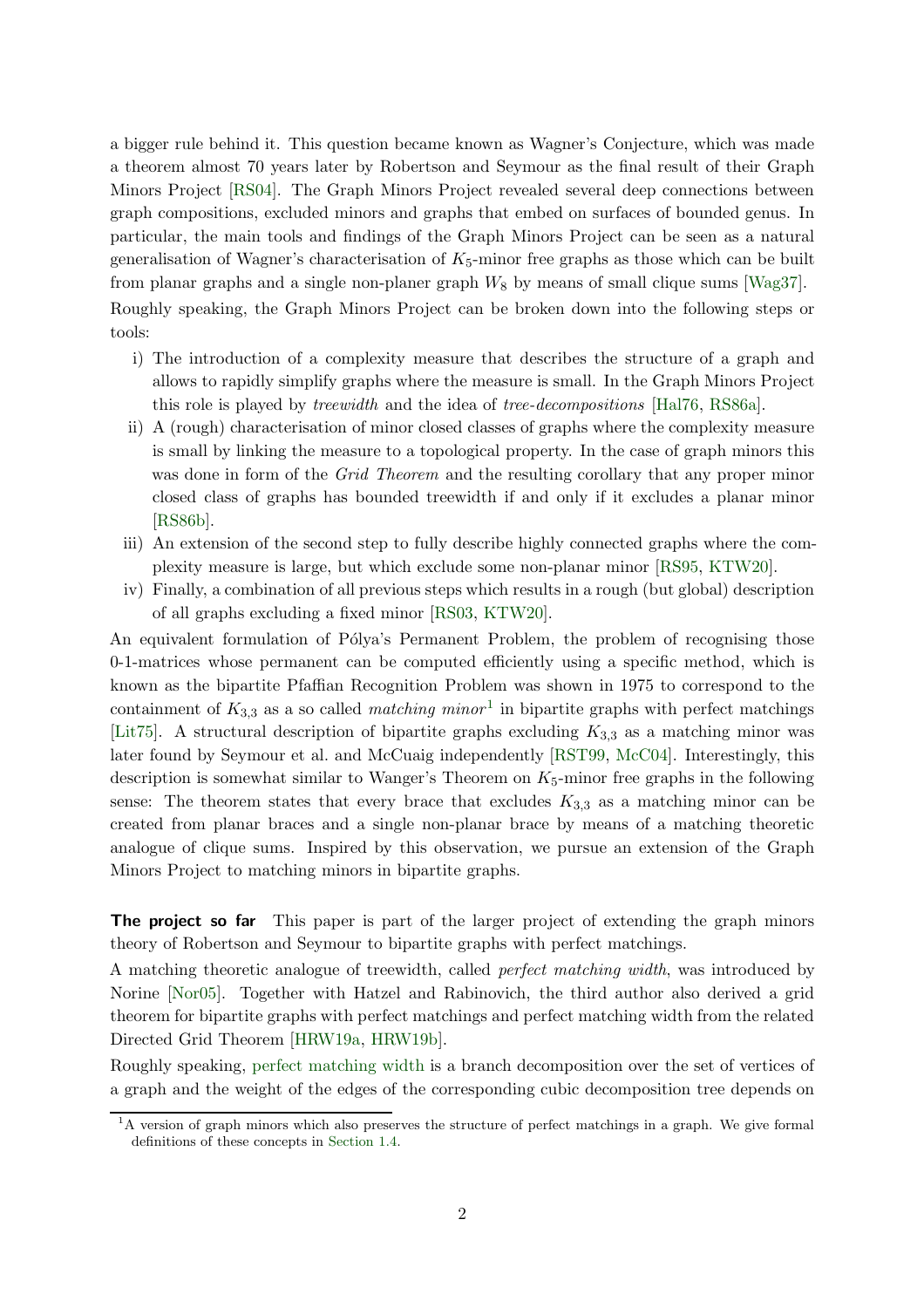<span id="page-2-4"></span>the perfect matchings of the graph. By  $\text{pmw}(G)$  we denote the perfect matching width of a graph.



<span id="page-2-0"></span>Figure 1: The [cylindrical matching grid](#page-9-1) of order 4 with the canonical matching on the left and an internal quadrangulation on the right.

**Theorem 1.1** ([\[HRW19a,](#page-52-1) [HRW19b\]](#page-52-2)). There exists a function  $g_{cyl}$ :  $\mathbb{N} \to \mathbb{N}$  such that for every  $k \in \mathbb{N}$  and every bipartite graph B with a perfect matching M either pmw $(B) \leq g_{\text{cyl}}(k)$  or B contains  $CG_k$  $CG_k$  as an M[-minor](#page-8-0) such that M contains the [canonical matching](#page-9-1) of  $CG_k$ .

#### 1.1 Our Contribution

Towards the greater goal of extending the Graph Minors Project to bipartite graphs with perfect matchings and matching minors, this paper focusses on  $[RS86b]$  and the completion of step  $ii)$ of the Graph Minors Project. Since many of the notions used to state our results are relatively technical we postpone a formal introduction of the definitions to [Section 1.4.](#page-7-0) For the readers convenience each statement contains references to the necessary definitions.

<span id="page-2-2"></span>**Theorem 1.2.** A proper [matching minor](#page-8-0) closed class  $\beta$  of bipartite graphs has bounded [perfect matching width](#page-9-0) if and only if it excludes a planar bipartite [matching covered](#page-7-1) graph.

To prove this theorem we first show that the cylindrical grid, which is guaranteed by [Theorem 1.1,](#page-2-0) contains a square grid as a matching minor. Then we use the theory of ear decompositions of matching covered graphs to construct a matching minor model of any fixed planar and matching covered graph within an appropriately sized square grid.

<span id="page-2-3"></span>**Theorem 1.3.** For every planar bipartite [matching covered](#page-7-1) graph H there exists a number  $\omega_H \in \mathbb{N}$  such that H is a [matching minor](#page-8-0) of the [cylindrical matching grid](#page-9-1) of order  $\omega_H$ .

<span id="page-2-1"></span>Besides the characterisation of classes of bounded perfect matching width, we find an extension of the Erdős-Pósa property for minors to bipartite graphs with perfect matchings.

**Definition 1.4** ((Bipartite) Erdős-Pósa Property for Matching Minors). A (bipartite) matching covered graph H has the (bipartite)  $Erd\tilde{c}s-P\tilde{c}sa$  property for matching minors if there exists a function  $\varepsilon_H : \mathbb{N} \to \mathbb{N}$  such that for every  $k \in \mathbb{N}$  any given (bipartite) [matching covered](#page-7-1) graph G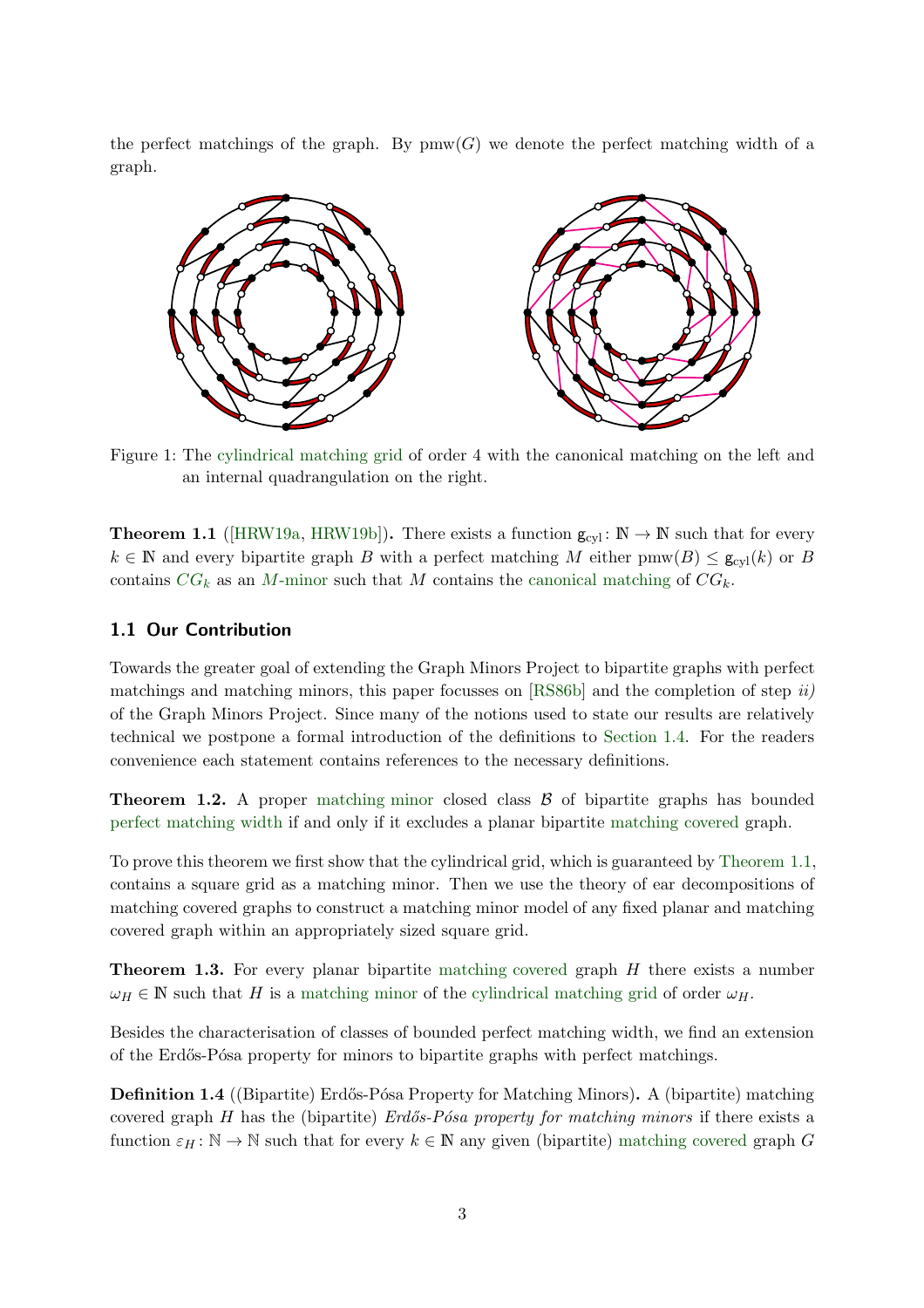with a perfect matching  $M$  has  $k$ -pairwise disjoint  $M$ [-conformal](#page-7-2) subgraphs, all of which contain H as a [matching minor,](#page-8-0) or there exists an M-conformal set  $S_H \subseteq V(G)$  with  $|S_H| \leq \varepsilon_H(k)$  such that  $G - S_H$  does not have H as a matching minor.

<span id="page-3-0"></span>**Theorem 1.5.** A bipartite [matching covered](#page-7-1) graph  $H$  has the bipartite Erdős-Pósa property for [matching minors](#page-8-0) if and only if it is planar.

Towards establishing [Theorem 1.5](#page-3-0) we overcome two particular challenges:

- We need to establish that for any perfect matching M and any edge cut  $\partial(X)$  there exists a set  $F \subseteq M$  of size bounded in a function of the [matching porosity](#page-9-2) of  $\partial(X)$  such that F meets all M[-alternating cycles](#page-8-1) with edges in  $\partial(X)$ . The existence of such sets is not guaranteed by the definition of perfect matching width. By using these sets we are also able to improve on several results of [\[HRW19a\]](#page-52-1) regarding directed treewidth. This is the foundation of our algorithmic applications of perfect matching width.
- By deleting a conformal set it is possible to drastically reduce the number of perfect matchings in a bipartite graph. In particular, a subgraph  $H$  of  $B$  might be [conformal](#page-7-2) in B, but if F is subset of edges of some perfect matching M of B such that H is not Mconformal, then F might not be a conformal subgraph of  $B - V(F)$ . This means that the set  $S_H$  from [Definition 1.4](#page-2-1) is not necessarily a hitting set for all matching minor models of H within B, but still makes sure that  $B - S_H$  does not contain H as a matching minor. For this reason the method to prove that a non-planar graph cannot have the Erdős-Pósa property for minors cannot be extended to bipartite graphs with perfect matchings in a straightforward fashion.

Our resolution of the first challenge also solves an Erdős-Pósa type problem on directed cycles through a given set of vertices and it is probably the deepest result in this paper. The second challenge is resolved by describing what excluding a matching minor means for digraphs, and establishing a [strong](#page-24-0) version of genus and a new notion of the Erdős-Pósa property for digraphs. These new concepts are built upon the fact that whole anti-chains of [butterfly minors](#page-10-0) can, in some sense, be identified with a single bipartite graph with a perfect matching. By using these anti-chains and the insight gained from the matching theoretic context, we are able to reformulate and resolve some problems from the world of structural digraph theory. How the setting of digraphs relates to bipartite graphs with perfect matchings is briefly described in [Section 1.2,](#page-5-0) where we also discuss our contributions to digraph theory.

Algorithmic Applications of Perfect Matching Width In their seminal work on directed treewidth [\[JRST01\]](#page-53-12) Johnson et al. listed three main points which, in their eyes, made treewidth a successful parameter<sup>2</sup>. These points are

- It served as a cornerstone of the Graph Minors Project,
- it can be used to prove structural theorems, and
- it has algorithmic applications due to the fact that many NP-hard problems become tractable on classes of bounded width.

 $2$ They actually list four points, but the fourth is the successful use of treewidth in practical application which is unlikely to be replicable for perfect matching width at the time of writing.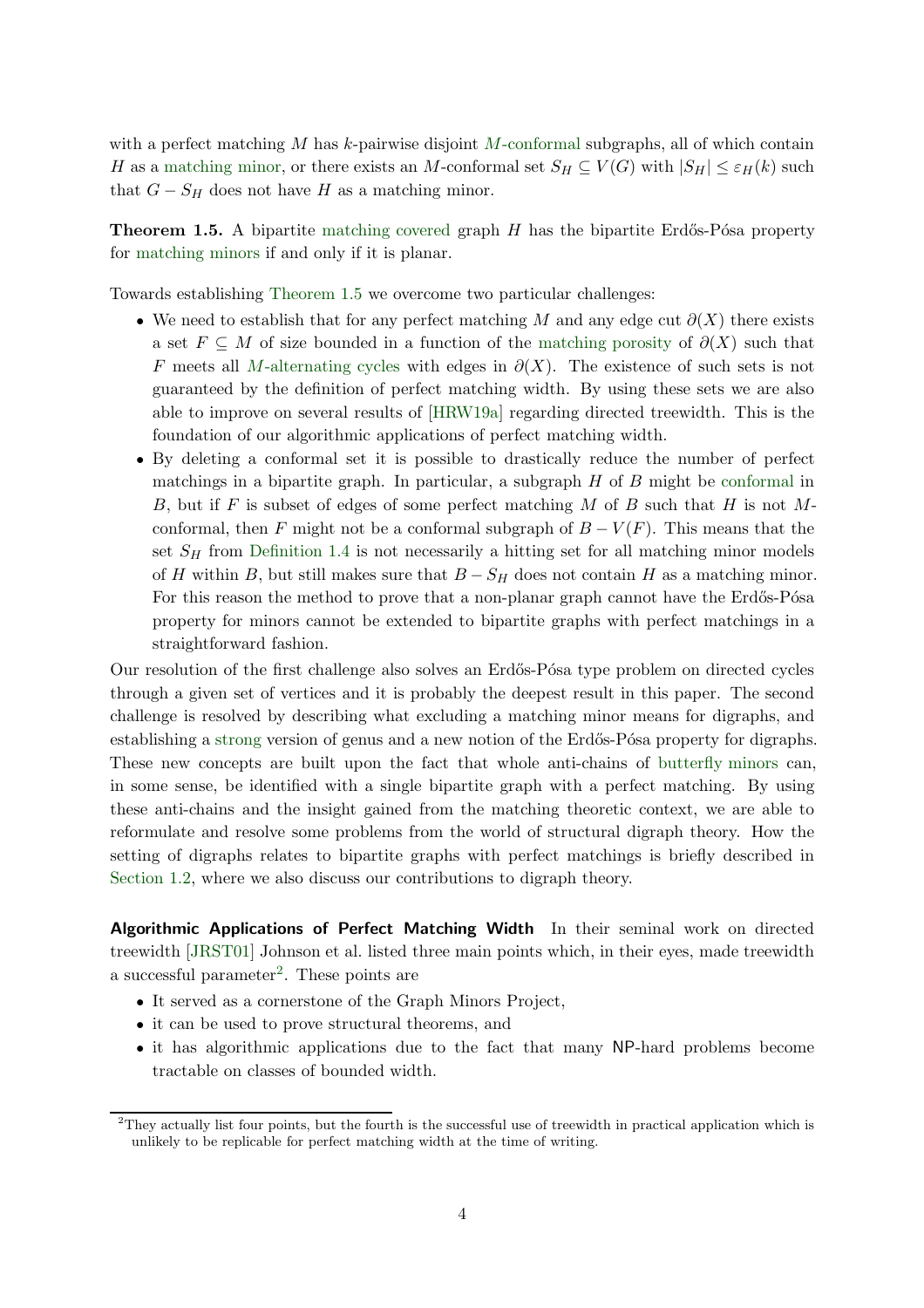The current state of research, in particular [Theorem 1.1](#page-2-0) and [Theorem 1.2,](#page-2-2) can be seen as evidence that perfect matching width can take the place of treewidth in the context of matching minors in bipartite graphs for the first point. For the second point we can consider [Theorem 1.5](#page-3-0) to be a nice first result made possible through perfect matching width. Hence, to further strengthen our claim for the usefulness of perfect matching width, we introduce some algorithmic applications of perfect matching width. When considering bipartite graphs from the view of Matching Theory, two particular problems appear naturally, namely

- i) what is the computational complexity of recognising whether a given bipartite graph contains a fixed bipartite and matching covered graph  $H$  as a matching minor, and
- ii) what is the complexity of counting the number of perfect matchings in bipartite graphs excluding a fixed graph  $H$  as a matching minor?

<span id="page-4-1"></span>To be able to use perfect matching width for any of these two questions, we must first show that we can compute a decomposition of bounded width in polynomial time.

**Theorem 1.6.** Let B be a bipartite graph with a perfect matching and  $\text{pmw}(B) \leq w$ . There exists a constant  $c_{\text{pmw}} \in \mathbb{N}$  and an algorithm with running time  $2^{\mathcal{O}(w \log w)} n^{\mathcal{O}(1)}$  that computes a [perfect matching decomposition](#page-9-0) of width at most  $c_{\text{pmw}} \cdot w^2$  for B.

<span id="page-4-0"></span>Towards the first question we show that perfect matching width can be used for recognising the existence of a fixed matching minor within a bipartite graph.

**Theorem 1.7.** Let  $H$  be a fixed bipartite [matching covered](#page-7-1) graph and  $B$  a bipartite graph with a perfect matching. There exists an algorithm with running time  $|V(B)|^{\mathcal{O}(|V(H)|^2 + \text{pmw}(B)^2)}$  that decides whether  $B$  contains  $H$  as a matching minor.

The algorithm from [Theorem 1.7](#page-4-0) is achieved by solving a more general problem on bipartite graphs of bounded perfect matching width, namely a matching version of the so-called t-Linkage Problem, or t-Disjoint Paths Problem.

<span id="page-4-2"></span>Additionally, counting the number of perfect matchings on bipartite graphs of bounded perfect matching width can also be solved efficiently.

**Theorem 1.8.** Let  $B$  be a bipartite graph with a perfect matching. There exists an algorithm with running time  $|V(B)|^{\mathcal{O}(\text{pmw}(B)^2)}$  that computes the number of perfect matchings in B.

By combining [Theorem 1.2](#page-2-2) and [Theorem 1.3](#page-2-3) with these algorithms, we obtain the following results for classes of bipartite graphs with perfect matchings that exclude a planar and matching covered matching minor.

<span id="page-4-3"></span>**Corollary 1.9.** Let H be a fixed planar and bipartite [matching covered](#page-7-1) graph and let  $\omega_H$  be the number from [Theorem 1.3.](#page-2-3) There exists an algorithm with running time  $|V(B)|^{\mathcal{O}(\omega_H^2)}$  that decides whether a given bipartite graph  $B$  with a perfect matching contains  $H$  as a [matching minor.](#page-8-0)

<span id="page-4-4"></span>**Corollary 1.10.** Let H be a fixed planar and bipartite [matching covered](#page-7-1) graph, let  $\omega_H$  be the number from [Theorem 1.3,](#page-2-3) and let  $B$  be a bipartite graph with a perfect matching that does not contain H as a [matching minor.](#page-8-0) There exists an algorithm with running time  $|V(B)|^{\mathcal{O}(\omega_H^2)}$ that computes the number of perfect matchings of B.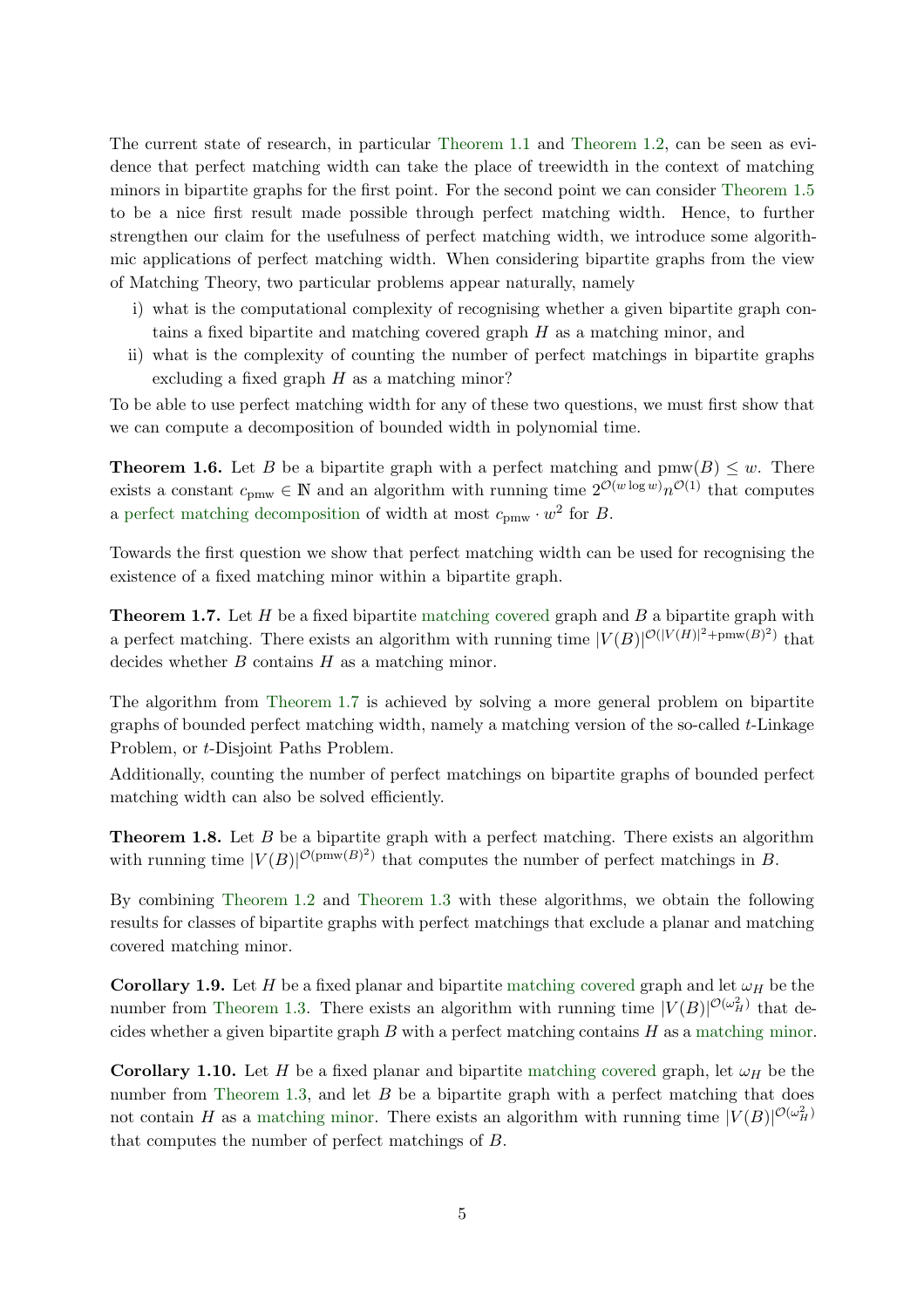#### <span id="page-5-0"></span>1.2 A Comparison to the Directed Case

<span id="page-5-3"></span>Structural Digraph Theory, especially the study of [butterfly minors,](#page-10-0) and Bipartite Matching Theory are closely linked via a powerful construction that translates every digraph into a bipartite graph with a perfect matching and vice versa. See [Figure 2](#page-5-1) for an example.

**Definition 1.11** (*M*-Direction). Let  $B = (V_1 \cup V_2, E)$  be a bipartite graph and let  $M \in \mathcal{M}(G)$ be a perfect matching of B. The M-direction  $\mathcal{D}(B, M)$  of B is defined as follows.

<span id="page-5-1"></span>i)  $V(\mathcal{D}(G,M)) \coloneqq M$  and ii)  $E(\mathcal{D}(G,M)) \coloneqq \Big\{(e,f) \in {M \choose 2} \text{there is } g \in E(B) \text{ such that } \emptyset \neq e \cap g \subseteq V_1 \text{ and }$  $\emptyset \neq f \cap g \subseteq V_2$ .



Figure 2: Left: A bipartite graph B with a perfect matching M. Right: The arising M-direction  $\mathcal{D}(B,M)$ .

Similarly, every undirected graph can be turned into a digraph by simply replacing every undirected edge uv with the directed edges  $(u, v)$  and  $(v, u)$ .

Every digraph D can be made into an undirected graph by simply 'forgetting' the orientation of the edges. There is also a way to interpret any undirected graph as a digraph.

**Definition 1.12** (Biorientation). Let G be a graph. The digraph

$$
\vec{G} := (V(G), \{(u, v), (v, u) \mid uv \in E(G)\})
$$

is called the *biorientation* of G. A digraph D for which a graph G exists with  $D = \overleftrightarrow{G}$  is called a bioriented graph or symmetric digraph.

Several properties of matching covered bipartite graphs naturally correspond to properties of digraphs. In particular this is the case for strong connectivity, as one can easily observe that the M-alternating cycles of a bipartite graph  $B$  with a perfect matching  $M$  are in bijection with the directed cycles of its M-direction. The following statement is folklore (a proof can be found in [\[ZL10\]](#page-54-0), but the result was already known by [\[RST99\]](#page-53-9)).

<span id="page-5-4"></span>**Theorem 1.13.** Let B be a bipartite graph with a perfect matching M and  $k \in \mathbb{N}$  be a positive integer. Then B is k[-extendable](#page-8-2) if and only if  $\mathcal{D}(B, M)$  is strongly k-connected.

<span id="page-5-2"></span>Even more important, and part of the main motivation behind this research is the following relation between butterfly minors and matching minors.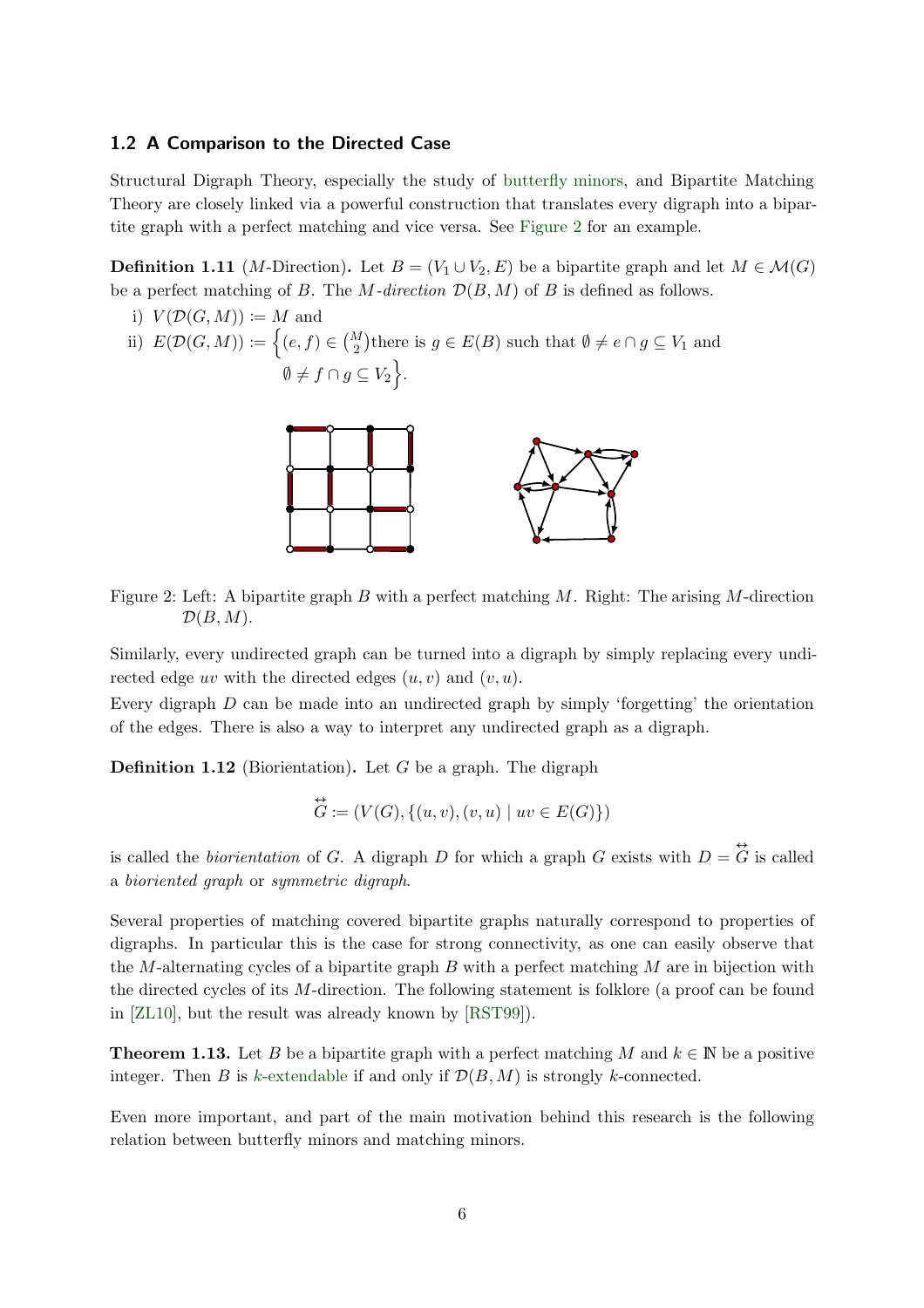**Lemma 1.14** ( $[{\rm McC00}]$ ). Let B and H be bipartite matching covered graphs. Then H is a [matching minor](#page-8-0) of B if and only if there exist perfect matchings  $M \in \mathcal{M}(B)$  and  $M' \in \mathcal{M}(H)$ such that  $\mathcal{D}(H, M')$  is a [butterfly minor](#page-10-0) of  $\mathcal{D}(G, M)$ .

Indeed, to the best of our knowledge, all exact characterisations of classes of digraphs in form of excluded families of butterfly minors are due to, or at least closely related to, [Lemma 1.14](#page-5-2) [\[ST87,](#page-53-14) [GT11,](#page-52-3) [Wie20\]](#page-54-1).

Building on the introduction of [directed treewidth](#page-10-1) in [\[JRST01\]](#page-53-12), Kawarabayashi et al. [\[KK15,](#page-53-15) [AKKW16,](#page-52-4) [GKKK20\]](#page-52-5) have started the project of extending the Graph Minors Theory of Robertson and Seymour to digraphs. However, when dealing with excluding a planar butterfly minor, especially with extensions of [\[RS86b\]](#page-53-4), some problems arise. A key observation is that, while the cylindrical grid<sup>3</sup> as guaranteed by the Directed Grid Theorem from  $[KK15]$  is indeed a planar digraph, it does not contain every planar digraph as a butterfly minor. For an example of such a digraph see [Figure 3.](#page-6-0) Because of this, the strongly connected digraphs which have the Erdős-Pósa property are exactly those which are butterfly minors of the cylindrical grid [\[AKKW16\]](#page-52-4).



<span id="page-6-0"></span>Figure 3: A strongly connected and planar digraph that is not a butterfly minor of the cylindrical grid.

As pointed out in [\[RST99,](#page-53-9) [McC04\]](#page-53-10), the class of digraphs excluding all  $\overleftrightarrow{C}_n$ , where  $n \geq 3$  is odd, corresponds exactly to the class of bipartite graphs without  $K_{3,3}$  as a matching minor via the M[-direction](#page-5-3) and [Lemma 1.14.](#page-5-2) So excluding a single matching minor in a bipartite graph  $B$ corresponds to excluding a, possible infinite, anti-chain of butterfly minors in the  $M$ -directions of B.

By using [Lemma 1.14](#page-5-2) we formalise these anti-chains based on a single bipartite graph with a perfect matching in [Section 4.2.](#page-21-0) This leads to a new way of handling butterfly minor closed classes of digraphs in terms of excluded anti-chains instead of individual digraphs. By doing so we are able to give digraphic analogues of Theorems [1.2,](#page-2-2) [1.3](#page-2-3) and [1.5](#page-3-0) by replacing a single digraph with a whole anti-chain and planarity with a stronger version, more suited for the theory of butterfly minors.

#### 1.3 Organisation

In [Section 1.4](#page-7-0) we present a collection of all necessary definitions. The remainder of this article is organised as follows:

<sup>&</sup>lt;sup>3</sup>The cylindrical grid is the M[-direction](#page-9-1) of the [cylindrical matching grid,](#page-9-1) where M is its canonical matching.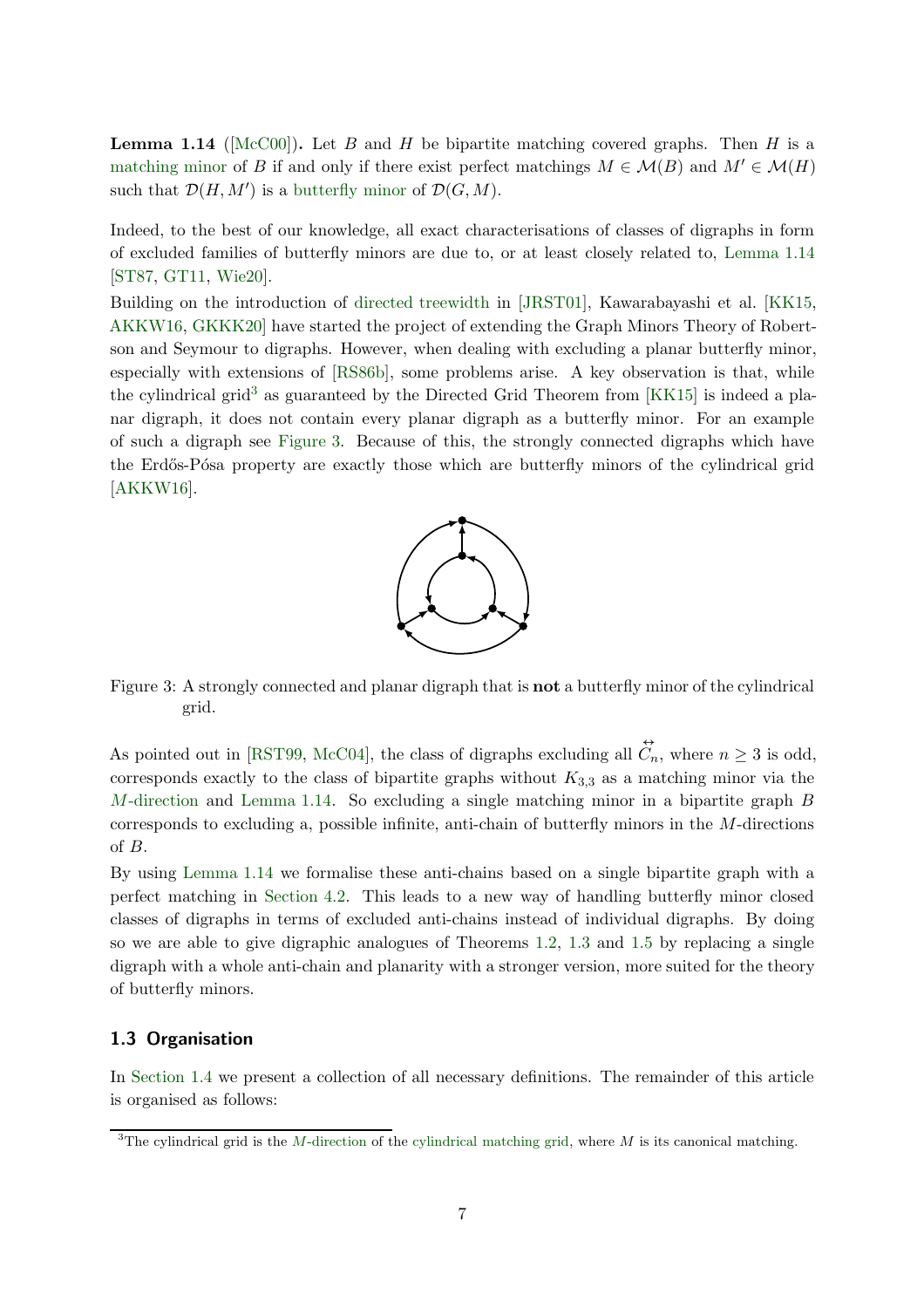- i) [Section 2](#page-10-2) deals with finding a bounded size cover for all M-alternating cycles crossing over an edge cut of bounded [matching porosity.](#page-9-2)
- ii) We then use these bounded size covers in [Section 3](#page-16-0) to give explicit bounds for the relation of the [perfect matching width](#page-9-0) of a bipartite graph with a perfect matching and the [directed treewidth](#page-10-1) of its M[-directions,](#page-5-3) thereby substantially improving on the previous result from [\[HRW19a\]](#page-52-1).
- iii) In [Section 4](#page-18-0) we introduce a notion of models for matching minors based on previous definitions from [\[NT07\]](#page-53-16) and formalise the link between the exclusion of a single matching minor and a whole anti-chain of butterfly minors.
- iv) [Section 5](#page-25-0) is dedicated to the proofs of Theorems [1.2,](#page-2-2) [1.3](#page-2-3) and [1.5](#page-3-0) and their analogues for digraphs.
- v) Finally, in [Section 6](#page-36-0) we describe the algorithms and present the necessary proofs towards Theorems [1.6](#page-4-1) to [1.8.](#page-4-2)

#### <span id="page-7-0"></span>1.4 Preliminaries

In the following we introduce basic terminology as well as all concepts necessary for the statements of our main results as presented above. All graphs and digraphs in this article are considered simple, that is we do now allow multiple edges or loops and wherever such objects would arise from contraction, we identify multiple edges and remove loops. For a deeper introduction to Matching Theory the reader may consult [\[LP09\]](#page-53-17), while for Digraph Theory we recommend [\[BJG18\]](#page-52-6).

For integers  $i, j \in \mathbb{Z}$  we use the notation  $[i, j]$  for the set  $\{i, i+1, \ldots, j\}$ , where  $[i, j] = \emptyset$  if  $i > j$ . Since the majority of our research is focussed on bipartite graphs we fix the following convention. Wherever possible we use  $B$  as the standard name for a bipartite graph and  $G$  for arbitrary graphs if not stated explicitly otherwise. Moreover, we assume every bipartite graph to come with a bipartition into the *colour classes*  $V_1$  and  $V_2$ , where in our figures  $V_1$  is represented by black vertices and the vertices in  $V_2$  are depicted white. In case ambiguity arises we either treat  $V_i$  as the placeholder for all possible vertices of colour  $i \in [1,2]$ , or we write  $V_i(B)$  to specify which graph we are talking about.

If X and Y are two finite sets, we denote the *symmetric difference* by  $X\Delta Y \coloneqq (X \setminus Y) \cup (Y \setminus X)$ .

#### <span id="page-7-1"></span>Matching Theory

**Definition 1.15** (Perfect Matching and Matching Covered). Let G be a graph. A matching is a set  $F \subseteq E(G)$  of pairwise disjoint edges, by  $V(F)$  we denote the set  $\bigcup_{e \in F} e$ , and we say that a vertex  $v \in V(G)$  is covered by F if  $v \in V(F)$ . A matching  $M \subseteq V(G)$  is perfect if  $V(M) = V(G)$ , an edge  $e \in E(G)$  which is contained in a perfect matching of G is called *admissible*. We denote by  $\mathcal{M}(G)$  the set of all perfect matchings of G. The graph G is called matching covered if it is connected, and every edge of G is contained in a perfect matching.

<span id="page-7-2"></span>Since we are interested in graphs with perfect matchings, we need a restricted notion of subgraphs which preserves, at least in parts, the matching structure within our graphs.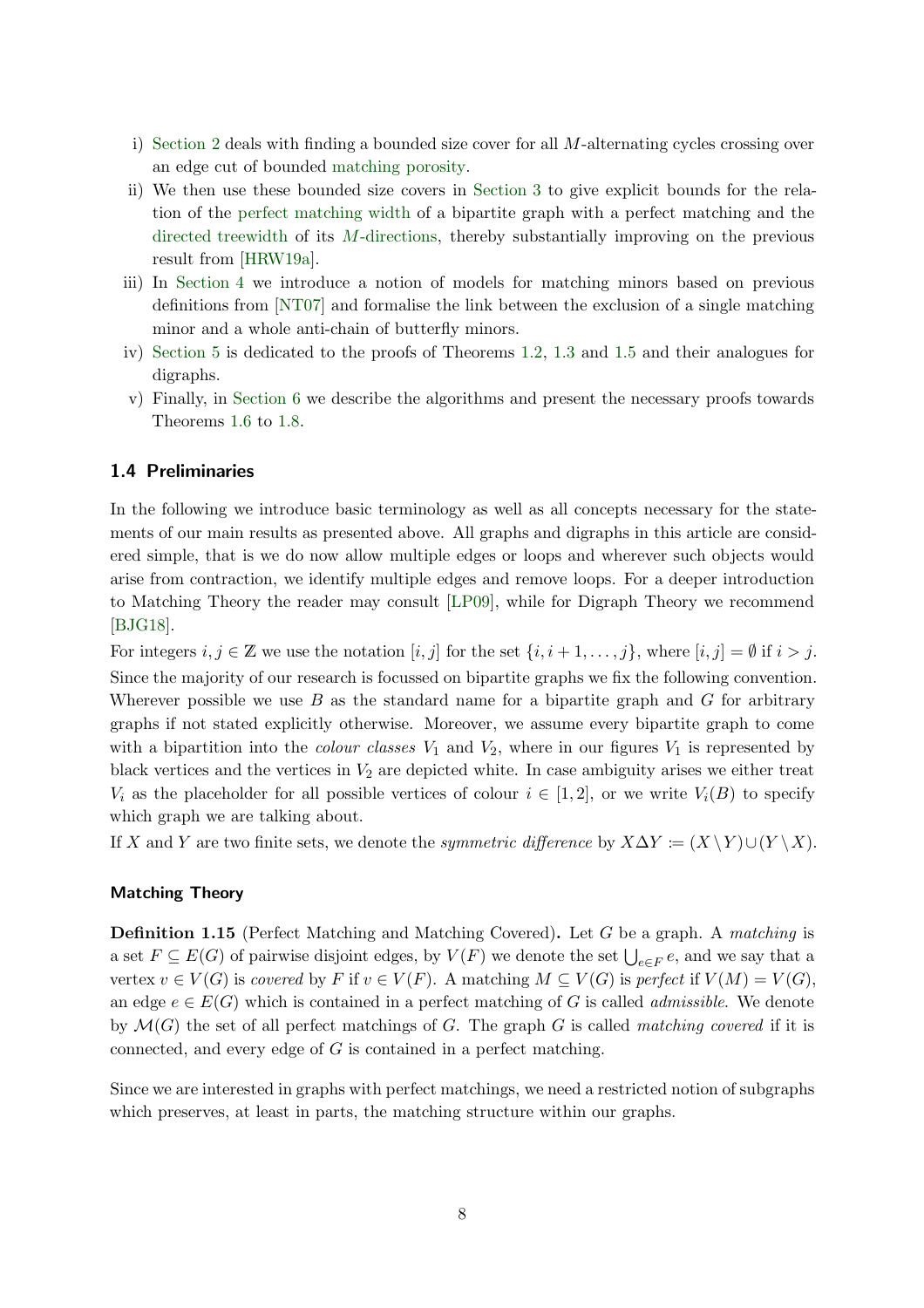Definition 1.16 (Conformal Sets and Subgraphs). Let G be a graph with a perfect matching M. A set  $X \subseteq V(G)$  is called *conformal* if  $G - X$  has a perfect matching, it is M-conformal, if M contains a perfect matching of  $G - X$ . Similarly, a subgraph  $H \subseteq G$  is conformal if  $V(H)$ is conformal<sup>4</sup>. Moreover, H is M-conformal if  $V(H)$  is M-conformal and M contains a perfect matching of H.

<span id="page-8-1"></span>For a theory of connectivity and routing with respect to the perfect matchings within a graph we need specialised versions of paths and cycles.

**Definition 1.17** (Alternating Paths and Cycles). Let G be a graph and F a matching in G. A path P is said to be F-alternating, if there exists a subset S of the endpoints of P such that F contains a perfect matching of  $P-S$ . The path P is *alternating* if there is a maximum matching  $M$  of  $G$  such that  $P$  is  $M$ -alternating.

A cycle C is said to be F-alternating if F contains a perfect matching of C. The cycle C is said to be *alternating* if G has a maximum matching  $M$  for which  $C$  is  $M$ -alternating.

A key notion, especially for bipartite graphs, in Matching Theory is the property of being able to extend small matchings to perfect matchings of the whole graph. As illustrated by [Theorem 1.13](#page-5-4) this property can be seen as the matching theoretic version of strong connectivity.

<span id="page-8-2"></span>**Definition 1.18** (Extendability). Let G be a graph with a perfect matching and  $F \subseteq E(G)$  a matching. We say that F is *extendable* if there exists  $M \in \mathcal{M}(G)$  such that  $F \subseteq M$ .

For any positive integer  $k \in \mathbb{N}$ , G is said to be k-extendable if it is connected, has at least  $2k + 2$ vertices, and every matching of size  $k$  in  $G$  is extendable.

We also need a specialisation of minors which also preserves the existence of perfect matchings. In particular this means that every time we perform one atomic instance of contraction we must identify an odd number of vertices, since the total number of vertices must stay even.

Let G be a graph with a perfect matching and  $v \in V(G)$  a vertex of degree two with  $N_G(v)$  $\{v_1, v_2\}$ . Let

$$
G' := G - \{v_1, v, v_2\} + u + \{uw \mid w \in N_{G-v}(v_1) \cup N_{G-v}(v_2)\},
$$

<span id="page-8-0"></span>where  $u \notin V(G)$ . We say that G' is obtained from G by *bicontracting v*.

**Definition 1.19** (Matching Minor). Let G and H be graphs with perfect matchings and let M be a perfect matching of G. We say that H is a matching minor of G if H can be obtained from a conformal subgraph of  $G$  by a sequence of bicontractions. If  $H$  can be obtained from an M-conformal subgraph of G by a sequence of bicontractions we say that H is an  $M$ -minor of G.

A class  $\beta$  of bipartite graphs is called a *proper matching minor closed class* if every member of B has a perfect matching, for every  $B \in \mathcal{B}$  if H is a matching minor of B, then  $H \in \mathcal{B}$ , and  $\mathcal{B}$ does not contain all bipartite graphs with perfect matchings.

<sup>&</sup>lt;sup>4</sup>At first glance, this definition might seem unintuitive. However, for our applications we only ever consider conformal subgraphs H which themselves also have a perfect matching. With  $V(H)$  being conformal that means we can combine any perfect matching of  $G - H$  with any perfect matching of H to obtain a perfect matching of G as a whole. Hence it suffices to only require  $G - H$  to have a perfect matching.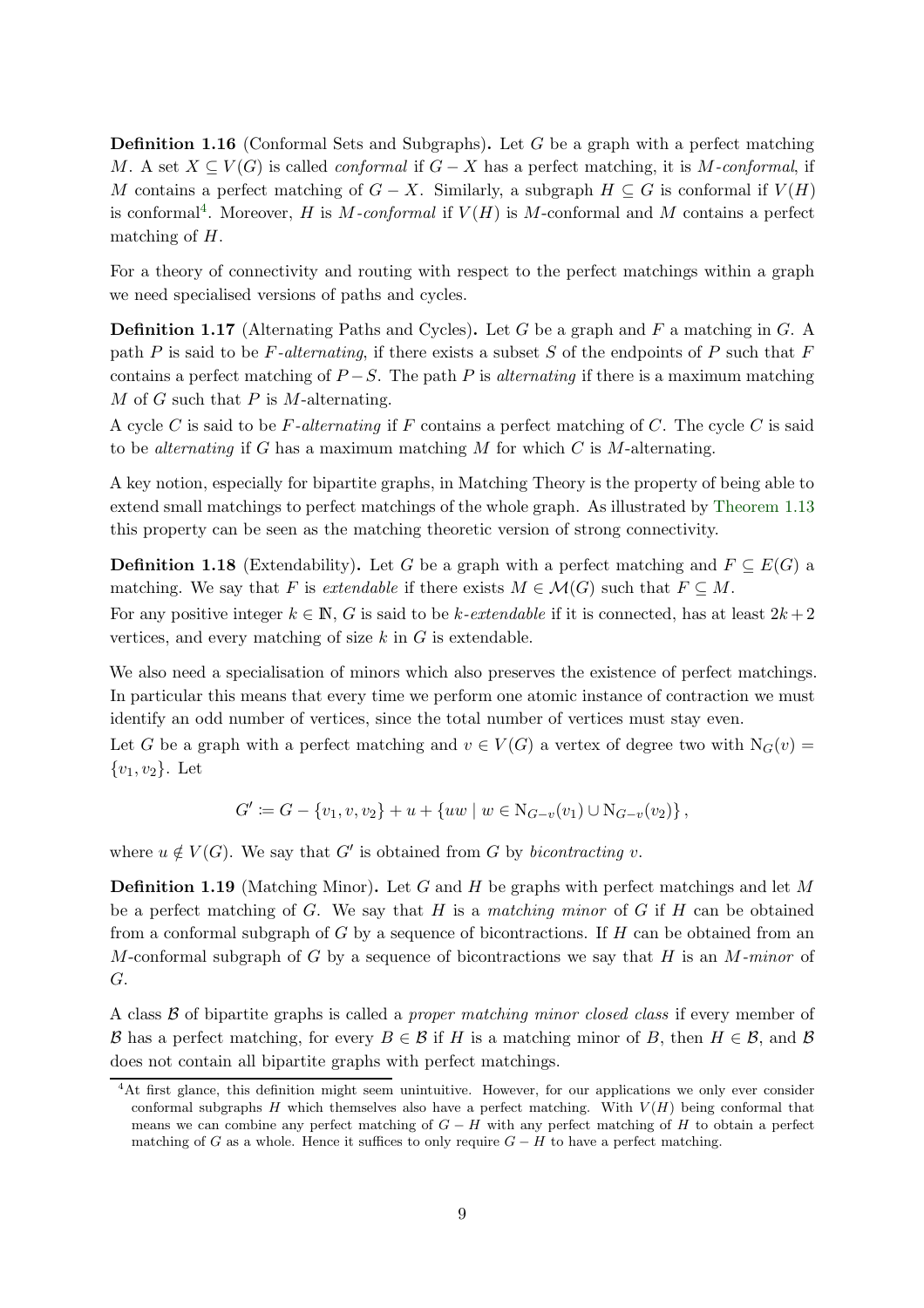Perfect Matching Width In this paragraph we introduce the matching theoretic version of treewidth our theory is based on: perfect matching width.

Let G be a graph and  $X \subseteq V(G)$  a set of vertices. The *edge cut around* X in G is defined as the set  $\partial_G(X) := \{uv \in E(G) \mid e \in X \text{ and } v \notin X\}.$  The sets X and  $\overline{X} := V(G) \setminus X$  are called the *shores* of  $\partial_G(X)$ .

<span id="page-9-2"></span>Definition 1.20 (Matching Porosity). The matching porosity of an edge cut in a graph G with a perfect matching is the value

$$
\text{mp}(\partial_G(X))\coloneqq\max_{M\in\mathcal{M}(G)}|M\cap\partial_G(X)|.
$$

Let T be a tree and  $t_1t_2 \in E(T)$ , then  $T - t_1t_2$  consists of two components, each containing exactly one endpoint of  $t_1t_2$ . For  $i \in \{1,2\}$  we denote by  $T_{t_i}$  the component of  $T - t_1t_2$  containing  $t_i$ . Moreover, if T is rooted and  $t \in V(T)$  a vertex different from the root, then there exists a unique vertex  $d \in V(T)$  such that dt is the edge on the path from t to the root. In this case, we denote by  $T_t$  the component of  $T - dt$  containing t. Finally, we denote by  $\mathsf{L}(T)$  the vertices of T of degree one called the leaves of T.

<span id="page-9-0"></span>**Definition 1.21** (Perfect Matching Width). Let G be a graph with a perfect matching. A *perfect* matching decomposition of G is a tuple  $(T, \delta)$ , where T is a cubic tree and  $\delta : L(T) \to V(G)$  a bijection. Let  $t_1 t_2$  be an edge in T, then the partition of the tree into  $T_{t_1}$  and  $T_{t_2}$  also yields a partition of the vertices in  $G$  that are mapped to the leaves of  $T$ . Let

$$
X_i := \bigcup_{t \in \mathsf{L}(T) \cap V(T_{t_i})} \{ \delta(t) \}
$$

be the two classes of the partition. Note that  $\partial_G(X_1) = \partial_G(X_2)$  defines an edge cut in G, we refer to it by  $\partial_G(t_1t_2)$ . The width of a perfect matching decomposition  $(T, \delta)$  is given by width $(T, \delta) \coloneqq \max_{t_1, t_2 \in E(T)} \text{mp}(\partial_G(t_1 t_2))$  and the *perfect matching width* of G is then defined as

$$
pmw(G) := \min_{\substack{(T,\delta) \text{ perfect matching} \\ \text{decomposition of } G}} \max_{t_1 t_2 \in E(T)} \text{mp}(\partial_G(t_1 t_2)).
$$

<span id="page-9-1"></span>A class  $\beta$  of bipartite graphs with perfect matchings is said to be of bounded *perfect matching* width if there exists a constant  $c_{\mathcal{B}} \in \mathbb{N}$  such that  $\text{pmw}(B) \leq c_{\mathcal{B}}$  for all  $B \in \mathcal{B}$ .

**Definition 1.22** (Cylindrical Matching Grid). The cylindrical matching grid  $CG_k$  of order k is defined as follows. Let  $C_1, \ldots, C_k$  be k vertex disjoint cycles of length 4k. For every  $i \in [1, k]$  let  $C_i = (v_1^i, v_2^i, \ldots, v_{4k}^i), V_1^i \coloneqq \left\{v_j^i \mid j \in \{1, 3, 5, \ldots, 4k - 1\}\right\}, V_2^i \coloneqq V(C_i) \setminus V_1^i$ , and  $M_i := \left\{v_j^i v_{j+1}^i \mid v_j^i \in V_1^i\right\}$ . Then  $CG_k$  is the graph obtained from the union of the  $C_i$  by adding

$$
\left\{v_j^i v_{j+1}^{i+1} \mid i \in [1, k-1] \text{ and } j \in \{1, 5, 9, \dots, 4k-3\}\right\}, \text{ and}
$$

$$
\left\{v_j^i v_{j+1}^{i-1} \mid i \in [2, k] \text{ and } j \in \{3, 7, 11, \dots, 4k-1\}\right\}
$$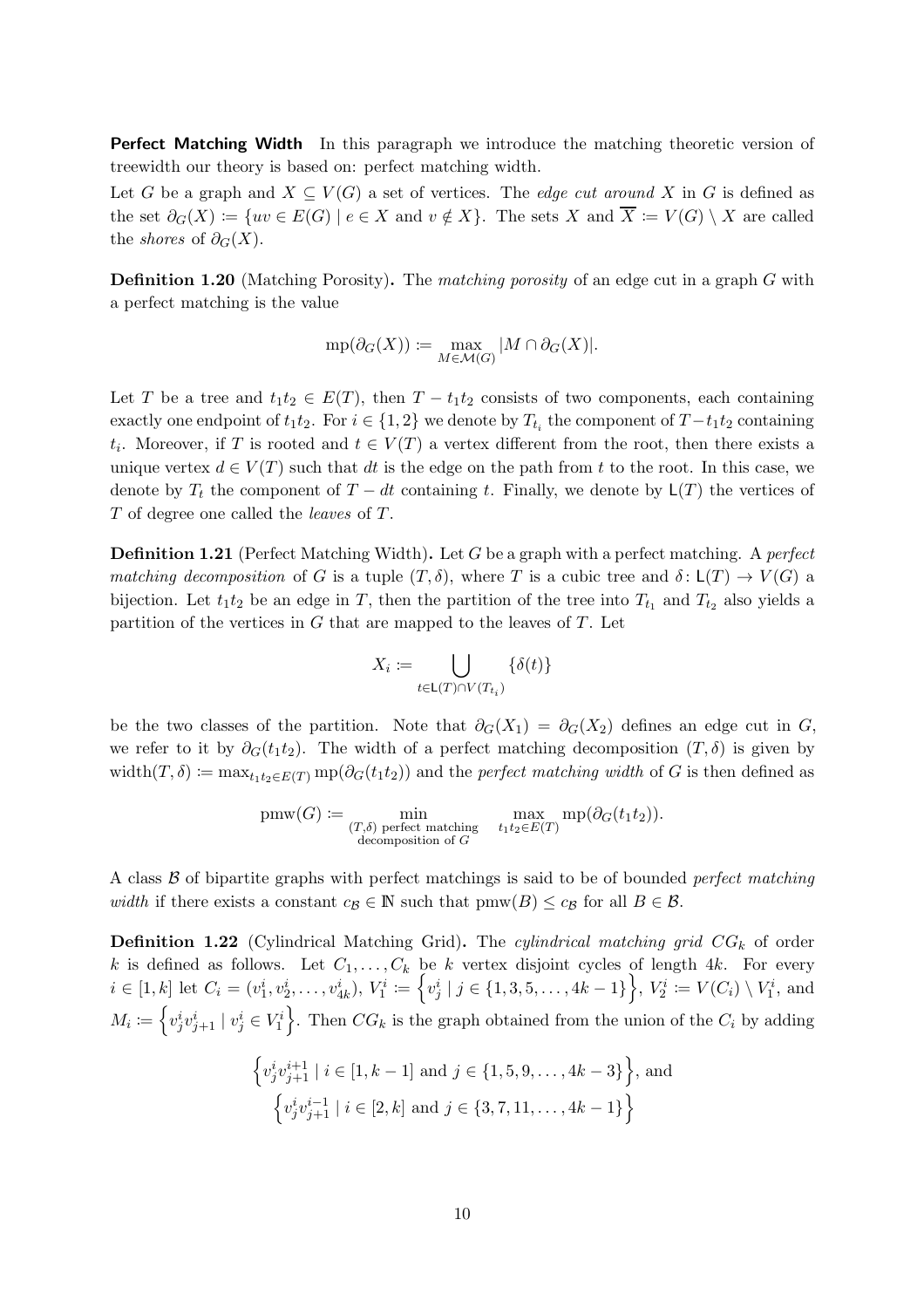to the edge set. We call  $M := \bigcup_{i=1}^k M_i$  the *canonical matching* of  $CG_k$ . See [Figure 1](#page-2-4) for an illustration.

#### <span id="page-10-0"></span>Digraphs

**Definition 1.23** (Butterfly Minor). Let D be a digraph and  $(u, v) \in E(D)$ . The edge  $(u, v)$  is butterfly contractible if  $N_D^{\text{out}}(u) = \{v\}$ , or  $N_D^{\text{in}}(v) = \{u\}$ . Suppose  $(u, v)$  is butterfly contractible and let

$$
D' := D - u - v + x + \{(w, x) \mid (w, u) \in E(D) \text{ or } (w, v) \in E(D)\} + \{(x, w) \mid (u, w) \in E(D) \text{ or } (v, w) \in E(D)\},\
$$

where  $x \notin V(D)$ . We say that D' is obtained from D by butterfly contraction of  $(u, v)$ .

A digraph  $H$  is a *butterfly minor* of  $D$  if it can be obtained from  $D$  by a sequence of edgedeletions, vertex-deletions, and butterfly contractions.

Let D be a digraph and  $X \subseteq V(D)$ . A directed walk W is a *directed X-walk* if it starts and ends in X, and contains a vertex of  $V(D - X)$ . We say that  $Y \subseteq V(D)$  strongly quards X if every directed  $X$ -walk in  $D$  contains a vertex of  $Y$ .

<span id="page-10-1"></span>An arborescence is a digraph  $\vec{T}$  obtained from a tree T by selecting a root  $r \in V(T)$  and orienting all edges of T away from r. If e is a directed edge and v is an endpoint of e we write  $v \sim e$ .

Definition 1.24 (Directed Treewidth). Let D be a digraph. A *directed tree decomposition* for D is a tuple  $(T, \beta, \gamma)$  where T is an arborescence,  $\beta \colon V(T) \to 2^{V(D)}$  is a function that partitions  $V(D)$ , into sets called the bags<sup>5</sup>, and  $\gamma: E(T) \to 2^{V(D)}$  is a function, giving us sets called the guards, satisfying the following requirement:

For every  $(d, t) \in E(T)$ ,  $\gamma(d, t)$  strongly guards  $\beta(T_t) := \bigcup_{t' \in V(T_t)} \beta(t')$ .

Here  $T_t$  denotes the subarboresence of T with root t. For every  $t \in V(T)$  let  $\Gamma(t) := \beta(t) \cup$  $\bigcup_{t \sim e} \gamma(e)$ . The *width* of  $(T, \beta, \gamma)$  is defined as

$$
\mathrm{width}(T,\beta,\gamma) \coloneqq \max_{t \in V(T)} |\Gamma(t)| - 1.
$$

The *directed treewidth* of D, denoted by  $\text{dtw}(D)$ , is the minimum width over all directed tree decompositions for D.

# <span id="page-10-2"></span>2 Matching Porosity, Directed Cycles, and Separation

Inspecting the guard sets of a [directed tree decomposition](#page-10-1) more closely reveals that guards are not supposed to block all directed paths that go in one direction. Instead, the guards are meant to make sure that no strong component of D avoids the guards and contains vertices from below and above the guarded edge in the directed tree decomposition. Indeed, that means that the guard set of any given edge e in a directed tree decomposition is a hitting set for all directed

<sup>&</sup>lt;sup>5</sup>This means  $\{\beta(t) \mid t \in V(T)\}\$ is a partition of  $V(D)$  into non-empty sets.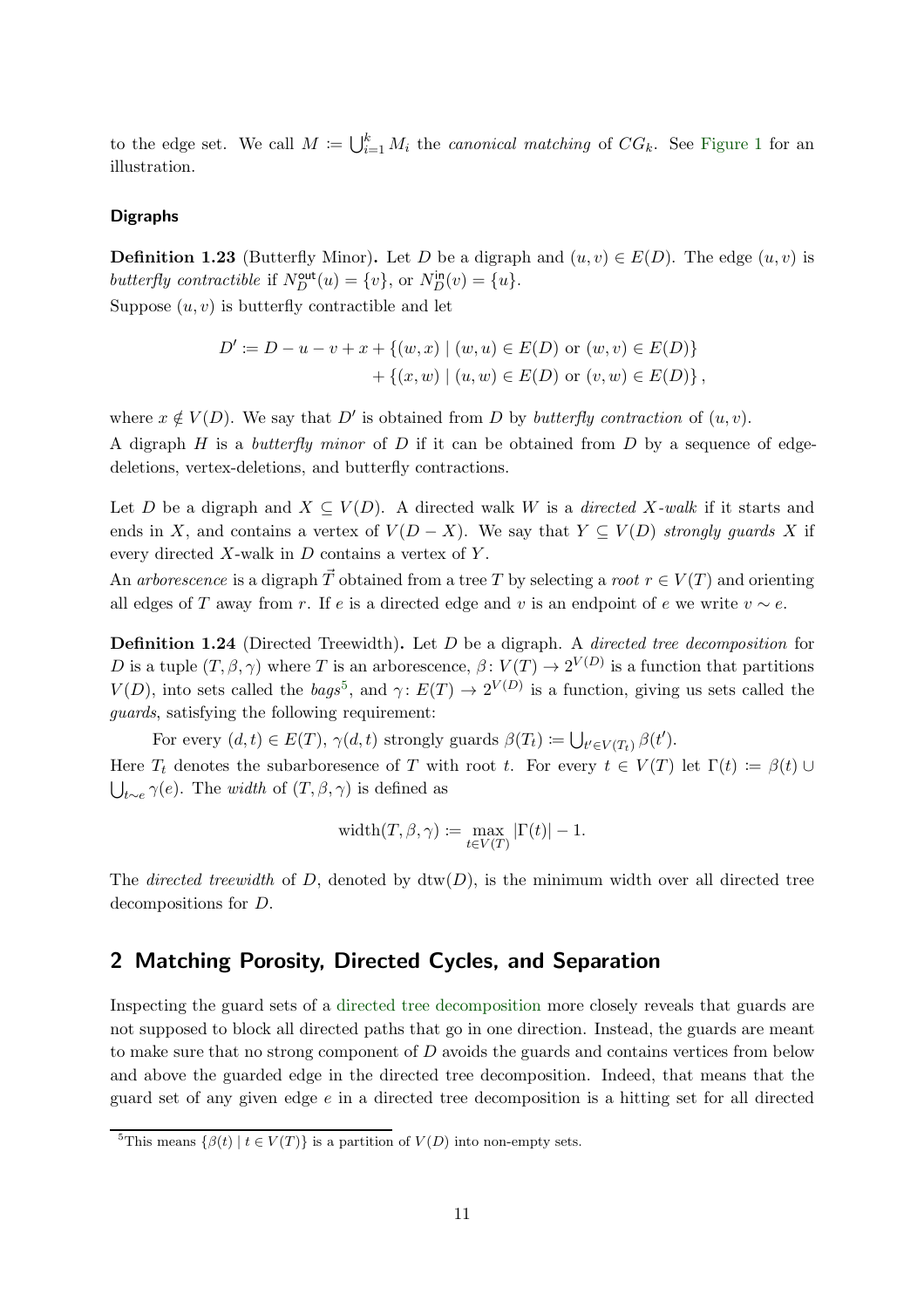cycles that contain vertices from the bags below the head of e, but are not fully contained in their union. Since, through the eyes of the  $M$ -direction, the vertices of a digraph are in fact the edges of a perfect matching in a bipartite graph we are interested in a similar property for subsets of perfect matchings on cuts of bounded matching porosity. Explicitly, given a cut  $\partial_B(X)$  in a bipartite graph B with a perfect matching M we are interested in a set  $F \subseteq M$  that meets all M-conformal cycles with vertices in X and  $\overline{X}$ , and whose size is upper bounded by some function of mp( $\partial_B(X)$ ).

<span id="page-11-0"></span>**Definition 2.1** (Guarding Set). Let B be a bipartite graph with a perfect matching  $M$ , and  $X \subseteq V(B)$ . An M[-conformal](#page-7-2) cycle C is said to cross the cut  $\partial_B(X)$  if  $E(C) \cap \partial_B(X) \neq \emptyset$ . A set  $F \subseteq M$  is a hitting set for a family C of M-conformal cycles if  $F \cap E(C) \neq \emptyset$  for all  $C \in \mathcal{C}$ . Moreover, F is called a guard for  $\partial_B(X)$  if  $\partial_B(X) \cap M \subseteq F$  and F is a hitting set for the family of all M-conformal cycles that cross  $\partial_B(X)$ .

<span id="page-11-3"></span>This section is dedicated to the proof of the following theorem and its consequences for digraphs.

**Theorem 2.2.** Let B be a bipartite graph with a perfect matching M, and  $X \subseteq V(B)$  a set of vertices with  $mp(\partial_B(X)) = k$ , then there exists a guarding set  $F \subseteq M$  of  $\partial_B(X)$  with  $|F| \leq 2k + k^2$ .

Let G be a graph with a perfect matching. We call the graph induced by the [admissible](#page-7-1) edges of G the cover graph of G. A component of the cover graph of G is an elementary component of  $G$ and the set of all elementary components of G is denoted by  $\mathcal{E}(G)$ . With respect to elementarity, guarding sets for cuts can be seen as a matching analogue of strong separators.

Definition 2.3 (Dulmage-Mendelsohn Decomposition). Let B be a bipartite graph with a perfect matching, and  $i \in [1, 2]$ .

For any two elementary components  $K^1, K^2 \in \mathcal{E}(B)$  we set  $K^1 \leq_i^{\circ} K^2$  if  $K^1 = K^2$ , or there exists an edge with one endpoint in  $V_i \cap E(K^2)$  and the other one in  $E(K^1) \setminus V_i$ .

We then write  $K^1 \leq_i K^2$  for any two elementary components of B if there exist  $H_1, \ldots, H_k \in$  $\mathcal{E}(B), k \ge 1$ , such that  $H_1 = K^1$ ,  $H_k = K^2$ , and  $H_j \leq_i^{\circ} H_{j+1}$  for all  $j \in [1, k-1]$ .

In particular, this means  $K^1 \leq_1 K^2$  if and only if  $K^2 \leq_2 K^1$ . This relation, in a way, resembles the topological ordering of strong components of digraphs, as in every step we leave a component going from  $V_i$  to  $V_j$ , inside the component we pass over to  $V_i$  again and may now move to the next component.

<span id="page-11-1"></span>Theorem 2.4 ([\[DM58,](#page-52-7) [DM59,](#page-52-8) [DM63\]](#page-52-9)). Let B be a bipartite graph with a perfect matching. Then for any  $i \in [1,2]$ , the binary relation  $\leq_i$  is a partial order over  $\mathcal{E}(B)$ .

<span id="page-11-2"></span>**Lemma 2.5.** Let B be a bipartite graph with a perfect matching M, and  $X \subseteq V(B)$ . If  $F \subseteq M$ is a [guard](#page-11-0) for  $\partial_B(X)$ , then no elementary component of  $B - V(F)$  can contain vertices of both  $X \setminus V(F)$  and of  $\overline{X} \setminus V(F)$ .

*Proof.* Suppose there exists an elementary component K with vertices in both  $X \setminus V(F)$  and  $\overline{X} \backslash V(F)$ . Then K must have at least four vertices since otherwise, K would be isomorphic to  $K_2$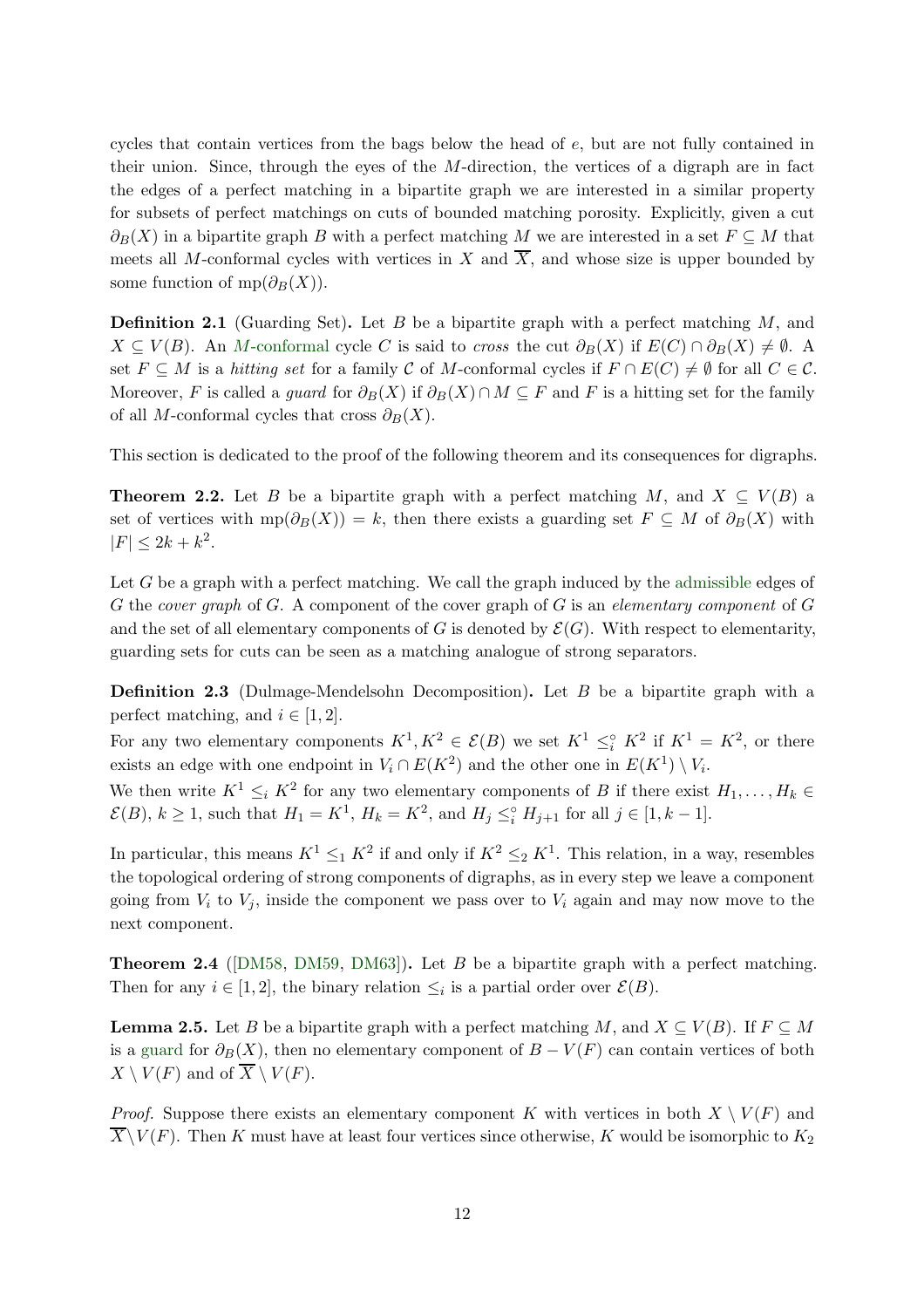and its single edge would have to be an edge of  $M \cap \partial_B(X) \subseteq F$ . Now let  $e \in E(K) \cap \partial_B(X)$  be an edge of K (and observe that, by definition,  $e \notin M$ ). Also, let M' be a perfect matching of K containing e. Since  $F \subseteq M$  and K is an elementary component of  $B - V(F)$ ,  $M_K := M \cap E(K)$ is a perfect matching of K. Moreover,  $e \notin M_K$ . If we consider the subgraph K' of K consisting solely of the edges of  $M'$  and  $M_K$ , every component either is an M-conformal cycle, or isomorphic to  $K_2$ . Since  $e \notin M_K$ , the endpoints of e are covered by distinct edges of M, and thus the component of K' containing e must be an M-conformal cycle that crosses  $\partial_B(X)$  and avoids F. However, such a cycle cannot exist by definition.  $\Box$ 

An important observation one can make in the proof of the lemma above is that, if one were to delete the vertices of a set  $F \subseteq M$  and there still is an elementary component with vertices on both sides of  $\partial_B(X)$ , there exists a cycle C that is M-conformal in B, which still has edges in  $\partial_B(X)$ . That means, if  $F = \partial_B(X) \cap M$ , then there exists the perfect matching  $M' \coloneqq M \Delta E(C)$ with  $|\partial_B(X) \cap M'| \geq |\partial_B(X) \cap M| + 2$ . We make this observation more exact in the following lemma.

<span id="page-12-0"></span>**Lemma 2.6.** Let B be a bipartite graph with a perfect matching  $M, X \subseteq V(B)$  such that  $mp(\partial_B(X)) = k$ , and  $|M \cap \partial_B(X)| = k$ . Then  $M \cap \partial_B(X)$  is a [guard](#page-11-0) for  $\partial_B(X)$ .

*Proof.* Suppose there is an M-conformal cycle C avoiding  $F := M \cap \partial_B(X)$  but crossing  $\partial_B(X)$ . Let  $W = E(C) \cap \partial_B(X)$ , then clearly  $W \cap M = \emptyset$ . However, since C avoids F we can define a new perfect matching M' of B as  $M' \coloneqq M \Delta E(C)$ . Then  $W \cup F \subseteq M'$  and thus  $|M' \cap \partial_B(X)| >$  $k = \text{mp}(\partial_B(X))$  which is a contradiction. Hence no M-alternating cycle that crosses  $\partial_B(X)$  can  $\Box$ avoid F.

For the next part, we need some additional notation. Let  $B$  be a bipartite graph with a perfect matching M,  $X \subseteq V(B)$  be an M-conformal set of vertices and  $M' \neq M$  another perfect matching of B. Then let us denote for every  $W \subseteq M'$  by  $F_{M',M}(W)$  the set of edges of M that match the vertices in  $V(W)$ . Note that  $|F_{M',M}(W)| \leq 2|W|$ . Let H be an elementary component of  $B - W$ , the M-box of H is the set  $\Box_{H,M} := V(H) \setminus V(F_{M',M}(W))$ .

<span id="page-12-1"></span>The following observation is an immediate consequence of the definition of  $\leq_2$ , [Theorem 2.4,](#page-11-1) and  $V(W) \subseteq V(F_{M',M}(W))$ .

**Observation 2.7.** Let B be a bipartite graph with perfect matchings M and  $M'$ , let  $W \subseteq M'$ and  $H_1$  and  $H_2$  be two distinct elementary components of  $B - V(W)$ . Then, if  $H_1 \leq_2 H_2$ , there is no internally M-conformal path P in  $B - V(F_{M',M}(W))$  such that P starts in a vertex of  $V_2 \cap \Box_{H_1,M}$ , ends in a vertex of  $V_1 \cap \Box_{H_2,M}$ , and is otherwise disjoint from  $\Box_{H_1,M} \cup \Box_{H_2,M}$ .

We fix the following for the upcoming lemmata.

Let B be a bipartite graph with a perfect matching M. Let  $X \subseteq V(B)$  be an M-conformal set and let M' be a perfect matching with  $|\partial_B(X) \cap M'| = \text{mp}(\partial_B(X)) = k$  as well as  $W \coloneqq$  $\partial_B(X) \cap M'$ . Let  $\lambda$  be a linearisation of the partial order  $\leq_2$  of elementary components of  $B - V(W)$  and let us number the elementary components  $H_1, \ldots, H_\ell$  of  $B - V(W)$  such that  $\lambda(H_i) = i$  for all  $i \in [1, \ell].$ 

A set  $I \subseteq [1,\ell]$  is a *dangerous configuration* if there exists an M-conformal cycle C of B –  $V(F_{M',M}(W))$  such that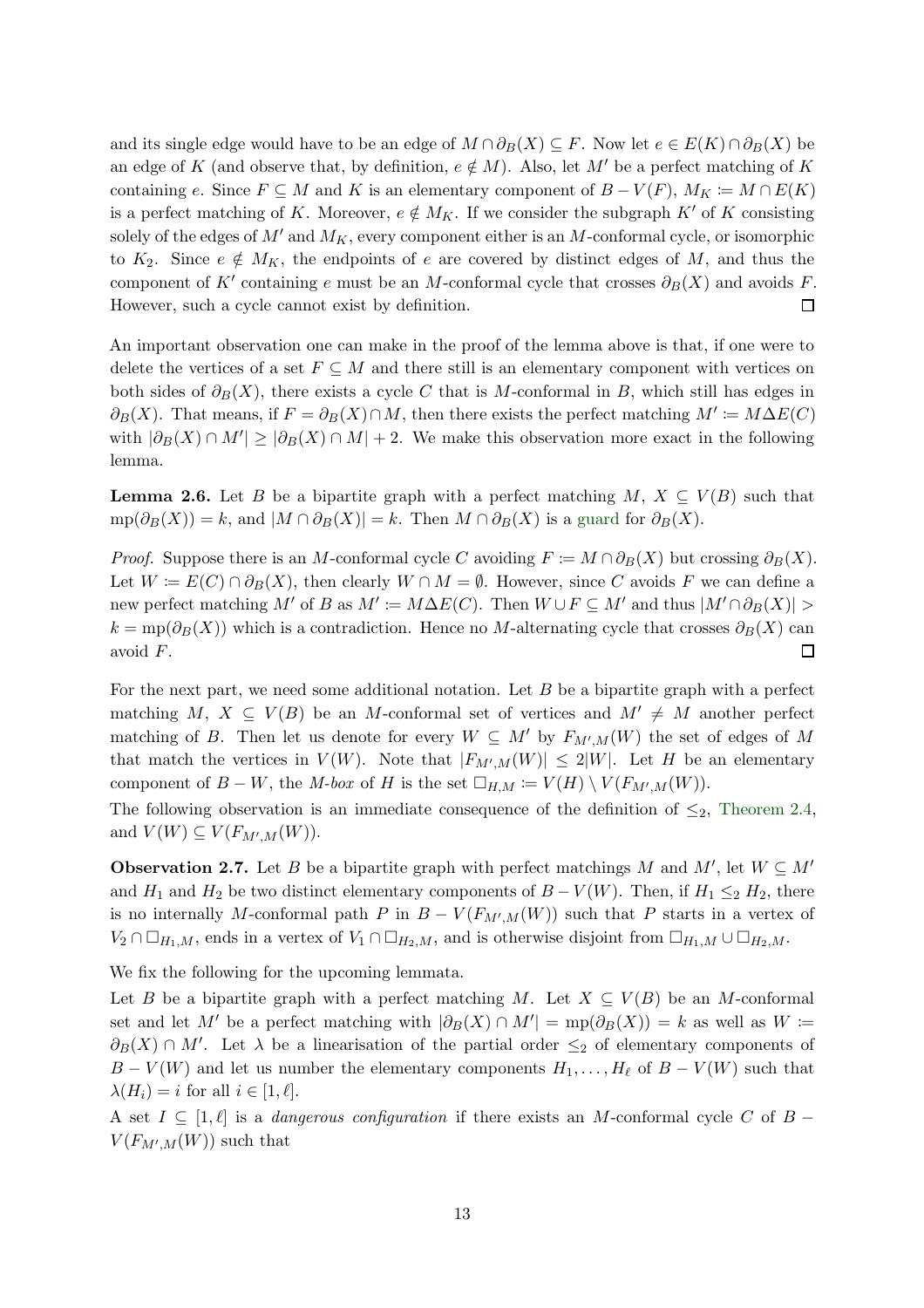i)  $V(C) \subseteq \bigcup_{i \in I} \Box_{H_i,M},$ 

ii)  $\Box_{H_i,M} \cap V(C) \neq \emptyset$  for all  $i \in I$ , and

iii) there are  $i, j \in I$  such that  $\Box_{H_i,M} \subseteq X$  and  $\Box_{H_j,M} \subseteq \overline{X}$ .

<span id="page-13-1"></span>If I is a dangerous configuration, we call  $i_I := \max I$  the *endpoint* of I, the cycle C is a base cycle of I.

**Lemma 2.8.** Let  $B' \coloneqq B - V(F_{M',M}(W))$ . There exists an M-conformal cycle C in B' that crosses  $\partial_{B'}(X \setminus V(F_{M',M}(W)))$  if and only if there exists a dangerous configuration I with C as a base cycle.

Proof. The reverse direction follows immediately from the definition of dangerous configurations. If I is dangerous with base cycle C, then C contains vertices of both X and  $\overline{X}$ and thus crosses  $\partial_{B'}(X \setminus V(F_{M',M}(W)))$ . Hence it suffices to prove the forward direction. So let C be an M-conformal cycle in B' that crosses  $\partial_{B'}(X \setminus V(F_{M',M}(W)))$ . Now let  $I := \{i \in [1, \ell] \mid \Box_{H_i,M} \cap V(C) \neq \emptyset\}.$  Then  $V(C) \subseteq \bigcup_{i \in I} \Box_{H_i,M}$  and clearly, the second requirement is met by the definition of I. At last we know that C crosses  $\partial_{B'}(X \setminus V(F_{M',M}(W)))$ . By lemmata [2.5](#page-11-2) and [2.6](#page-12-0) there cannot exist  $j \in [1, \ell]$  such that  $V(H_j) \cap X \neq \emptyset$  and  $V(H_j) \cap \overline{X} \neq \emptyset$ at the same time. Hence there must be  $i, j \in I$  such that  $\Box_{H_i,M} \subseteq V(H_i) \subseteq X$  and  $\square_{H_i,M} \subseteq V(H_i) \subseteq \overline{X}.$  $\Box$ 

In the fixed setting we are working on, let  $i \in [1, \ell-1]$  be any number. We associate a specific edge cut in B with i and  $\lambda$  as follows:

$$
\partial_{\lambda}(H_i) := \partial_B(\bigcup_{j=1}^i V(H_j) \cup V_1(W)).
$$

<span id="page-13-2"></span>**Lemma 2.9.** For all  $i \in [1, \ell-1]$  and all perfect matchings  $M''$  of B, we have  $|\partial_{\lambda}(H_i) \cap M''| = k$ .

*Proof.* Let  $i \in [1, \ell - 1]$  be arbitrary. By definition of the partial order  $\leq_2$  of the  $H_j$  no vertex  $v \in \bigcup_{j=1}^{i} V_2(H_j)$  can have a neighbour in  $\bigcup_{j=i+1}^{\ell} V(H_j)$ . So the only neighbours v can have outside of  $\bigcup_{j=1}^{i} V(H_j)$  must be vertices of  $V_1(W)$ . Hence every perfect matching  $M''$  of B must match v to a vertex within  $\bigcup_{j=1}^{i} V(H_j) \cup V_1(W)$  and thus it must have exactly

$$
|\bigcup_{j=1}^{i} V_1(H_j) \cup V_1(W)| - |\bigcup_{j=1}^{i} V_2(H_j)| = |V_1(W)| = k
$$

 $\Box$ 

<span id="page-13-0"></span>many edges in  $\partial_{\lambda}(H_i)$ .

**Lemma 2.10.** Let  $I \subseteq [1,\ell]$  be a dangerous configuration and let C be a base cycle of I. Moreover, let  $i := \min I$  and  $i \leq j < i_I$ , then  $\partial_{\lambda}(H_i) \cap E(C) \cap M \neq \emptyset$ .

*Proof.* Clearly, with C being a cycle,  $|E(C) \cap \partial_{\lambda}(H_i)| \geq 2$ . Now suppose  $\partial_{\lambda}(H_i) \cap E(C) \cap M = \emptyset$ and let  $e_1, e_2 \in E(C) \cap \partial_{\lambda}(H_j)$  be two distinct edges with  $e_p = u_p v_p$  such that  $v_p \in \bigcup_{j'=1}^{j} V(H'_j) \cup$  $V_1(W)$  for each  $p \in [1,2]$ . Let us further choose  $e_1$  and  $e_2$  such that there is a subpath P of C from  $v_1$  to  $v_2$  that avoids  $u_1$  and  $u_2$  and does not contain an edge of  $\partial_{\lambda}(H_i)$ . To find P move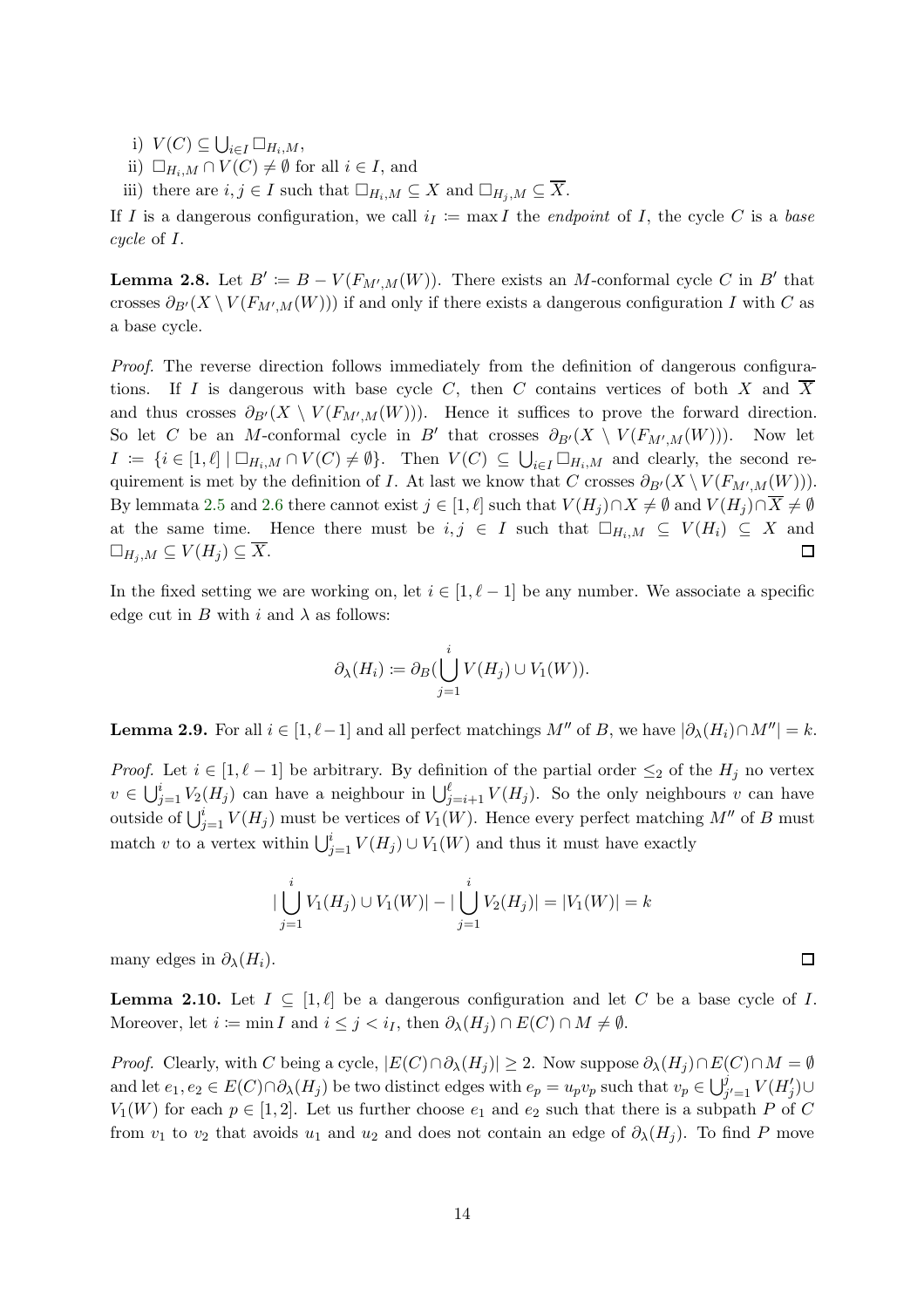along C starting in  $v_1$  and away from  $u_1$  until the first time we reach an endpoint of another edge in  $\partial_{\lambda}(H_i)$ , this will be  $v_2$ . By our assumption  $\{e_1, e_2\} \cap M = \emptyset$  and thus, with C being M-conformal,  $E(P) \cap M$  must be a perfect matching of P. Hence P must have an even number of vertices in particular and thus is of odd length. But by [Observation 2.7](#page-12-1)  $v_1, v_2 \in V_1$  and thus P is an odd length path joining two vertices of  $V_1$ . With B being bipartite this is impossible and our claim follows.  $\Box$ 

We are finally ready to prove the main result of this section.

Proof of [Theorem 2.2.](#page-11-3) First let  $F_{-1} := M \cap \partial_B(X)$ ,  $B_0 := B - V(F_{-1}), X_0 := X \setminus V(F_{-1}),$ and  $M_0 \coloneqq M \setminus F_{-1}$ . Clearly, every  $M_0$  conformal cycle in  $B_0$  is also an M-conformal cycle in B that avoids  $F_{-1}$ . Each such cycle that crosses  $\partial_{B_0}(X_0)$  also crosses  $\partial_B(X)$ , and every conformal set in  $B_0$  is also conformal in B. Moreover,  $mp(\partial_{B_0}(X_0)) = k_0 = k - |F_{-1}|$  and  $X_0$ is M<sub>0</sub>-conformal. Now let M' be a perfect matching of  $B_0$  with  $|M' \cap \partial_{B_0}(X_0)| = k_0$  and let  $F_0 \coloneqq F_{M',M_0}(\partial_{B_0}(X_0) \cap M')$ . Then  $|F_0| \leq 2k_0$  since every edge of  $F_0$  covers an endpoint of an edge in  $\partial_{B_0}(X_0) \cap M'$  and there are  $2k_0$  such endpoints.

Let  $\lambda$  be a linearisation of the partial order  $\leq_2$  of the elementary components of  $B_0 - V(\partial_{B_0}(X_0) \cap$ M'). Let us number the elementary components of  $B_0 - V(\partial_{B_0}(X_0) \cap M')$   $H_1, \ldots, H_\ell$  such that  $\lambda(H_i) = i$  for all elementary components. We can now choose  $i_1 \in [1, \ell]$  to be the smallest number such that there is a dangerous configuration  $I_1$  with  $i_1 = i_{I_1}$ . Then for every dangerous configuration I with the smallest element  $i \leq i_1$  we must have  $i \geq i_1$ . Hence each base cycle of such a configuration must have an edge in  $F_1 := (\partial_{\lambda}(H_{i_1-1}) \cap M_0) \cup (\partial_{\lambda}(H_{i_1}) \cap M_0)$  by [Lemma 2.10.](#page-13-0) Indeed, every  $M_0$ -conformal cycle that crosses  $\partial_{B_0}(X_0)$ , avoids  $F_0$ , and has vertices in  $\bigcup_{j=1}^{i_1} \Box_{H_j,M_0}$  is met by  $F_1$  by [Lemma 2.8.](#page-13-1) Moreover, by [Lemma 2.9](#page-13-2) we have  $|F_1| \leq 2k_0$ . Now suppose the sets  $F_1, \ldots, F_{p-1} \subseteq M_0$  with  $|F_j| \leq 2k_0$  for all  $j \in [1, p-1]$  have already been constructed together with pairwise disjoint dangerous configurations  $I_1, \ldots, I_{p-1}$ . Moreover let us assume that  $1 \leq j \leq j' \leq p-1$  implies  $i_{I_j} < h$  where h is the smallest member of  $I_{j'}$ and  $\bigcup_{j=1}^{p-1} F_j$  meets all base cycles of dangerous configurations I for which some  $i'' \in I$  exists

with  $i'' < i_{I_{p-1}}$ . Let  $i_p \in [i_{p-1}+1, \ell]$  be the smallest number such that there is a dangerous configuration  $I_p$  with base cycle C that avoids  $\bigcup_{j=1}^{p-1} F_j$ . This means  $I_p$  must be disjoint from  $\bigcup_{j=1}^{p-1} I_j$ . Let  $F_p \coloneqq (\partial_\lambda(H_{i_p-1}) \cap M_0) \cup (\partial_\lambda(H_{i_p}) \cap M_0)$ . By lemmata [2.8](#page-13-1) and [2.10,](#page-13-0)  $\bigcup_{j=1}^{p} F_j$  meets all  $\partial_{B_0}(X_0)$  crossing  $M_0$ -conformal cycles that avoid  $F_0$  and have a vertex in  $\bigcup_{j=1}^{i_p} \Box_{H_j,M_0}$ . With [Lemma 2.9](#page-13-2) we also have  $|F_p| \leq 2k_0$ .

With B being finite and thus  $\ell$  being a natural number there must be some q such that we cannot find an  $i_{q+1}$  as above. Suppose  $q > \frac{k_0}{2}$ . Clearly every  $I_j$ ,  $j \in [1, q]$  has a base cycle  $C_j$  that is  $M_0$ conformal and crosses  $\partial_{B_0}(X_0)$ . However, with  $X_0$  being  $M_0$ -conformal,  $C_j$  must have at least two edges in  $\partial_{B_0}(X_0)$  that do not belong to  $M_0$ . Since  $I_1, \ldots, I_q$  are pairwise disjoint, also the  $C_1, \ldots, C_q$  are also pairwise disjoint. So we construct the following perfect matching of  $B_0$ :

$$
M'' \coloneqq M_0 \Delta \bigcup_{j=1}^q E(C_j).
$$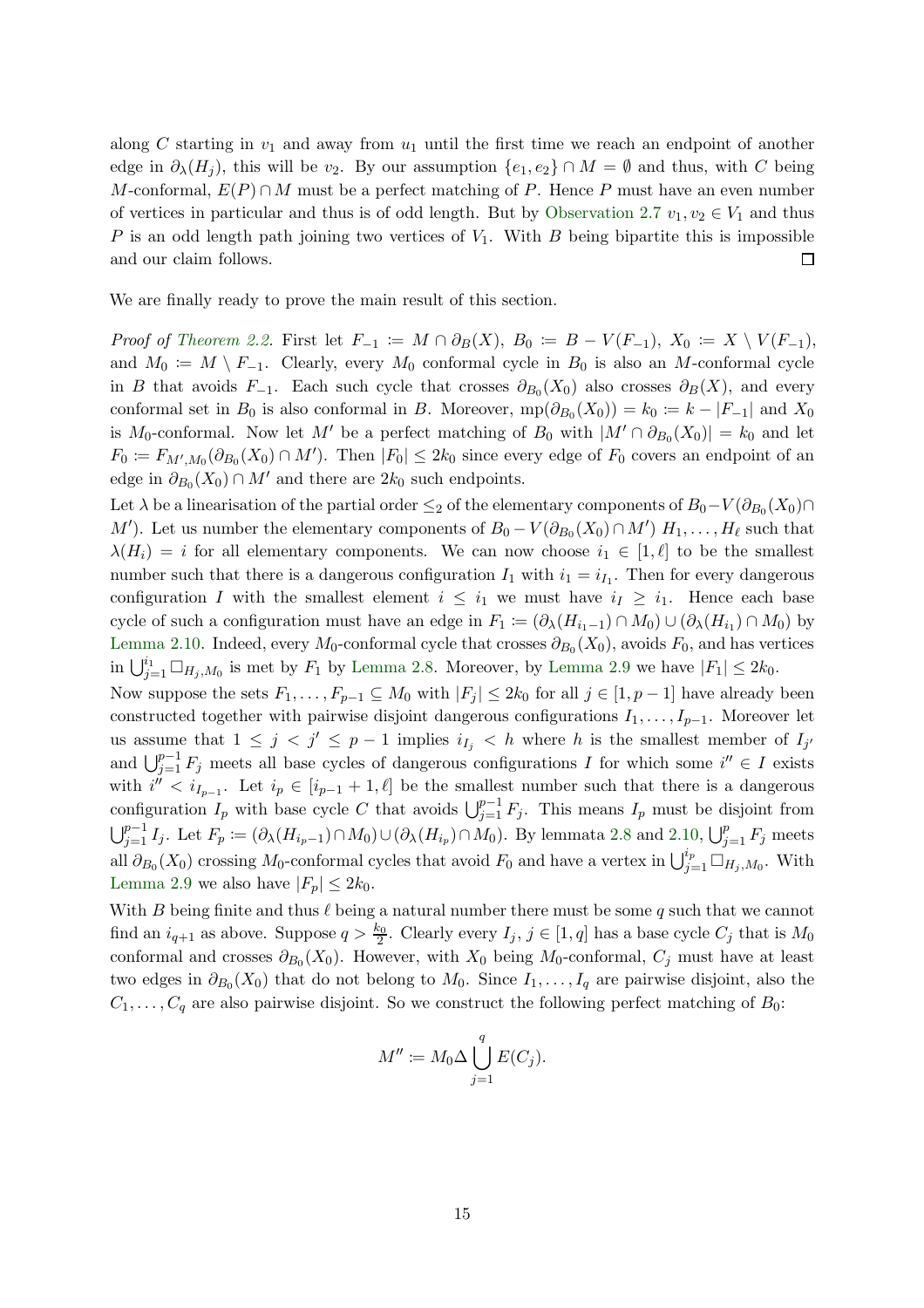Then  $|\partial_{B_0}(X_0) \cap M''| \geq \sum_{j=1}^q |\partial_{B_0}(X_0) \cap E(C_j) \setminus M_0| \geq 2q > 2\frac{k_0}{2} = \text{mp}(\partial_{B_0}(X_0))$  which is impossible. Hence our process must stop after  $q \leq \left\lfloor \frac{k_0}{2} \right\rfloor$  $\frac{k_0}{2}$  many steps. In total we get a set  $F := F_{-1} \cup F_0 \cup \bigcup_{j=1}^q F_j$  that meets all M-conformal cycles crossing  $\partial_B(X)$  and satisfying  $\partial_B(X) \cap M \subseteq F$ . So F is a guard of  $\partial_B(X)$ . Moreover, we have

$$
|F| \le |F_{-1}| + |F_0| + \sum_{j=1}^q |F_j|
$$
  
\n
$$
\le k - k_0 + 2k_0 + \frac{k_0}{2} 2k_0
$$
  
\n
$$
\le k + k_0 + k_0^2
$$
  
\n
$$
\le 2k + k^2.
$$

 $\Box$ 

#### 2.1 Cycle Porosity and Strong Separators

<span id="page-15-0"></span>How can we translate results on matching porosity into the setting of digraphs using our notion of M-directions? To answer this question let us consider some graph  $G$  with a perfect matching M. Note that G is not necessarily bipartite as this general idea can be applied to any graph with a perfect matching. Now let  $X \subseteq V(G)$  be an M-conformal set with  $mp(\partial_G(X)) = k$ for some  $k \in \mathbb{N}$ . Since X is M-conformal,  $\partial_G(X) \cap M = \emptyset$ . Let  $M' \in \mathcal{M}(G)$  be a perfect matching with  $|M' \cap \partial_G(X)| = k$  and consider the graph  $G' := G[M' \cup M]$  that only consists of edges from  $M' \cup M$ . That is, G' is the subgraph of G induced by the edge set  $M' \cap M$ , so its vertex set is  $V(M' \cup M)$  and its edge set is  $M' \cup M$ . Observe that, since M and M' are perfect matchings, every component of  $G'$  either is an  $M-M'$ -conformal cycle or isomorphic to K<sub>2</sub>. Moreover, no edge of  $M' \cap \partial_G(X)$  can belong to a component isomorphic to K<sub>2</sub> in G' and thus each of these edges must be contained in an  $M-M'$ -conformal cycle. Let  $\mathcal C$  be the collection of all components of G' that have an edge in  $\partial_G(X)$ . Then we have  $\bigcup_{C\in\mathcal{C}} E(C) \cap \partial_G(X) \subseteq M'$ and in particular  $\bigcup_{C\in\mathcal{C}} E(C) \cap \partial_G(X)\big| = k$ . Hence if the matching porosity of  $\partial_G(X)$  is k we find a family of pairwise disjoint M-conformal cycles in G that share k edges with  $\partial_G(X)$  in total. Now let  $Y \subseteq V(G)$  be another M-conformal set, and let C be a family of pairwise disjoint M-conformal cycles in G. Suppose  $|\bigcup_{C \in \mathcal{C}} E(C) \cap \partial_G(Y)| = k'$  for some  $k' \in \mathbb{N}$ . Let us denote by  $E(\mathcal{C})$  the set  $\bigcup_{C\in\mathcal{C}} E(C)$ , and let  $M'' := M\Delta E(\mathcal{C})$ . Then  $M''$  is a perfect matching of G and  $|\partial_G(Y) \cap M''| = k'$  which implies  $mp(\partial_G(Y)) \geq k'$ . So if we can find a family of pairwise disjoint M-conformal cycles in  $G$ , then the number of edges this family has in our cut is a lower bound on its matching porosity. Suppose  $G$  is bipartite, then there is a bijection between the M-conformal cycles in G and the directed cycles in  $\mathcal{D}(G, M)$ . This leads us to the following definitions and observation.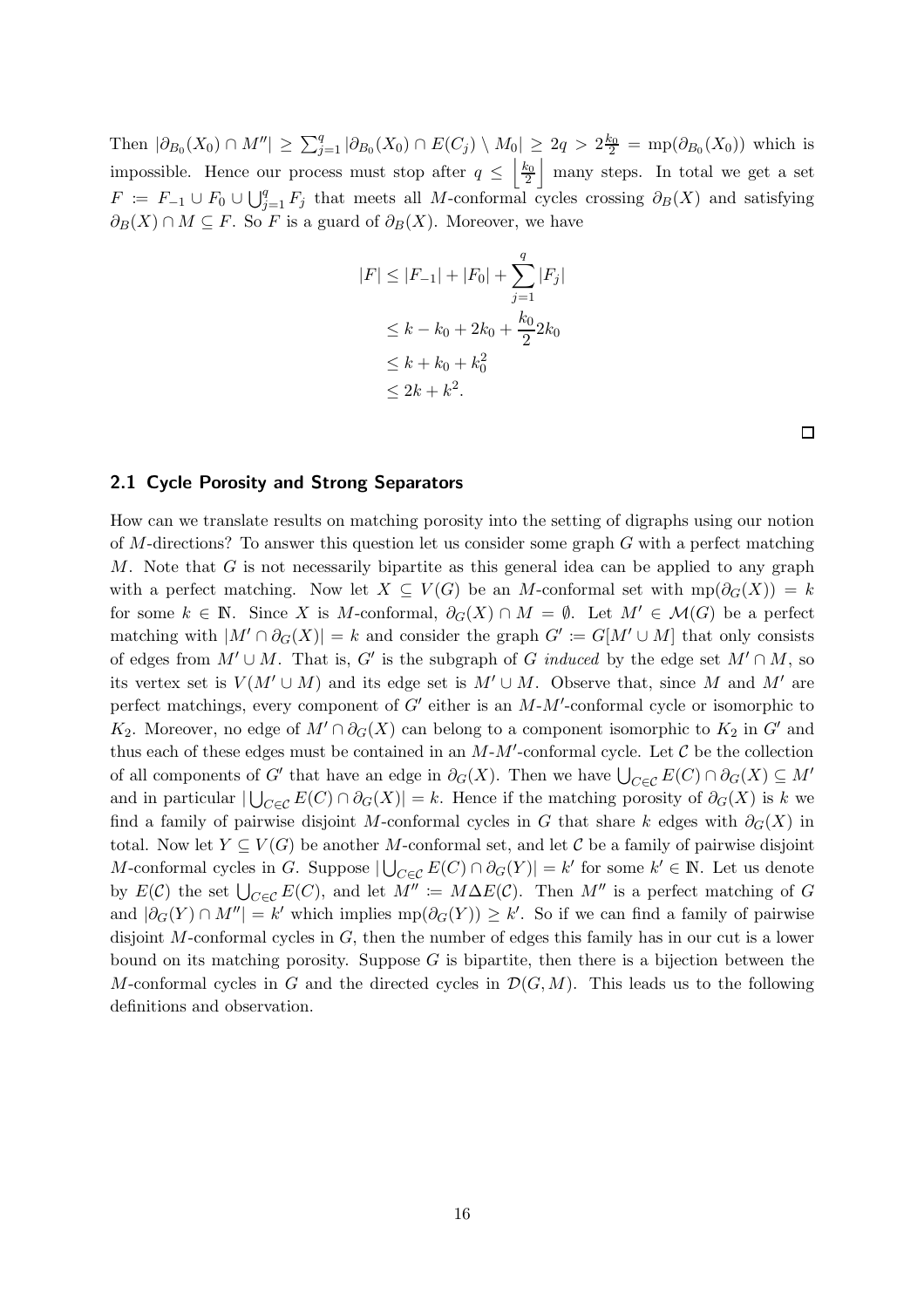**Definition 2.11** (Cycle Porosity). Let D be a digraph, and  $X \subseteq V(D)$ . The cycle porosity of the cut  $\partial_D(X)$  is defined as

$$
cp(\partial_D(X)) := \max_{\substack{C \text{ family of} \\ \text{pairwise disjoint} \\ \text{directed cycles}}} |E(C) \cap \partial_D(X)|.
$$

<span id="page-16-1"></span>Let G be a graph with a perfect matching M, and  $X \subseteq V(G)$  be an M-conformal set. We denote by  $M(X)$  the set of edges of M with both endpoints in X.

**Observation 2.12.** Let B be a bipartite graph with a perfect matching M and  $X \subseteq V(B)$  be an M-conformal set. Then  $mp(\partial_B(X)) = cp(\partial_{D(B,M)}(M(X))).$ 

<span id="page-16-2"></span>**Corollary 2.13.** Let D be a digraph and  $X \subseteq V(D)$ . If  $cp(\partial_D(X)) = k$ , then there is a hitting set of size at most  $k^2 + 2k$  for all directed cycles crossing  $\partial_D(X)$ .

*Proof.* With D being a digraph there exists a bipartite graph B and a perfect matching M such that  $D = \mathcal{D}(B, M)$ . For every  $v \in V(D)$  let us identify the edge  $e_v \in M$  that uniquely corresponds to v in B. Then X naturally corresponds to the set  $Y := V({e_v | v \in X}) \subseteq V(B)$ . By calling upon [Theorem 2.2,](#page-11-3) it now suffices to show  $mp(\partial_B(Y)) \leq k$  in order to prove our claim. In fact  $mp(\partial_B(Y)) = k$  follows immediately from [Observation 2.12](#page-16-1) and thus we are done.  $\Box$ 

Please note that the proofs of [Theorem 2.2](#page-11-3) and [Corollary 2.13](#page-16-2) are constructive in the sense that the construction of the separators and the digraphs  $D_i$  can be done in polynomial time. This yields the following algorithmic result.

**Corollary 2.14.** Let D be a digraph and  $X \subseteq V(D)$ . There exists a polynomial time algorithm that finds a hitting set S for all directed cycles that cross  $\partial_D(X)$  of size at most  $cp(\partial_D(X))^2$  +  $2 \text{cp}(\partial_D(X)).$ 

### <span id="page-16-0"></span>3 Perfect Matching Width and Directed Treewidth

We are now ready to apply the findings of [Section 2](#page-10-2) to prove a close relation between the perfect matching width of any bipartite graph B with a perfect matching M and its M-direction. To achieve this we use the analogue of perfect matching width for digraphs induced by [cycle porosity](#page-15-0) from [\[HRW19a\]](#page-52-1) called *cycle width*. We then use the relation between a version of the *cops*  $\mathscr{B}$ robber game and directed treewidth and [Corollary 2.13](#page-16-2) to show that bounded cycle width implies bounded directed treewidth.

**Definition 3.1** (Cycle Width). Let D be a directed graph. A cycle decomposition of D is a tuple  $(T, \delta)$  where T is a cubic tree and  $\delta : L(T) \to V(D)$  a bijection. Let  $t_1t_2$  be an edge in T, then the partition of the tree into  $T_{t_1}$  and  $T_{t_2}$  also yields a partition of the vertices in D that are mapped to the leaves of T. Let

$$
X_i := \bigcup_{t \in \mathsf{L}(T) \cap V(T_{t_i})} \{ \delta(t) \}
$$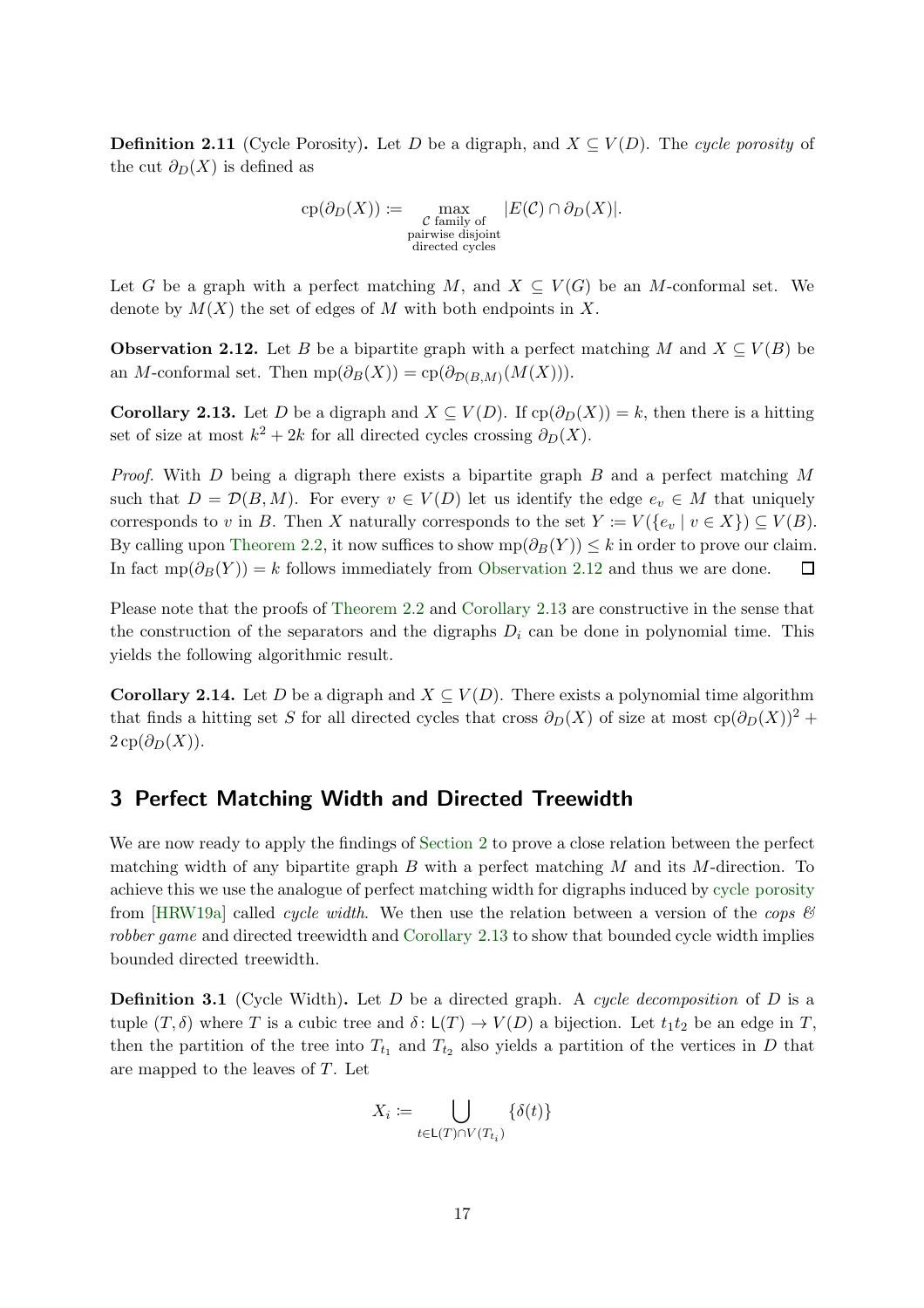be the two classes of the partition. Note that  $\partial_D(X_1) = \partial_D(X_2)$  defines an edge cut in D, we refer to it by  $\partial_D(t_1t_2)$ . The *width* of a cycle decomposition  $(T, \delta)$  is defined as **half**<sup>6</sup> of the value  $\max_{e \in E(T)} \text{cp}(\partial_D(e))$ . Finally, the cycle width of D, denoted by cycw(D), is the minimum width over all cycle decompositions for D.

<span id="page-17-0"></span>The close relation between the perfect matching width of a bipartite graph B with a perfect matching M and the cycle width of its M-direction has been established in [\[HRW19a\]](#page-52-1).

**Theorem 3.2** ([\[HRW19a\]](#page-52-1)). Let B be a bipartite graph with a perfect matching M. Then 1  $\frac{1}{2}$  pmw( $B$ )  $\leq$  cycw( $\mathcal{D}(B, M)$ )  $\leq$  pmw( $B$ ).

In light of [Theorem 3.2](#page-17-0) it is clear that it suffices to relate cycle width and directed treewidth in order to also obtain a close relationship between directed treewidth and perfect matching width. The remainder of this section is dedicated to proving the following result.

<span id="page-17-3"></span>**Proposition 3.3.** Let D be a digraph. Then  $cycw(D) - 1 \leq dtw(D) \leq 18 cycw(D)^2 +$  $36 \text{cycw}(D) - 2.$ 

While the first inequality has already been proven in [\[HRW19a\]](#page-52-1), the second inequality is a major improvement over the former bound which depended on the function of the Directed Grid Theorem.

**Lemma 3.4** ([\[HRW19a\]](#page-52-1)). Let D be a digraph. Then  $cycw(D) \leq dtw(D) + 1$ .

Let us now define the cops  $\mathcal C$  robber game for digraphs. Let D be a digraph, the cops  $\mathcal K$  robber game on  $D$  is played as follows:

- i) Initially the cops announce a starting position  $C_0 \subseteq V(D)$  and the robber chooses her starting position  $R_0$  which is a strong component of  $D - C_0$ .
- ii) Suppose the game has been played for  $i \in \mathbb{N}$  rounds,  $C_i \subseteq V(D)$  is the current position of the cops and  $R_i$  is the current position of the robber. Then the cops announce a new position  $C_{i+1} \subseteq V(D)$  and the robber announces a new position  $R_{i+1}$  such that  $R_{i+1}$  is a strong component of  $D - C_{i+1}$ , and there exists a strong component R in  $D - C_i \cap C_{i+1}$ such that  $R_i \cup R_{i+1} \subseteq R$ . In case no such  $R_{i+1}$  can be chosen, the robber is *caught after*  $i+1$  rounds.

If the cops can guarantee that, no matter how the robber plays, she is always caught after finitely many rounds we say that the cops have a *winning strategy*. If the cops have a winning strategy and can also guarantee that any cop position  $C_i$  they choose during any possible play of the game satisfies  $|C_i| \leq k$ , we say that k cops can catch the robber on D.

<span id="page-17-1"></span>**Theorem 3.5** ([\[JRST01\]](#page-53-12)). Let D be a digraph and  $k \in \mathbb{N}$ . If k cops can catch the robber on D, then dtw(D)  $\leq 3k - 2$ .

<span id="page-17-2"></span>So all we have to do is to show that a cycle decomposition of bounded width for a digraph D certifies that a bounded number of cops can catch the robber on D.

<sup>&</sup>lt;sup>6</sup>Note that the cycle porosity of any cut is even, we add the factor  $\frac{1}{2}$  to the definition to be more in line with other width parameters by allowing any value from N.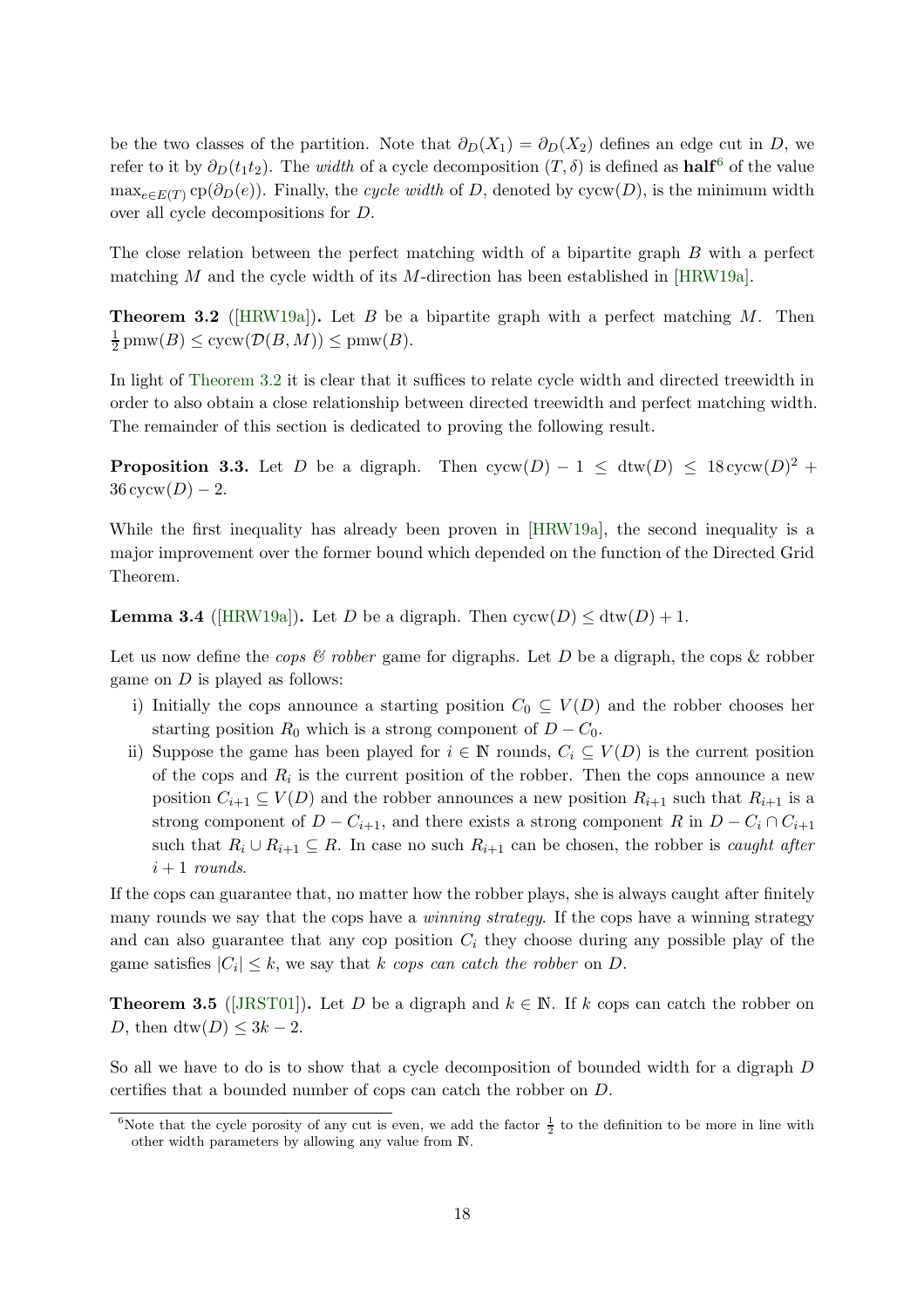**Lemma 3.6.** Let D be a digraph and  $(T, \delta)$  be a cycle decomposition of width  $k \in \mathbb{N}$  for D. Then  $6k^2 + 12k$  cops can catch the robber on D.

*Proof.* For every edge  $e \in E(T)$  let us denote by  $S_e$  a minimum sized set of vertices of D such that  $S_e$  meets all directed cycles crossing  $\partial_D(e)$ . Since the width of  $(T, \delta)$  is k we know  $\text{cp}(\partial_D(e)) \leq 2k$  and thus, by [Corollary 2.13,](#page-16-2) we know  $|S_e| \geq 2k^2 + 4k$  for all  $e \in E(T)$ .

Choose any vertex  $v \in V(D)$  and select  $C_0 := v$ . Let  $\ell t_0 \in E(T)$  be the unique edge of T with  $\delta(\ell) = v$ . Independently of the choice of  $R_0$  of the robber let  $e_1^0, e_2^0 \in E(T)$  be the other two edges of T incident with  $t_0$  and let  $C_1 := \{v\} \cup S_{e_1} \cup S_{e_2}$ . Note that  $|C-1| \leq 6k^2 + 12k$ . For  $i \in [1,2]$  let  $T_i$  be the component of  $T - t_0$  containing the other endpoint of  $e_i$ . Let  $r \in [1,2]$  be chosen such that  $T_r$  is the unique component of  $T-t_0$  which contains vertices of  $R_1$  under  $\delta$ . To see that  $T_i$  is unique observe that  $T - t_0$  consists of exactly three components, one of them only consisting of  $\ell$ . Moreover, by definition of  $S_{e_1}$  and  $S_{e_2}$  no strong component of  $D - S_{e_1} - S_{e_2}$ can contain vertices which are mapped to leaves of both  $T_1$  and  $T_2$  by  $\delta$ . Hence we can now set  $C_3 \coloneqq S_{e_r}$  and can still be sure that the robber cannot leave  $T_r$ .

Now suppose we are in the following situation in round  $i \geq 3$ : For all  $j \in [0, i - 1]$  we have  $|C_j| \leq 6k^2 + 12k$  and there exists an edge  $dt \in E(T)$  such that  $C_i = S_{dt}$  and the vertices of  $R_i$ are all mapped to the leaves of  $T_t$  which is the component of  $T - dt$  that contains t.

In case  $T_t$  has only a single vertex, namely t, t must be a leaf of T and so let  $C_{i+1} := C_i \cup \{\delta(t)\}.$ By our assumptions we have  $|C_{i+1}| \leq 2k^2 + 4k + 1 \leq 6k^2 + 12k$ , and we have also caught the robber as she cannot choose a new component. Hence in this case we are done.

So let  $e'_1$  and  $e'_2$  be the other edges of T incident with t and set  $C_{i+1} := S_{dt} \cup S_{e'_1} \cup S_{e'_2}$ . Again we have  $|C_{i+1}| \leq 6k^2 + 12k$ . For each  $j \in [1,2]$  let  $T'_j$  be the component of  $T-t$  that contains the other endpoint of  $e'_{j}$ . Now robber must choose  $R_{i+1}$  such that all vertices of  $R_{i+1}$  are either completely mapped to the vertices of  $T'_{1}$  or completely mapped to the vertices of  $T'_{2}$ . Let  $j \in [1,2]$ be chosen such that  $\delta$  maps all vertices of  $R_{i+1}$  to leaves of  $T'_j$ . Then we can set  $C_{i+2} := S_{e'_j}$ and  $R_{i+2}$  must still be chosen to only contain vertices which are mapped to the leaves of  $T'_j$ .

As D is finite so is T and therefore, the subtree hosting the vertices of  $R_{i+2}$  shrinks with every iteration. Hence after finitely many rounds we are sure to have caught the robber using at most  $6k^2 + 12k$  cops.  $\Box$ 

Combining [Theorem 3.5](#page-17-1) and [Lemma 3.6](#page-17-2) immediately yields the second inequality of [Proposition 3.3](#page-17-3) and thus we are done.

### <span id="page-18-0"></span>4 Matching Minors and Fundamental Anti-Chains in Digraphs

To be able to precisely describe [matching minors](#page-8-0) in terms of alternating paths which can be found by an algorithmic solution to our matching theoretic analogue of the t-Disjoint Paths Problem<sup>7</sup>, we need a more precise and formal description of matching minors.

In the second part of this section we introduce our notion of fundamental anti-chains for butterfly minors in digraphs based on the definition of matching minors.

<sup>7</sup> See [Section 6.2](#page-43-0) for more information.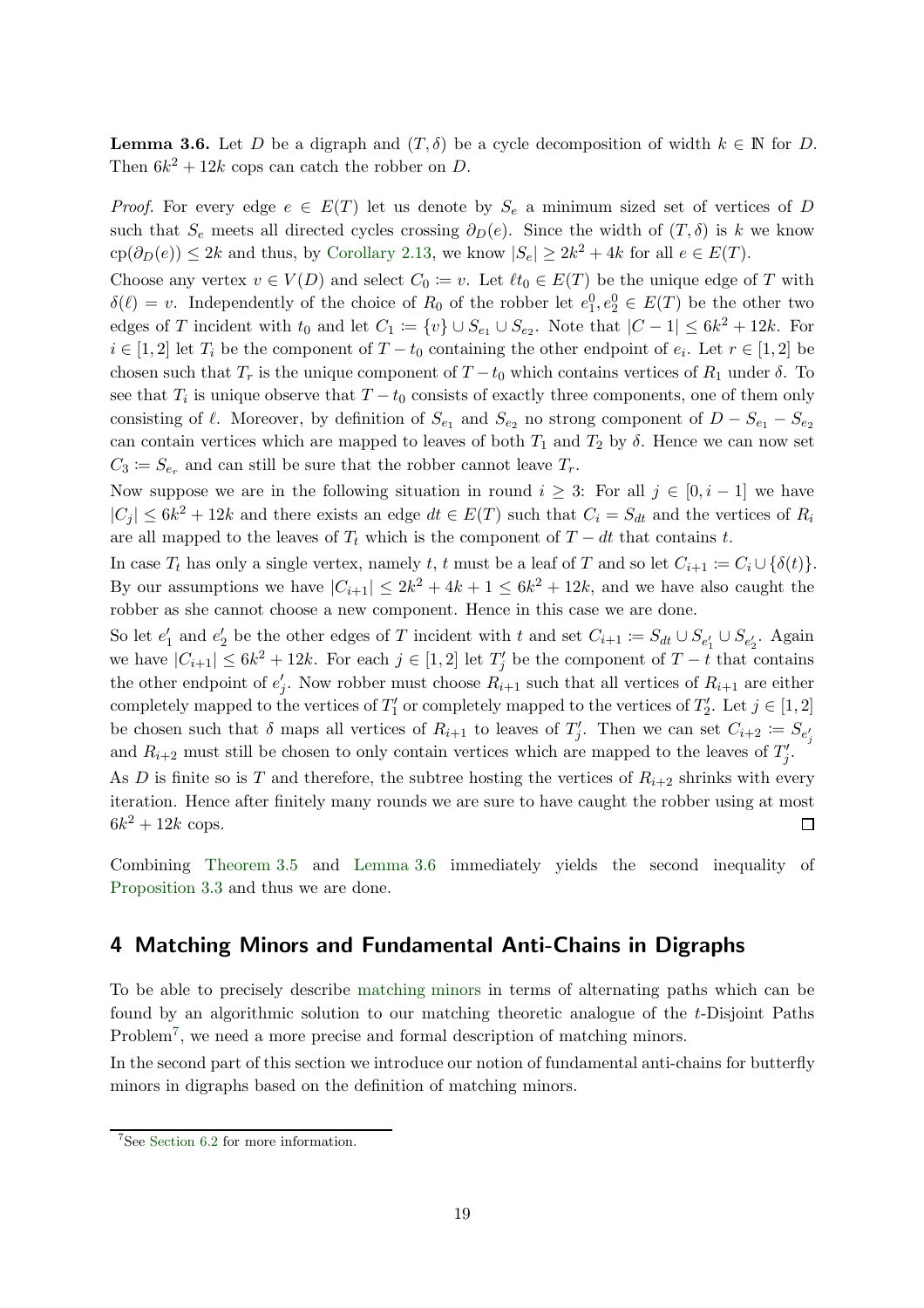#### 4.1 Matching Minor Models

To speak about matching minors in a more formal way, we introduce the concept of models for matching minors. Models, or embeddings, for matching minors have already been used and discussed in [\[RST99\]](#page-53-9) and [\[NT07\]](#page-53-16) and the definitions we give here are similar to those of Norine and Thomas. Some parts of these definitions, however, have been changed to better suit our needs in the sections to come and therefore we provide the necessary proofs.

Let  $T'$  be a tree and let T be obtained from  $T'$  by subdividing every edge an odd number of times. Then  $V(T') \subseteq V(T)$ . The vertices of T that belong to T' are called *old*, and the vertices in  $V(T) \setminus V(T')$  are called new. We say that T is a barycentric tree.

**Definition 4.1** (Matching Minor Model). Let G and H be graphs with perfect matchings. An embedding or matching minor model of  $H$  in  $G$  is a mapping

$$
\mu\colon V(H)\cup E(H)\to \{F\mid F\subseteq G\}\,
$$

such that the following requirements are met for all  $v, v' \in V(H)$  and  $e, e' \in E(H)$ :

- i)  $\mu(v)$  is a barycentric subtree in G,
- ii) if  $v \neq v'$ , then  $\mu(v)$  and  $\mu(v')$  are vertex disjoint,
- iii)  $\mu(e)$  is an odd path with no internal vertex in any  $\mu(v)$ , and if  $e' \neq e$ , then  $\mu(e)$  and  $\mu(e')$ are internally vertex disjoint,
- iv) if  $e = u_1 u_2$ , then the ends of  $\mu(e)$  can be labelled by  $x_1, x_2$  such that  $x_i$  is an old vertex of  $\mu(u_i),$
- v) if v has degree one, then  $\mu(v)$  is exactly one vertex, and
- vi)  $G \mu(H)$  has a perfect matching, where  $\mu(H') \coloneqq \bigcup_{x \in V(H') \cup E(H')} \mu(x)$  for every subgraph  $H'$  of  $H$ .
- If  $\mu$  is a matching minor model of H in G we write  $\mu: H \to G$ .

While we slightly changed the definition here, the next lemma follows immediately from a result of [\[NT07\]](#page-53-16) and thus we omit the proof.

**Lemma 4.2** ( $[NT07]$ ). Let G and H be graphs with perfect matchings. There exists a matching minor model  $\mu: H \to G$  if and only if H is isomorphic to a matching minor of G.

**Lemma 4.3.** Let H and G be graphs and  $\mu: H \to G$  be an embedding of H into G. Then H has a perfect matching if and only if  $\mu(H)$  has a perfect matching.

*Proof.* Suppose H has a perfect matching. We prove our claim by induction on the number  $c$ of bicontractions that have to be applied to  $\mu(H)$  in order to obtain a graph isomorphic to H. For  $c = 0$  this implies  $\mu(H) = H$  and H has a perfect matching.

So let  $c \geq 1$ . Starting with  $\mu(H)$  let  $b_1, \ldots, b_c$  be the bicontractions that need to be applied and  $H_i$  be the graph obtained from  $\mu(H)$  by only applying the bicontractions  $b_1, \ldots, b_i$ . Furthermore, let those bicontractions be ordered in such a way that  $H_c = H$  and  $H_0 = \mu(H)$ , where  $H_0$ is the uncontracted graph and moreover  $H_i$  is obtained from  $H_{i-1}$  by applying exactly one bicontraction.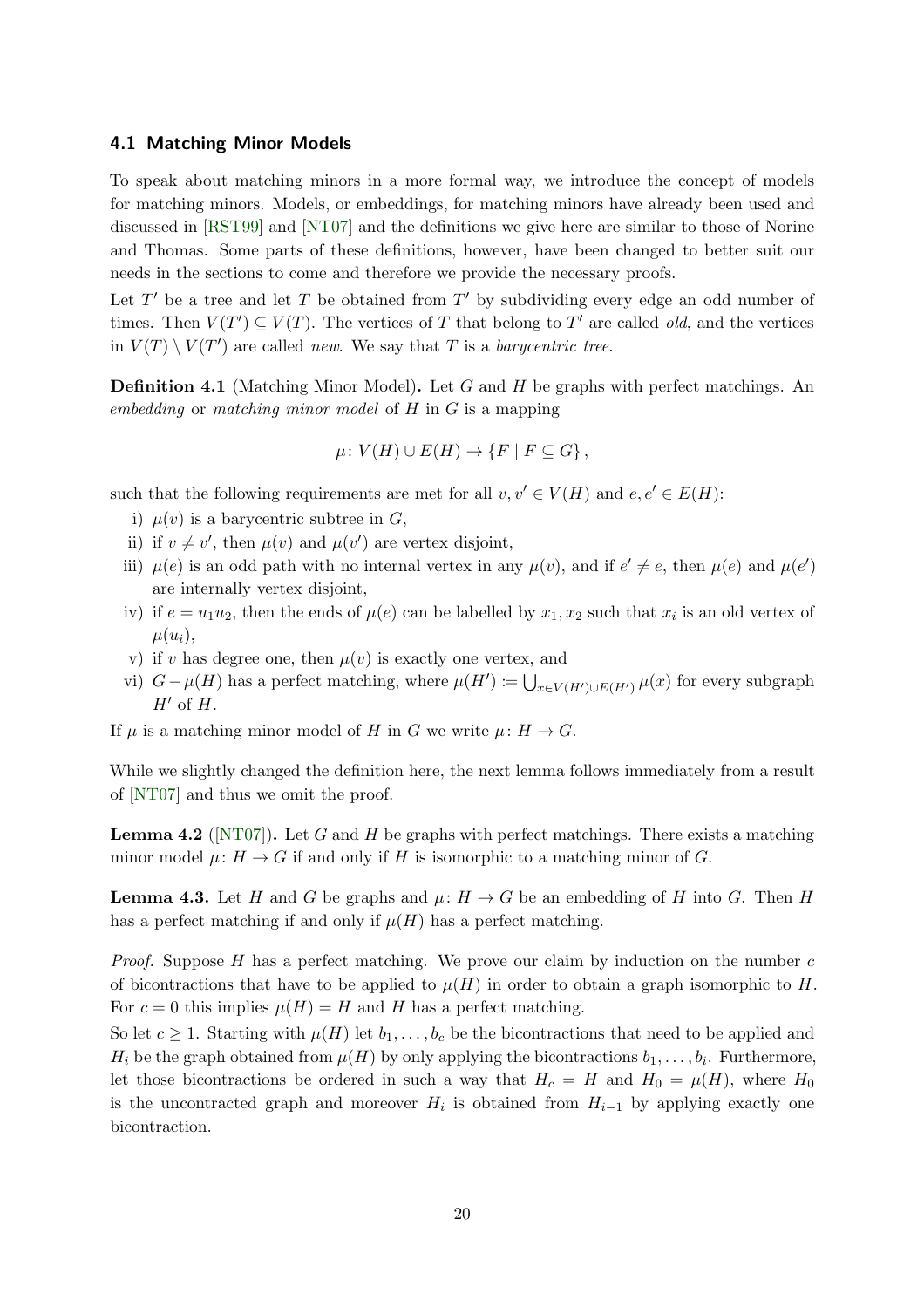Hence  $H_1$  is a matching minor of G that also contains H as a matching minor and H can be obtained from  $H_1$  by applying  $b_2, \ldots, b_c$ , which are  $c-1$  bicontractions, let  $\mu_1$  be a corresponding matching model of H in  $H_1$ , then  $\mu_1(H) = H_1$ . By our induction hypothesis,  $H_1$  has a perfect matching. The transition from  $\mu(H)$  to  $H_1$  is done by applying  $b_1$  to  $\mu(H)$ . Let  $v_0$  be the vertex in  $\mu(H)$  that is to be bicontracted by  $b_1$ , and let  $v_1, v_2$  be its two unique neighbours, and let v be the new vertex in  $H_1$  after the bicontraction. Since  $H_1$  has a perfect matching, there is some vertex  $x \in V(H_1) \cap V(\mu(H))$  such that xv is a perfect matching edge in  $H_1$ . Therefore, there must be  $v_i$  with  $i \in \{1,2\}$ , say  $i = 1$ , such that  $xv_1$  is an edge of  $\mu(H)$  by the definition of matching models. Let M be some perfect matching of  $H_1$  containing xv, then  $M \setminus \{xv\}$  is a perfect matching of  $\mu(H) - x - v_0 - v_1 - v_2$ . Let  $M' := (M \cup \{xv_1, v_0v_2\}) \setminus \{xv\}$ , then M' is a perfect matching of  $\mu(H)$ .

The reverse direction follows along similar lines and is therefore omitted.

 $\Box$ 

If  $\mu: H \to G$  is a matching minor model of a matching covered graph H in G, then both  $G - \mu(H)$  and  $\mu(H)$  have a perfect matching. Let M be a perfect matching of G such that  $M \cap E(G - \mu(H))$  is a perfect matching of  $G - \mu(H)$  and  $M' := M \cap E(\mu(H))$  is a perfect matching of  $\mu(H)$ . Then there is a perfect matching of H that 'mimics' the structure of M' in  $\mu(H)$ . In the following, we explain what we mean with the word 'mimics'.

<span id="page-20-0"></span>**Lemma 4.4.** Let G and H be graphs with perfect matchings,  $\mu: H \to G$ , and M a perfect matching of  $\mu(H)$ . Then for every  $u \in V(H)$ , there is a unique vertex  $v \in N_H(u)$  such that  $\mu(uv)$  is an M-conformal path and for all other edges  $e \in E(H)$  incident with u their respective model  $\mu(e)$  is internally M-conformal.

*Proof.* Let  $e \in E(H)$  be any edge, then  $\mu(e)$  is a path of odd length where every inner vertex has degree two in  $\mu(H)$ . Thus for every perfect matching M' of  $\mu(H)$ ,  $\mu(e)$  either is an internally M'-conformal path, i.e., M' contains a perfect matching of  $\mu(e)$  without its endpoints, or M' contains a perfect matching of  $\mu(e)$ .

For any vertex  $u \in V(H)$  let us call  $t \in V(\mu(u))$  exposed if the edge of M covering t is not an edge of the barycentric tree  $\mu(u)$ . Please note that for every exposed vertex t of  $\mu(u)$  there must be an edge  $e \in E(H)$  such that t is an endpoint of  $\mu(e)$  and the edge of M covering t is an edge of  $\mu(e)$ . Moreover, in this case  $\mu(e)$  cannot be internally M-conformal and thus must be M-conformal by the observation above. Hence the other endpoint of  $\mu(e)$ , which is a vertex of  $\mu(v)$  for some  $v \in V(H)$ , must also be exposed. These observations immediately imply that any exposed vertex in  $\mu(u)$  must be an old vertex.

Next, observe that every path P in  $\mu(u)$  that connects two old vertices and otherwise consists only of new vertices is of even length. Similar to our observation for  $\mu(e)$ , every inner vertex of P must be covered by an edge of  $E(P) \cap M$ . Hence there exists exactly one vertex of P that is not covered by an edge of  $E(P) \cap M$ .

So in order to prove our claim, we have to show that for every  $u \in V(H)$  there is exactly one exposed vertex in  $\mu(u)$ . To do this, we generalise the observation on the even paths within  $\mu(u)$ we made above. Let  $T = \mu(u)$  be a barycentric tree and let O be the set of old vertices of T. Moreover, let T' be the tree with  $V(T') = O$  from which T was constructed by subdividing every edge an odd number of times. Then any two old vertices that are adjacent in  $T'$  are linked by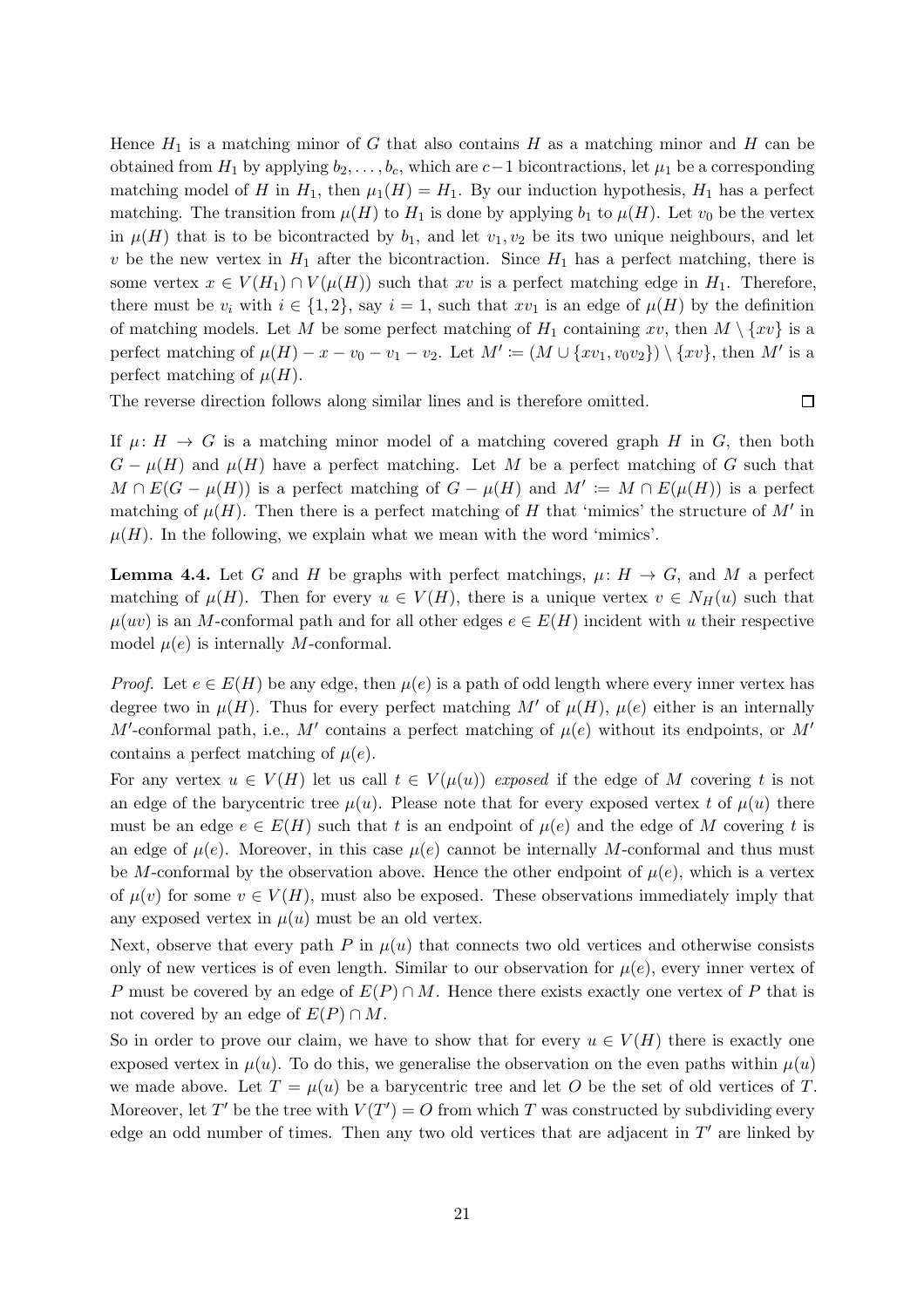a path of even length in  $T$ . Hence in a proper 2-colouring of  $T$ , all vertices of  $O$  receive the same colour. Now let  $e \in E(T')$  be any edge and  $P_e$  the corresponding path in T, moreover let  $P = P_e - O$ . Then P is a path of even length as well and thus in a proper 2-colouring of T its endpoints receive the same colour. With P being of even length, it has an odd number of vertices, say  $2k + 1$ , and thus in a proper 2-colouring of T, P has  $k + 1$  vertices whose colour is different from the colour of the old vertices and k vertices with the same colour as the old vertices, combining this with our observation above that in each  $P_e$  exactly one vertex is not covered by an edge of  $E(P_e) \cap M$ . This yields that in total  $|O| - |E(T')| = 1$  vertices of T must be exposed by every perfect matching of  $\mu(u)$ .  $\Box$ 

In the situation of [Lemma 4.4](#page-20-0) let M be a perfect matching of  $\mu(H)$ , then for every  $u \in V(H)$ there is a unique vertex  $v \in V(H)$  such that  $\mu(uv)$  is M-conformal. Let

$$
M|_H \coloneqq \{ uv \in E(H) \mid \mu(uv) \text{ is } M\text{-conformal} \},
$$

then  $M|_H$  is a perfect matching of H. In a slight extension of our definition of residual matching we call  $M|_H$  the M-residual matching of H. Moreover, we call a matching minor model  $\mu: H \to$ G an M-model of H in G if  $\mu(H)$  is M-conformal. With this, we obtain the following corollary.

<span id="page-21-1"></span>**Corollary 4.5.** Let G and H be graphs with perfect matchings and M a perfect matching of G. Then H is isomorphic to an M-minor of G if and only if there exists an M-model  $\mu_M : H \to G$ in G.

#### <span id="page-21-0"></span>4.2 Fundamental Anti-Chains of Butterfly Minors

Recall the definition of M[-directions](#page-5-3) of bipartite graphs and that we argued that the operation can be reversed to yield a unique bipartite graph with a perfect matching when given a digraph D as input. Let us formalise this inverse operation.

**Definition 4.6** (Split). Let D be a directed graph. We define  $\mathcal{S}(D)$  to be the bipartite graph B for which a perfect matching M exists such that  $\mathcal{D}(B, M) = D$ .

The digraph J is a proper butterfly minor of the digraph D if J is a butterfly minor of D and  $J \not\cong D$ . We say that D is J-minimal if  $\mathcal{S}(D)$  contains  $\mathcal{S}(J)$  as a matching minor, but for every proper butterfly minor  $D'$  of  $D$ ,  $\mathcal{S}(D')$  is  $\mathcal{S}(J)$ -free.

Definition 4.7 (Fundamental Anti-Chain). Let D be a digraph. The family

 $\mathfrak{A}(D) \coloneqq \{ D' \mid D' \text{ is a } D\text{-minimal digraph} \}$ 

is called the fundamental anti-chain based on D.

**Lemma 4.8.** Let D be a digraph. Then  $\mathfrak{A}(D)$  is an anti-chain for the butterfly minor relation.

*Proof.* Suppose  $\mathfrak{A}(D)$  is not an anti-chain for the butterfly minor relation. Then there must exist  $D_1$  and  $D_2$  in  $\mathfrak{A}(D)$  such that  $D_1$  is a butterfly minor of  $D_2$ . Indeed,  $D_1$  must be a proper butterfly minor of  $D_2$ , as otherwise the two digraphs would be isomorphic. Since by definition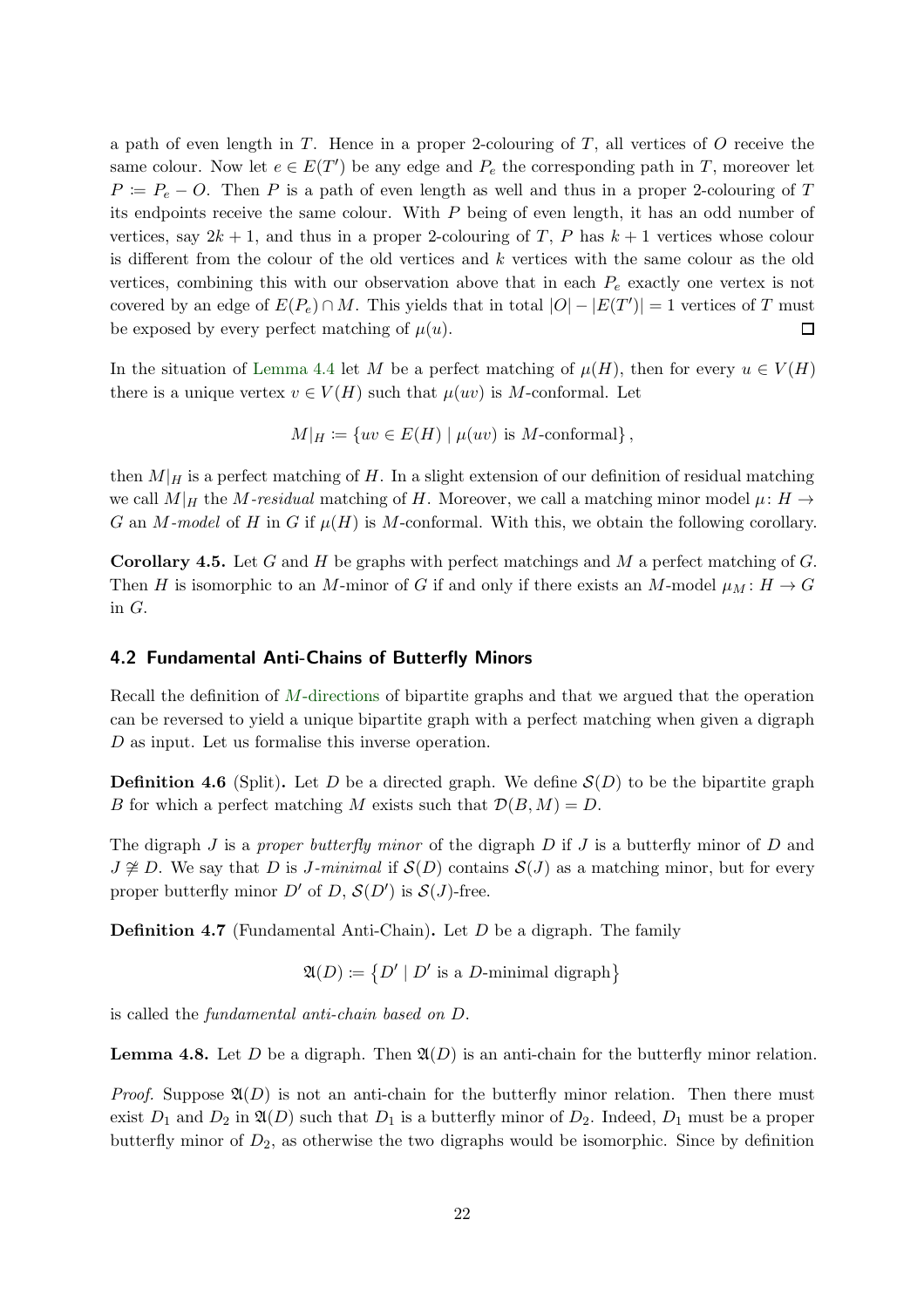$\mathcal{S}(D_1)$  contains  $\mathcal{S}(D)$  as a matching minor, from Lemma [1.14,](#page-5-2)  $D_2$  cannot be D-minimal, which contradicts  $D_2 \in \mathfrak{A}(D)$ . Hence  $\mathfrak{A}(D)$  must be an anti-chain for the butterfly minor relation.  $\Box$ 

**Definition 4.9** (Matching Equivalent). Two digraphs  $D_1$  and  $D_2$  are said to be matching equivalent if  $S(D_1)$  and  $S(D_2)$  are isomorphic. Given a digraph D, we denote by  $\mathfrak{M}(D)$  the family of all digraphs that are matching equivalent to D.

**Lemma 4.10.** Let D be a digraph. Then  $\mathfrak{M}(D) \subseteq \mathfrak{A}(D)$ .

*Proof.* First note that there cannot be a pair of distinct digraphs  $D_1, D_2 \in \mathfrak{M}(D)$  such that  $D_1$ is a proper butterfly minor of  $D_2$ . If this were the case, then  $\mathcal{S}(D_1)$  would be a proper matching minor of  $\mathcal{S}(D_2)$ , but by definition  $\mathcal{S}(D_1)$  and  $\mathcal{S}(D_2)$  must be isomorphic. Hence  $\mathfrak{M}(D)$  forms an anti-chain for the butterfly minor relation. Moreover, any proper butterfly minor  $D'$  of some digraph in  $\mathfrak{M}(D)$  must satisfy that  $\mathcal{S}(D')$  is  $\mathcal{S}(D)$ -free and thus the claim follows. 口



Figure 4: The anti-chain  $\mathfrak{A}(\overrightarrow{K_3})$ .

<span id="page-22-0"></span>At last let us prove that excluding  $S(D)$  as a matching minor is the same as excluding every digraph in  $\mathfrak{A}(D)$  as a butterfly minor.

**Lemma 4.11.** Let H and D be digraphs. Then D contains a butterfly minor from  $\mathfrak{A}(H)$  if and only if  $\mathcal{S}(D)$  contains  $\mathcal{S}(H)$  as a matching minor.

*Proof.* Suppose D contains a butterfly minor from  $\mathfrak{A}(H)$ , say J, Then by [Lemma 1.14](#page-5-2)  $\mathcal{S}(D)$ must contain  $\mathcal{S}(J)$  as a matching minor, and by definition of  $\mathfrak{A}(H)$ ,  $\mathcal{S}(J)$  must contain  $\mathcal{S}(H)$  as a matching minor. For the reverse, assume  $\mathcal{S}(D)$  contains  $\mathcal{S}(H)$  as a matching minor. Then let J be an H-minimal butterfly minor of D. Clearly, J must exist and  $J \in \mathfrak{A}(H)$ .  $\Box$ 

#### 4.3 The Strong Genus of Digraphs

Recall our discussion of the Erdős-Pósa property for butterfly minors in [Section 1.2](#page-5-0) and consider the cylindrical grid D of any order together with a planar embedding. Now zoom in on any vertex v and inspect an open disc  $\zeta$  with v at its centre such that  $\zeta$  does not contain any other vertex of D. Note that we can draw a curve  $\gamma$  through v connecting two points of the boundary of  $\zeta$  such that every incoming edge of D incident with v lies on one side of  $\gamma$ , while every edge emanating from v lies on the other side of  $\gamma$ . Moreover, note that, by the definition of butterfly minors, every butterfly minor of D must also have a plane embedding with this property. With this we may rule out any planar digraph which does not have such an embedding as a candidate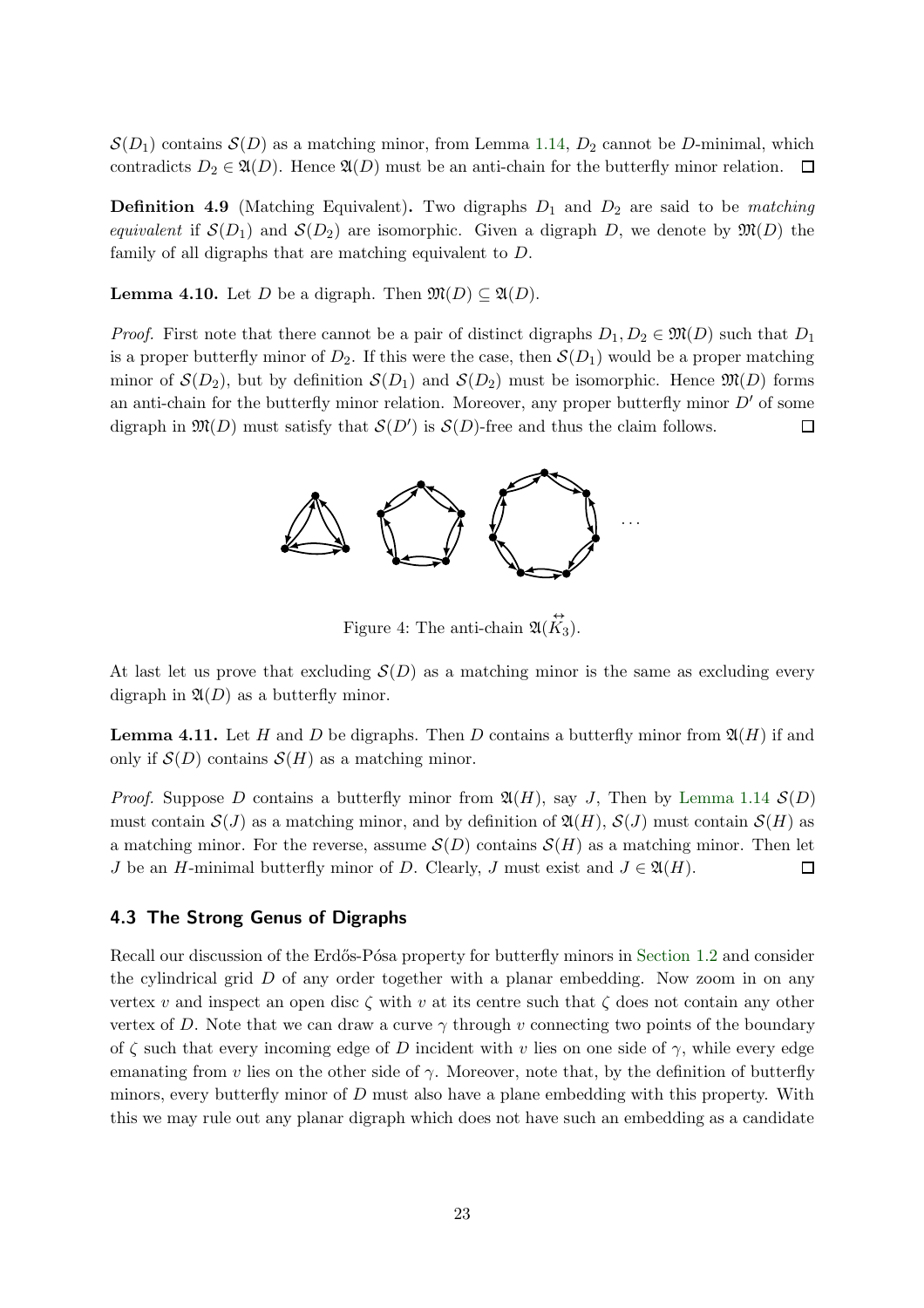<span id="page-23-0"></span>for being a butterfly minor of the cylindrical grid<sup>8</sup>. See [Figure 5](#page-23-0) for a strongly connected planar digraph which does not have such an embedding. Moreover, notice that this particular digraph has exactly two butterfly contractible edges and by contracting both of them one obtains  $K_3$ .



Figure 5: A strongly connected and planar digraph that has no strong embedding.

Let us formally introduce this concept. The definitions given here only scratch the surface of topological graph theory, see [\[Sta78,](#page-53-18) [Arc96\]](#page-52-10) for broader introduction and an overview of the topic.

Let G be a graph or digraph. Then G corresponds to a topological space called the *geometric* realisation of G. In this space the vertices are distinct points and the edges are subspaces homeomorphic to the closed interval  $[0,1]$  over the real numbers<sup>9</sup> joining their endpoints. An embedding of  $G$  into some topological space  $X$  is a homeomorphism between the geometric realisation of G and a subspace of X. In a slight abuse of notation we use  $G$  for both the graph G and its geometric realisation. A surface is a compact Hausdorff topological space which is locally isomorphic to  $\mathbb{R}^2$ . There are two ways to construct these surfaces; either take a sphere and attach  $n \in \mathbb{N}$  handles to it, or take a sphere and attach  $m \in \mathbb{N}$  crosscaps. Let us denote by  $\Sigma_n$  the surfaces of the first kind and by  $\tilde{\Sigma}_m$  the surfaces of the second kind.

**Theorem 4.12** ([\[Bra21\]](#page-52-11)). The surfaces in  $\{\Sigma_n \mid n \in \mathbb{N}\}\$  and  $\{\tilde{\Sigma}_M \mid m \in \mathbb{N}, m \geq 1\}$  are pairwise non-homeomorphic and every surface is homeomorphic to a member of one of these two families.

A surface  $\Sigma$  is *orientable* and of *orientable genus n* if it is homeomorphic to  $\Sigma_n$ . Similarly,  $\Sigma$  is non-orientable and of non orientable genus m if it is homeomorphic to  $\tilde{\Sigma}_m$ .

A 2-cell embedding or map of a (di)graph  $G$  is an embedding in which every face is homeomorphic to an open disk. The *genus* of a (di)graph G is the smallest integer  $g \in \mathbb{N}$  such that G can be embedded in  $\Sigma_g$ , and its non-orientable genus is the smallest integer  $g' \in \mathbb{N}$  such that G can be embedded in  $\tilde{\Sigma}_{g'}$ . The *Euler genus* of G, denoted by genus(G), is the smallest integer  $h \in \mathbb{N}$ such that G can be embedded in  $\Sigma_{\frac{h}{2}}$  or  $\tilde{\Sigma}_h$ .

Let G be a (di)graph embedded in a surface  $\Sigma, v \in V(G)$  a vertex and  $\zeta \subseteq \Sigma$  an open disc centred at  $v$  such that every edge of  $G$  incident with  $v$  contains exactly one point from the boundary  $\beta$  of  $\zeta$ . Let  $F \subseteq E(G)$  be the edges incident with v and  $\{F_1, F_2\}$  be a bipartition of F. For each  $f \in F$  let  $p_f \in \beta$  be the point that f has on the boundary of  $\zeta$ . We say that  $(F_1, F_2)$  is a butterfly in  $\zeta$  if there exists a curve  $\gamma$  through v in  $\Sigma$  with both endpoints, x and y on  $\beta$  such

<sup>&</sup>lt;sup>8</sup>In [Figure 3](#page-6-0) however, one can see a digraph that has such an embedding and still is not a butterfly minor of the cylindrical grid.

<sup>&</sup>lt;sup>9</sup>In this instance we do **not** use our definition of [0, 1] as the set  $\{0, 1\}$ .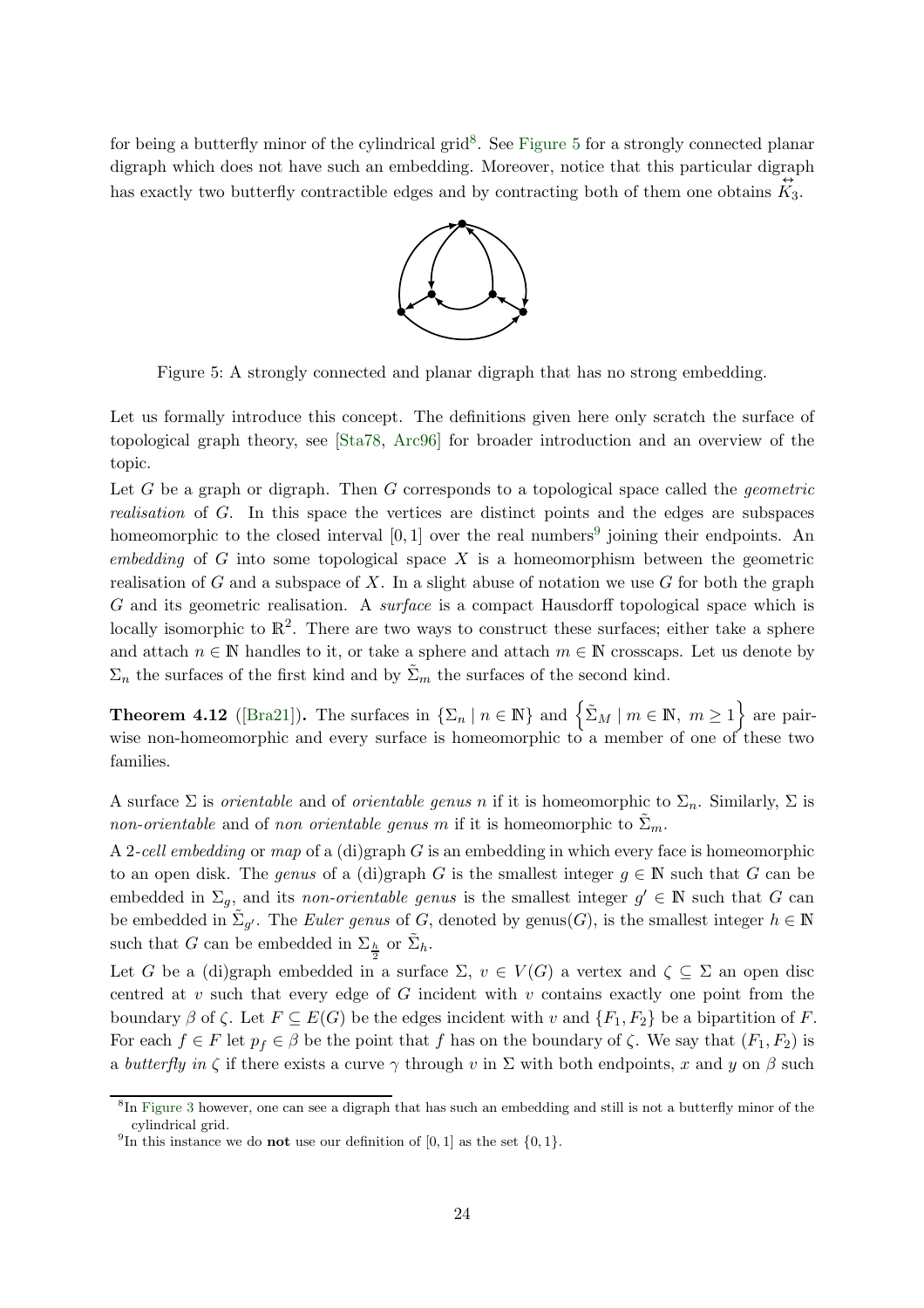<span id="page-24-0"></span>that we can number the two internally disjoint curves  $\beta_1 \subseteq \beta$  and  $\beta_2 \subseteq \beta$  with endpoints x and y to obtain  $\{p_f \mid f \in F_i\} \subseteq \beta_i$  for both  $i \in [1,2]$ .

**Definition 4.13** (Strong Embedding). Let D be a digraph and  $\Sigma$  be a surface. An embedding  $\mu: D \to \Sigma$  of D into  $\Sigma$  is strong if for every vertex  $v \in V(D)$  there exist  $r_v \in \mathbb{R}$  and an open disc  $\zeta \subseteq \Sigma$  of radius  $r_v$  centred at v such that

$$
(\{(u, v) \mid (u, v) \in E(D)\}, \{(v, u) \mid (v, u) \in E(D)\})
$$

is a butterfly in  $\zeta$ .

The smallest integer  $h \in \mathbb{N}$  such that D can be strongly embedded in  $\Sigma_{\frac{h}{2}}$  or  $\tilde{\Sigma}_h$  is called the strong genus of D. We denote the strong genus of D by sgenus(D). If sgenus(D) = 0, D is said to be strongly planar.

Note that the strong genus of a digraph  $D$  is closed under vertex and edge deletion. Moreover, let  $e = (u, v)$  be a butterfly contractible edge of D and assume D is strongly embedded into some surface Σ. By definition of butterfly minors  $(u, v)$  is the only outgoing edge of u, or the only incoming edge at v. In both cases, after adjusting the embedding of D into  $\Sigma$  for the digraph  $D'$ obtained from  $D$  by contracting  $e$ , the incoming and outgoing edges of the contraction vertex w still form a butterfly in some open disc in  $\Sigma$  centred at w. Hence we have the following observation.

**Observation 4.14.** Let D be a digraph and D' be a butterfly minor of D, then sgenus $(D') \leq$ sgenus $(D)$ .

The strong genus of digraphs is closely linked to the Euler genus of their splits.

**Proposition 4.15.** Let B be a bipartite graph with a perfect matching M and  $D := \mathcal{D}(G, M)$ . Then genus $(B)$  = sgenus $(D)$ .

*Proof.* First let  $g := \text{genus}(B)$  and consider an embedding of B into a surface  $\Sigma$  such that  $\Sigma =$  $\Sigma_{2g}$  if B has an embedding in  $\Sigma_{2g}$ , and  $\Sigma = \tilde{\Sigma}_g$  otherwise. Now contract the edges of M and let  $ab \in M$  be any edge. Note that we may find an open disc  $\zeta \subseteq \Sigma$  and a curve  $\gamma$  through a such that  $\{\{ab\}, \{ax \mid ax \in E(B - b)\}\}\$ is a butterfly in  $\zeta$ . Indeed, the same holds true if we swap a and b. Hence after contracting ab into the vertex  $v_{ab}$ ,  $\{\{v_{ab}x \mid ax \in E(B - b)\}\$ ,  $\{v_{ab}x \mid bx \in E(B - a)\}\}$ is a butterfly in  $\zeta$  and thus D has a strong embedding in  $\Sigma$ .

For the reverse let  $h := \text{sgenus}(B)$  and consider a strong embedding of D into a surface  $\Sigma$  such that  $\Sigma = \Sigma_{2h}$  if D has a strong embedding in  $\Sigma_{2h}$ , and  $\Sigma = \tilde{\Sigma}_h$  otherwise. Consider  $\mathcal{S}(D)$ and let M be the perfect matching of  $S(D)$  such that D is the M-direction of  $S(D)$ . Adapt the embedding of D in  $\Sigma$  for  $\mathcal{S}(D)$  by placing the two endpoints of each edge in M as close together as possible. Let  $v \in V(D)$  be any vertex and  $e_v = ab \in M$  the corresponding matching edge in  $\mathcal{S}(D)$  with  $a \in V_1$ . Since, in our embedding of D in  $\Sigma$ , the out- and incoming edges at every vertex $v \in V(D)$  form a butterfly, this butterfly induces a bipartition of the edges of  $\mathcal{S}(D)$ incident with the endpoints of  $e_v$  that resembles this butterfly. Hence the edge ab can be added to the embedding without producing a crossing.  $\Box$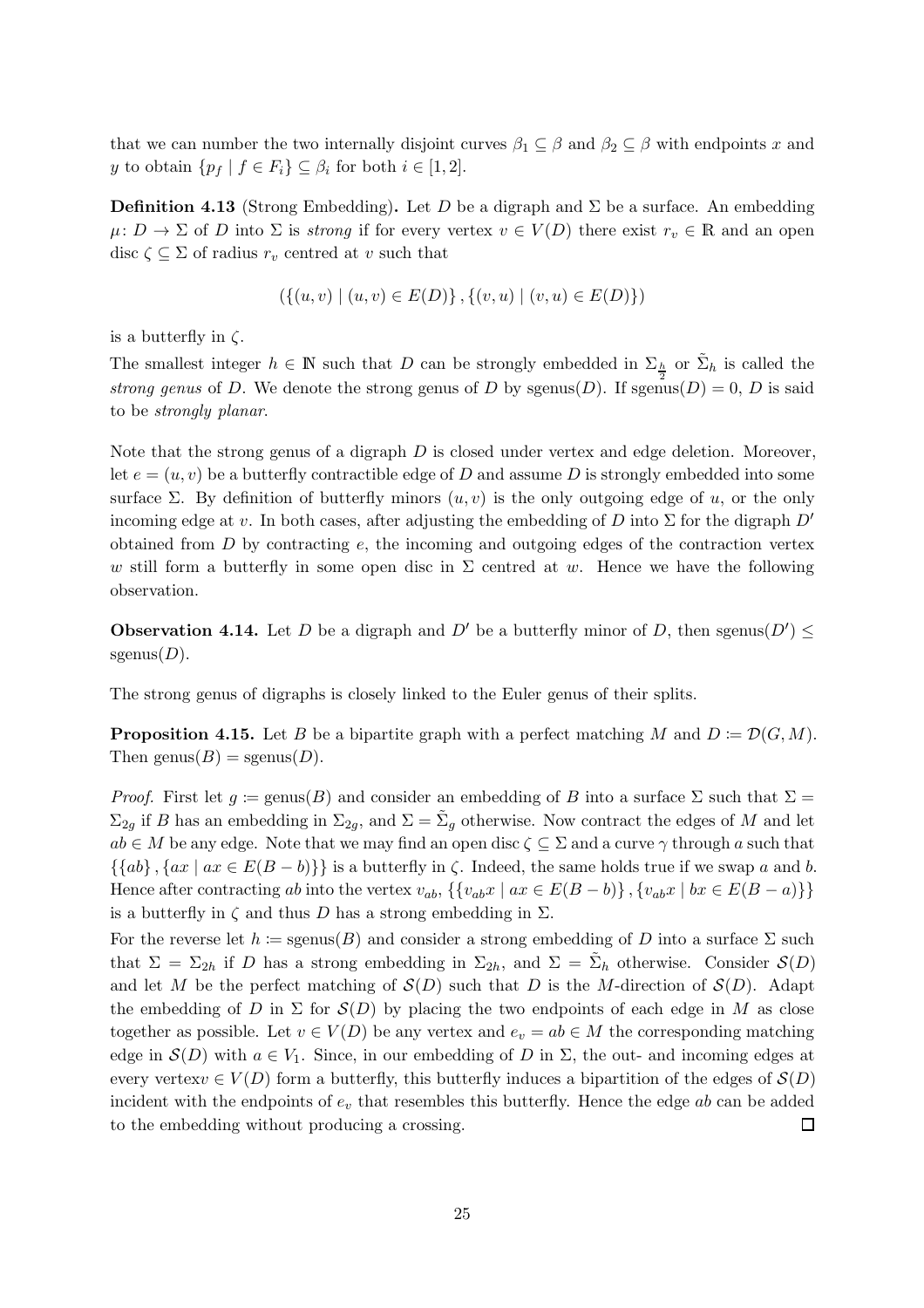Hence we obtain the following immediate corollary which was implicitly stated in [\[RST99,](#page-53-9) [GT11\]](#page-52-3).

**Corollary 4.16** ([\[RST99,](#page-53-9) [GT11\]](#page-52-3)). A digraph D is strongly planar if and only if  $\mathcal{S}(D)$  is planar.

Strongly Planar Digraphs and Butterfly Minors of the Cylindrical Grid It can be observed, as described above, that the cylindrical grid is strongly planar. Still strong planarity does not seem to be enough as the digraph in [Figure 3](#page-6-0) is also strongly planar<sup>10</sup> but not a butterfly minor of the cylindrical grid. So for fixed digraphs there probably is no analogue of [Theorem 1.3.](#page-2-3) If, however, we consider fundamental anti-chains, we can produce very similar results.

<span id="page-25-1"></span>**Proposition 4.17.** Let D be a strongly connected digraph. Then D is strongly planar if and only if  $\mathfrak{A}(D)$  contains a butterfly minor of the cylindrical grid.

*Proof.* Let us assume D to be strongly planar. Then  $B \coloneqq \mathcal{S}(D)$  is planar and matching covered. By [Theorem 1.3](#page-2-3) B is a matching minor of the  $\omega_B \times \omega_B$ -grid. The  $\omega_B \times \omega_B$ -grid however is a matching minor of  $CG_{3\omega_B}$  by Lemmata [5.3](#page-26-0) and [5.4.](#page-28-0) Let G be the cylindrical grid of order  $3\omega_B$ , then  $\mathcal{S}(G) = CG_{3\omega_B}$  and thus, by [Lemma 4.11](#page-22-0) G must contain a butterfly minor H which is a member of  $\mathfrak{A}(D)$ .

For the reverse direction let us assume there is  $H \in \mathfrak{A}(D)$  such that H is a butterfly minor of the cylindrical grid. That means for some  $k \in \mathbb{N}$ , the cylindrical grid of order k, let us call it G, contains H as a butterfly minor. By [Lemma 1.14](#page-5-2) this means that  $\mathcal{S}(G) = CG_k$  contains  $\mathcal{S}(H)$ as a matching minor. As  $\mathcal{S}(D)$  is a matching minor of  $\mathcal{S}(H)$  and  $\mathcal{S}(H)$  is a matching minor of a planar graph,  $S(D)$  must be planar and therefore D is strongly planar.  $\Box$ 

There is an immediate consequence of [Proposition 4.17](#page-25-1) which we state without proof. A proof for the matching theoretic analogue can be found in [Section 5.](#page-25-0)

**Corollary 4.18.** Let  $\mathcal{D}$  be a proper butterfly minor closed class of digraphs. Then  $\mathcal{D}$  has bounded directed treewidth if and only if there exists a strongly connected strongly planar digraph H such that no member of D contains a digraph from  $\mathfrak{A}(H)$  as a butterfly minor.

# <span id="page-25-0"></span>5 The Erdős-Pósa Property for Matching Minors

In [Section 5.1](#page-26-1) we present a proof of [Theorem 1.2](#page-2-2) based on [Theorem 1.3.](#page-2-3) We then continue to show that every bipartite and planar matching covered graph has the matching Erdős-Pósa property for matching minors by adapting techniques from the original proofs to the setting of matching covered bipartite graphs. For the reverse however, the nature of the matching Erdős-Pósa property prevents us from doing the same. Instead, in [Section 5.2](#page-32-0) we use our insight on fundamental anti-chains of butterfly minors to present a version of the Erdős-Pósa property that interacts with anti-chains instead of a single graph. A nice pay off from this approach allows us to replace 'butterfly minor of the cylindrical grid' by the purely topological condition of being [strongly planar.](#page-24-0)

<sup>&</sup>lt;sup>10</sup>In fact every subcubic digraph that is planar is necessarily strongly planar.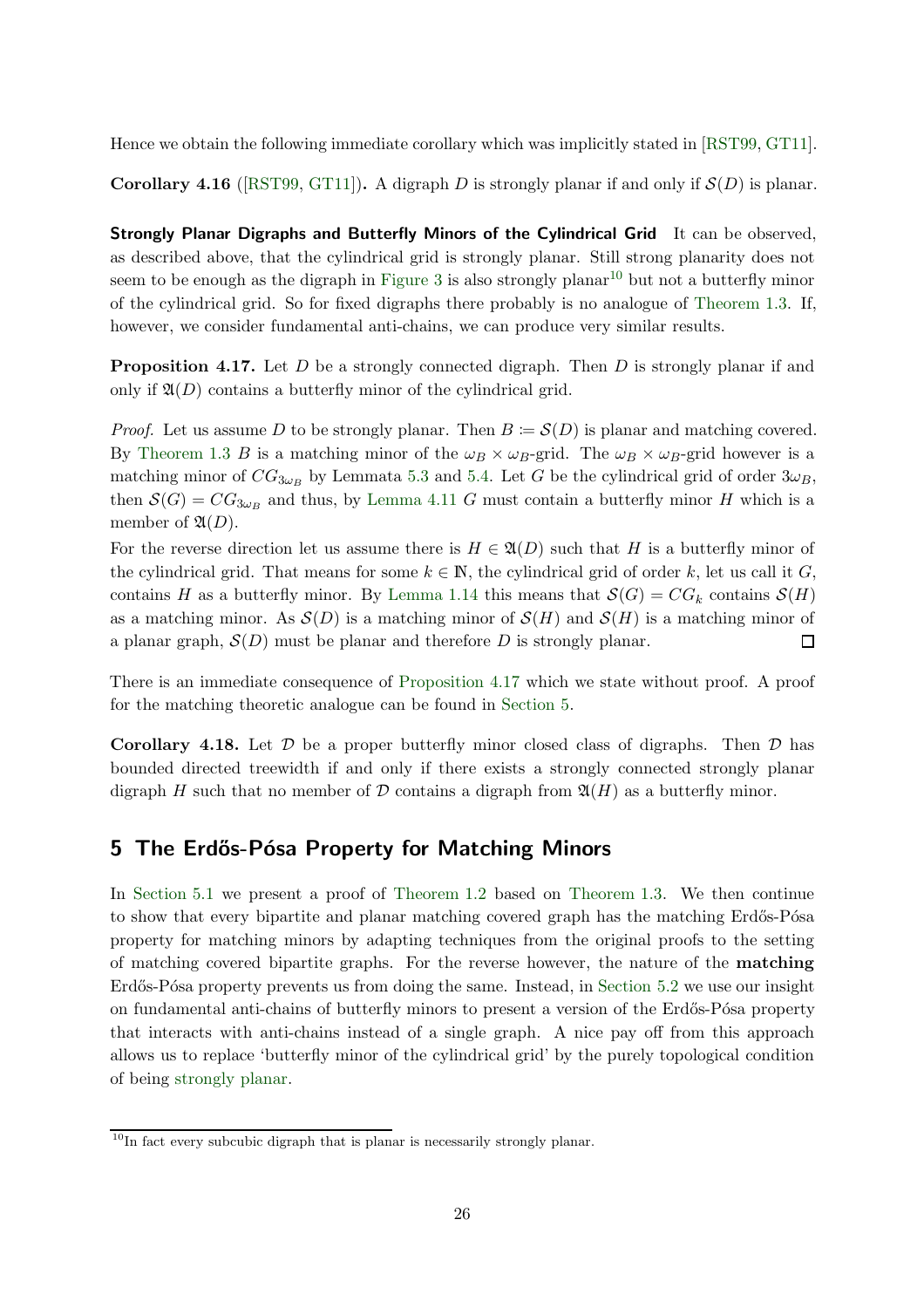#### <span id="page-26-1"></span>5.1 Planarity and Grids

The most important step towards [Theorem 1.2](#page-2-2) after the grid theorem itself is [Theorem 1.3.](#page-2-3) To achieve this goal, we make use of the iterative construction for bipartite matching covered graphs in the form of [ear decompositions.](#page-26-2) For this any [ear](#page-26-3) we add to our graph will in fact be an internally M-conformal path for some perfect matching M. Moreover, one can observe that any bipartite matching covered graph  $B$  has an ear decomposition and a perfect matching  $M$ , such that the conformal cycle  $B_2$  obtained from  $K_2$  by adding the first ear is M-conformal in B, and every  $B_i$  obtained from adding an additional ear P has the property that P is internally M-conformal. Additionally, in case  $B$  is bipartite, matching covered, and planar, we can choose an ear decomposition as above in such a way that  $B_{i+1}$  can be drawn in the plane and the newly added ear is part of the boundary of a face.

<span id="page-26-3"></span>Let us quickly introduce the necessary notions and results.

**Definition 5.1** (Ear). Let B be a bipartite graph with a perfect matching. A ear is a path  $P$ of odd length such that all internal vertices, if there are any, of  $P$  have degree two in  $B$ . Let  $M$ be a perfect matching of G. The path P is a M-ear if it is internally M-conformal and an ear.

<span id="page-26-2"></span>Theorem 5.2 (Theorem 4.1.6 in [\[LP09\]](#page-53-17)). Given any bipartite matching covered graph B, there exists a sequence  $B_1 \subset B_2 \subset \cdots \subset B_t$  of matching covered conformal subgraphs of B, such that  $B_1 = K_2$ ,  $B_t = B$ , and  $B_{i+1}$  is obtained from  $B_i$  by adding an ear of  $B_{i+1}$  for all  $i \in [1, t-1]$ .

A sequence as in the above theorem is called a bipartite ear-decomposition.

Towards [Theorem 1.3](#page-2-3) we first need a refined version of [Theorem 1.1.](#page-2-0)

Let  $CG_k$  be the cylindrical matching grid of order k. The canonical internal quadrangulation  $CG_k^{\square}$  of  $CG_k$  is defined as the graph obtained from the cylindrical grid by adding the following edges.

$$
\left\{v_j^i v_{j+1}^{i+1} \mid i \in [1, k-1] \text{ and } j \in \{2, 4, \dots, 4k\}\right\}
$$

<span id="page-26-0"></span>See [Figure 1](#page-2-4) for an illustration.

**Lemma 5.3.** Let  $k \in \mathbb{N}$  be a positive integer. The cylindrical matching grid  $CG_{3k}$  contains  $CG_k^{\square}$  as a matching minor.

*Proof.* We describe how to create a model  $\mu$ :  $CG_k^{\square} \rightarrow CG_{3k}$ .

First let  $i \in \{3\ell - 1 \mid 1 \leq \ell \leq k\}$  and  $j \in [1, k]$ , we define models for four vertices  $a_{j, \text{down}}^i$ ,  $b_{j, \text{up}}^i$ ,  $a_{j, \text{up}}^i$ , and  $b_{j, \text{down}}^i$ . See [Figure 6](#page-27-0) for an illustration on how the models of these vertices will be arranged in  $CG_{3k}$ .

$$
\begin{split} \mu(a^i_{j,\text{down}}) \coloneqq& (v^i_{1+12(j-1)},v^i_{2+12(j-1)},v^i_{3+12(j-1)}) \cup (v^{i-1}_{3+12(j-1)},v^{i-1}_{4+12(j-1)},v^{i}_{3+12(j-1)}) \\ \mu(b^i_{j,\text{up}}) \coloneqq& (v^i_{4+12(j-1)},v^i_{5+12(j-1)},v^i_{6+12(j-1)}) \cup (v^i_{4+12(j-1)},v^{i+1}_{3+12(j-1)},v^{i+1}_{4+12(j-1)}) \\ \mu(a^i_{j,\text{up}}) \coloneqq& (v^i_{7+12(j-1)},v^i_{8+12(j-1)},v^i_{9+12(j-1)}) \cup (v^i_{9+12(j-1)},v^{i+1}_{10+12(j-1)},v^{i+1}_{9+12(j-1)}) \\ \mu(b^i_{j,\text{down}}) \coloneqq& (v^i_{10+12(j-1)},v^{i}_{11+12(j-1)},v^{i}_{12+12(j-1)}) \cup (v^{i-1}_{10+12(j-1)},v^{i-1}_{9+12(j-1)},v^{i-1}_{10+12(j-1)}) \end{split}
$$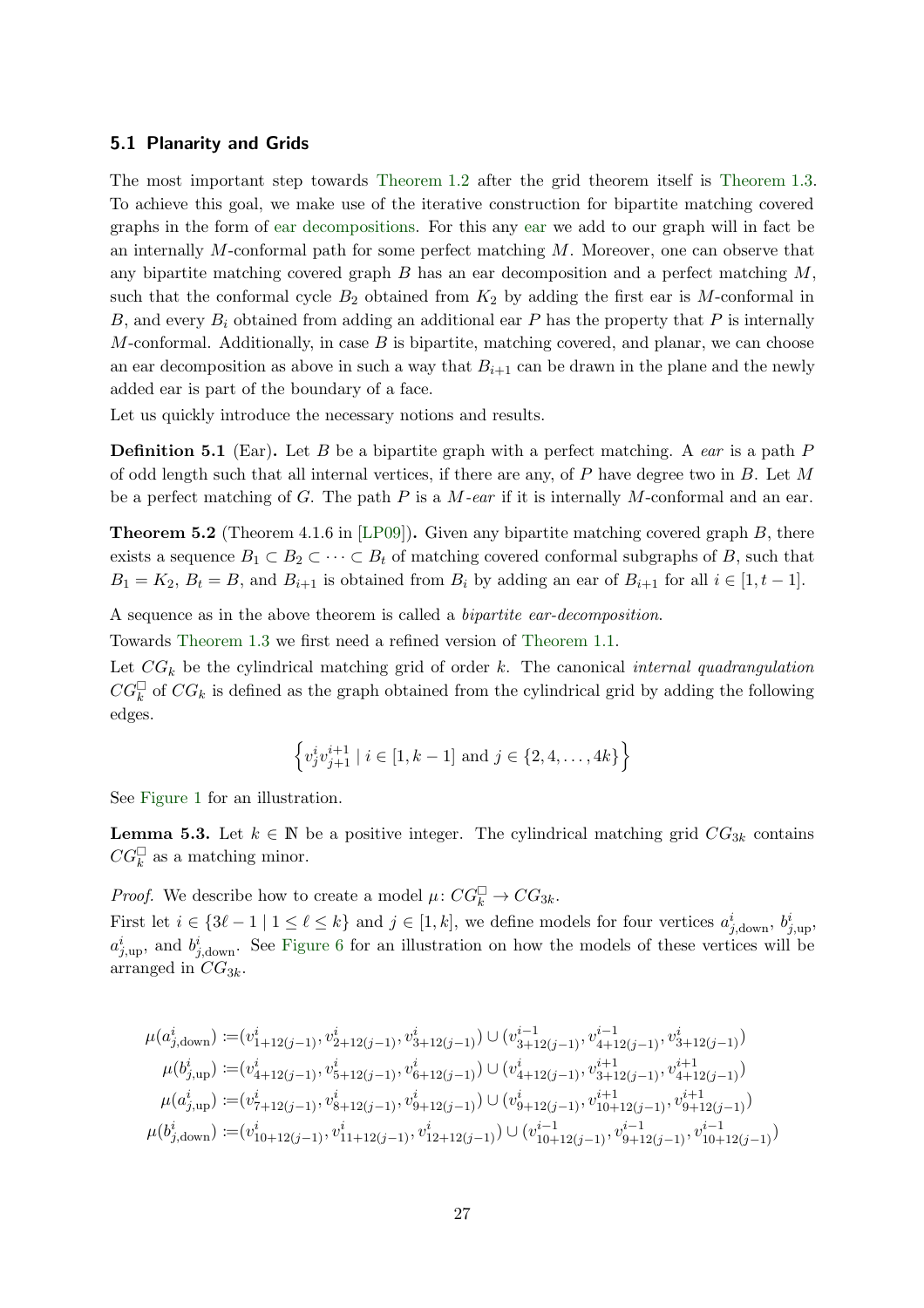<span id="page-27-0"></span>

Figure 6: The canonical internal quadrangulation of  $CG_4$  as a matching minor of  $CG_{12}$ .

As a next step we add models for the edges of the concentric cycles of  $CG_k^{\square}$ , here we identify  $b^i_{0,\text{down}}$  with  $b^i_{k,\text{down}}$  and  $v^i_0$  with  $v^i_{12k}$ .

$$
\mu(b_{j-1,\text{down}}^i a_{j,\text{down}}^i) := v_{12+12(j-2)}^i v_{1+12(j-1)}^i
$$

$$
\mu(a_{j,\text{down}}^i b_{j,\text{up}}^i) := v_{3+12(j-1)}^i v_{4+12(j-1)}^i
$$

$$
\mu(b_{j,\text{up}}^i a_{j,\text{up}}^i) := v_{6+12(j-1)}^i v_{7+12(j-1)}^i
$$

$$
\mu(a_{j,\text{up}}^i b_{j,\text{down}}^i) := v_{9+12(j-1)}^i v_{10+12(j-1)}^i
$$

This in particular means that  $C_i \subseteq \mu(CG_k^{\square})$  for all  $i \in \{3\ell - 1 \mid \ell \in [1, k]\}$ . Next we connect the cycles, so let  $i\in\{3\ell-1\mid \ell\in [1,k-1]\}.$ 

$$
\mu(b^i_{j,\text{up}}a^{i+3}_{j,\text{down}}) := v^{i+1}_{4+12(j-1)} v^{i+2}_{3+12(j-1)}
$$
  

$$
\mu(a^i_{j,\text{up}}b^{i+3}_{j,\text{down}}) := v^{i+1}_{9+12(j-1)} v^{i+2}_{10+12(j-1)}
$$

Compare figures [6](#page-27-0) and [7](#page-28-1) to see how our model  $\mu$  so far describes  $CG_k$  as a matching minor of  $CG_{3k}$ .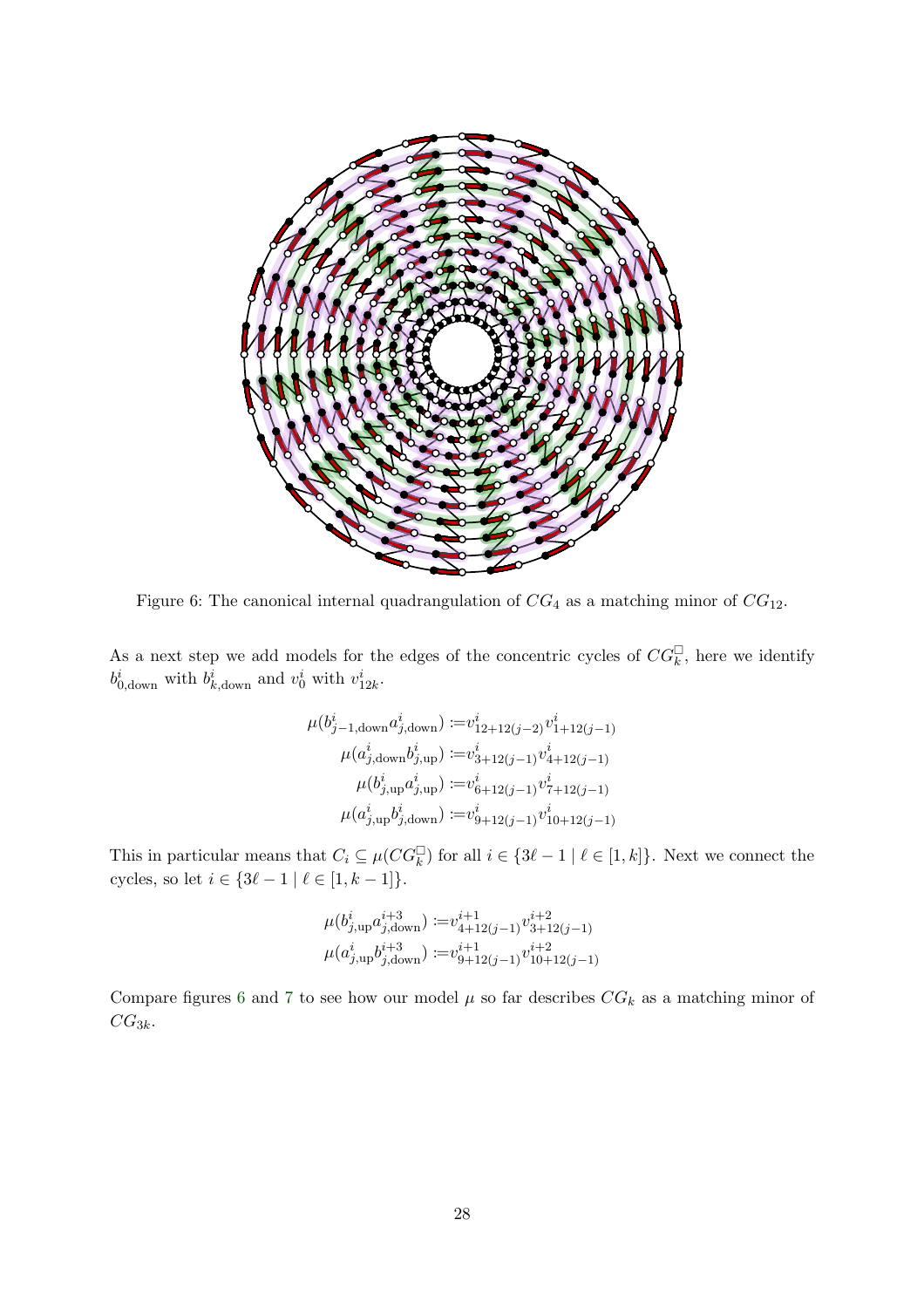<span id="page-28-1"></span>

Figure 7: The situation of the up- and down-vertices in the model of  $CG_k^{\square}$  and the models of the edges of its  $CG_k$ -subgraph.

In the next step we describe how to build the models for the new edges that we need to add to our  $CG_k$  to form the canonical inner quadrangulation. We identify  $b_{0,\text{down}}^i$  and  $b_{k,\text{down}}^i$ .

$$
\mu(b_{j,\text{up}}^i a_{j,\text{up}}^{i+3}) := (v_{4+12(j-1)}^{i+1}, \dots, v_{8+12(j-1)}^{i+1}, v_{7+12(j-1)}^{i+2}, v_{8+12(j-1)}^{i+2}, v_{7+12(j-1)}^{i+3})
$$
  

$$
\mu(b_{j-1,\text{down}}^i a_{j,\text{down}}^{i+3}) := (v_{12+12(j-2)}^i, v_{11+12(j-2)}^{i+1}, v_{12+12(j-2)}^{i+1}, v_{11+12(j-2)}^{i+2}, \dots, v_{3+12(j-1)}^{i+2})
$$

For an illustration compare [Figure 8.](#page-28-2) Moreover, from the construction, it is clear that the model of every edge of  $CG_k^{\square}$  is an internally M-conformal path, where M is the canonical matching of  $CG_{3k}$ . Also, the model of every vertex is a barycentric tree with exactly one exposed vertex. So in total  $\mu$  is a matching minor model of  $CG_k^{\Box}$  in  $CG_{3k}$ .  $\Box$ 

<span id="page-28-2"></span>

Figure 8: The models for the new edges forming the inner quadrangulation of  $CG_k$ .

<span id="page-28-0"></span>At last we find the  $2k \times 2k$ -grid as a matching minor in an inner quadragulation of a cylindrical matching grid of appropriate size.

**Lemma 5.4.** If  $k \in \mathbb{N}$  is even,  $CG_k^{\square}$  contains the  $k \times k$ -grid as a matching minor.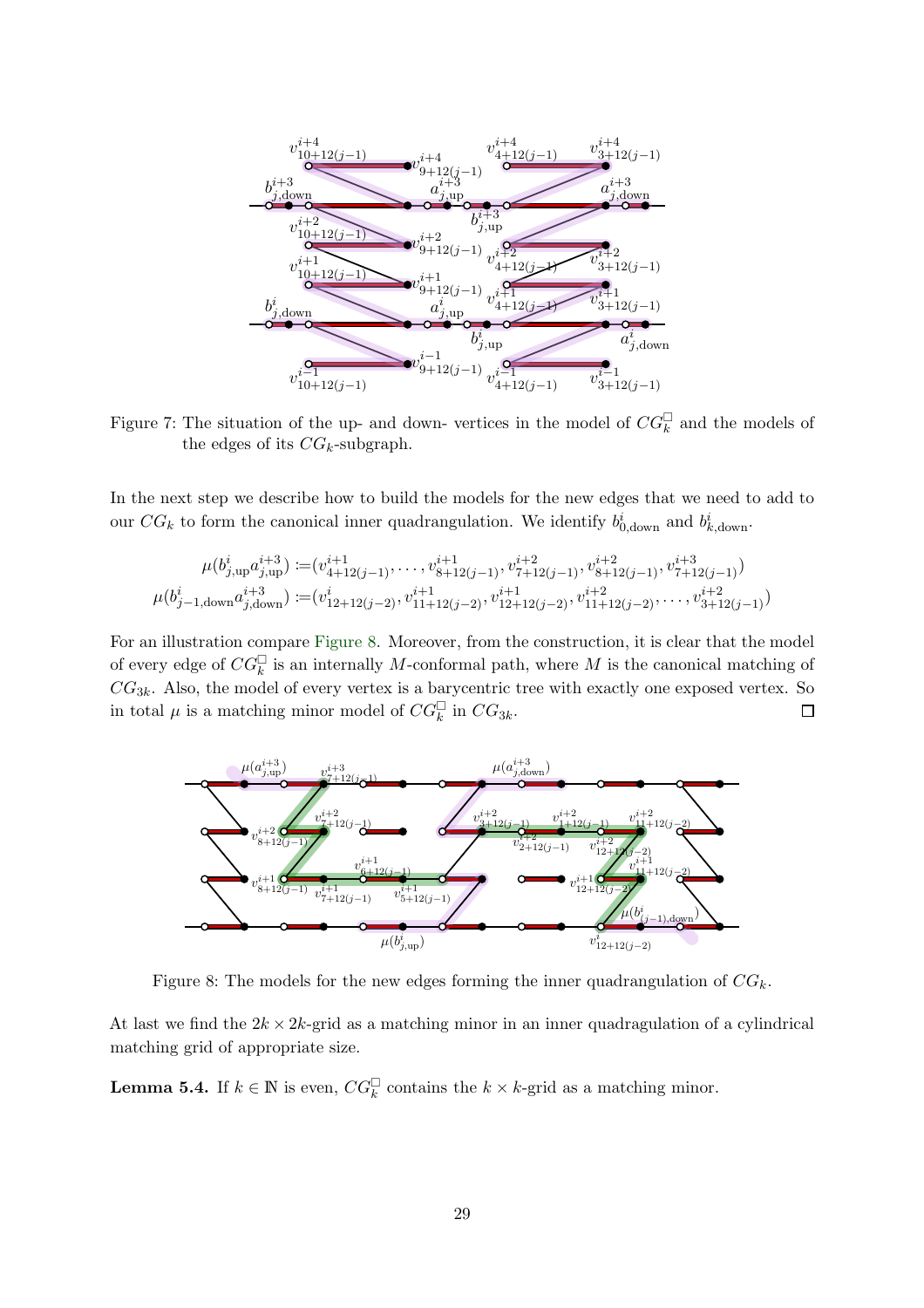*Proof.* Let M be the canonical perfect matching of  $CG_k^{\square}$  and let  $V_1$ ,  $V_2$  be the two colour classes of  $CK_k^{\square}$  such that  $v_1^1 \in V_1$ . We create a new perfect matching M' for  $CG_k^{\square}$  by "switching" M along every second of the concentric cycles. Formally let

$$
M' := (M \setminus \bigcup_{i=2, \text{ even}}^k E(C_i)) \cup \bigcup_{i=2, \text{ even}}^k (E(C_i) \setminus M).
$$

In the following, we describe how to construct a matching minor model of the  $k \times k$ -grid iteratively from a  $C_4$  in  $CG_k^{\square}$  by extending the model by small building blocks. A *piece* is one of the following three configurations:

• A base piece  $B_{i,j}$  starting on the vertex  $v_j^i \in V_2$ . It consists of the two paths

$$
\begin{array}{l} (v^i_j,v^i_{j+1},v^i_{j+2},v^i_{j+3},v^i_{j+4}) \text{ and} \\ (v^{i+1}_{j+1},v^{i+1}_{j+2},v^{i+1}_{j+3},v^{i+1}_{j+4},v^{i+1}_{j+5}) \end{array}
$$

together with the edges  $v_j^i v_{j+1}^{i+1}$ ,  $v_{j+3}^i v_{j+4}^{i+1}$ , and  $v_{j+4}^i v_{j+5}^{i+1}$ .

• A *width piece*  $W_{i,j}$  starting on the vertex  $v_j^i \in V_1$ . It consists of the three paths

$$
\begin{array}{l} (v^i_j,v^i_{j+1},v^i_{j+2},v^i_{j+3},v^i_{j+4}),\\ (v^{i+1}_{j+1},v^{i+1}_{j+2},v^{i+1}_{j+3},v^{i+1}_{j+4},v^{i+1}_{j+5}), \text{ and} \\ (v^{i+2}_{j+2},v^{i+2}_{j+3},v^{i+2}_{j+4},v^{i+2}_{j+5},v^{i+2}_{j+6}) \end{array}
$$

together with the edges  $v_j^i v_{j+1}^{i+1}$ ,  $v_{j+1}^i v_{j+2}^{i+1}$ ,  $v_{j+4}^i v_{j+5}^{i+1}$ ,  $v_{j+1}^{i+1} v_{j+2}^{i+2}$ ,  $v_{j+4}^{i+1} v_{j+5}^{i+2}$ , and  $v_{j+5}^{i+1} v_{j+6}^{i+2}$ .

• And a height piece  $H_{i,j}$  starting on the vertex  $v_j^i \in V_2$ . It consists of the three paths

$$
\begin{array}{l} (v^i_j,v^i_{j+1},v^i_{j+2},v^i_{j+3},v^i_{j+4},v^i_{j+5},v^i_{j+6},v^i_{j+7}),\\ (v^{i+1}_{j+1},v^{i+1}_{j+2},v^{i+1}_{j+3},v^{i+1}_{j+4},v^{i+1}_{j+5},v^{i+1}_{j+6},v^{i+1}_{j+7},v^{i+1}_{j+8}), \text{ and} \\ (v^{i+2}_{j+4},v^{i+2}_{j+5},v^{i+2}_{j+6},v^{i+2}_{j+7},v^{i+2}_{j+8},v^{i+2}_{j+9})\end{array}
$$

together with the edges  $v_j^i v_{j+1}^{i+1}$ ,  $v_{j+3}^i v_{j+4}^{i+1}$ ,  $v_{j+4}^i v_{j+5}^{i+1}$ ,  $v_{j+7}^i v_{j+8}^{i+1}$ ,  $v_{j+3}^{i+1} v_{j+4}^{i+2}$ ,  $v_{j+4}^{i+1} v_{j+5}^{i+2}$ ,  $v_{j+7}^{i+1} v_{j+8}^{i+2}$ , and  $v_{j+8}^{i+1}v_{j+9}^{i+2}$ .

As a first step, we show how to create a model of the  $4 \times 4$ -grid from a specific  $C_4$  in  $CG_4^{\square}$ , see [Figure 9](#page-30-0) for an illustration.

Let us choose as the  $C_4$  the one induced by  $\{v_1^1, v_2^1, v_2^2, v_3^2\}$ . Then take the height piece  $H_{2,2}$ and the base piece  $B_{1,2}$  and let  $G_4$  be the graph obtained by the union of  $H_{2,2}$ ,  $B_{1,2}$ , and the  $C_4$  chosen above. The vertex  $v_j^i$  with the largest j in  $G_4$  is  $v_{11}^4$  and thus, since each  $C_i$  has 16 vertices, none of the horizontal paths in  $G_4$  closes a cycle. More over, if we now bicontract the vertices  $v_4^1$ ,  $v_4^2$ ,  $v_4^3$ ,  $v_8^2$ ,  $v_8^3$ , and  $v_8^4$ , we obtain exactly the  $4 \times 4$ -grid. Note that, by construction,  $G_4$  is in fact M'-conformal in  $CG_4^{\square}$  and thus we have found our desired matching minor.

So now assume that for some even k we have already constructed an  $M'$ -conformal graph  $G_k$  in  $CG_{k+2}^{\square}$  by using our pieces and starting with the  $C_4$  on the vertices  $\{v_1^1, v_2^1, v_2^2, v_3^2\}$ . In the last step of this proof, we show how to extend  $G_k$  to  $G_{k+2}$ , a bisubdivision of the  $(k+2) \times (k+2)$ -grid. Let  $k = 2z$ , we add the following pieces: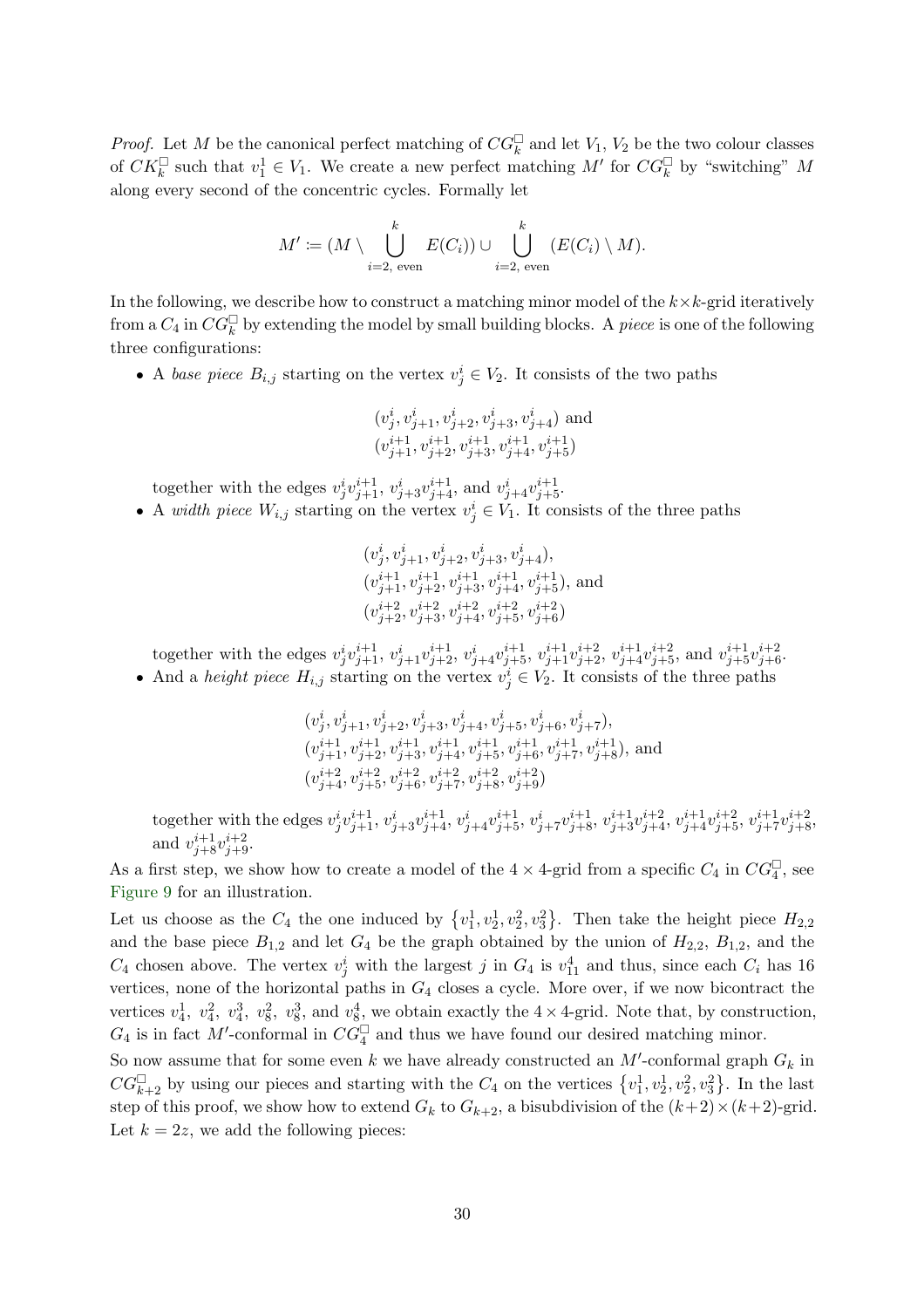<span id="page-30-0"></span>

Figure 9: A model of the  $4\times 4$ -grid in  $CG_4^{\square}$  (on the left) and a close-up of the model (on the right), in which the white vertices of degree two that should be bicontracted are encircled.

- the base piece  $B_{1,4z-6}$  and the height piece  $H_{2(z-1),4z-6}$ ,
- for every  $i \in [1, z 2]$  the width piece  $W_{2i,4(z+i)-7}$ , and
- for every  $j \in [1, z-2]$  the width piece  $W_{2z-2, 4(z+j)-3}$ .

Since  $G_k$  is M'-conformal, the graph  $G_{k+2}$  obtained by adding the above pieces still is M'conformal by construction. Consider the set

$$
S_{k+2} \coloneqq \left\{ v_i^1 \mid j \in [3, k+2], \ i \text{ odd} \right\} \cup \left\{ v_{12}^j \mid j \in [2, k+2], \ j \text{ even} \right\},\
$$

Every vertex in  $S_{k+2}$  has degree two in  $G_{k+2}$  and thus is bicontractible. Bicontracting all vertices in  $S_{k+2}$  yields the desired  $(k+2)-(k+2)$ -grid.  $\Box$ 

We are finally ready to prove our refined grid theorem for bipartite graphs with perfect matchings.

**Proposition 5.5.** There exists a function  $g_m: \mathbb{N} \to \mathbb{N}$  such that for every  $k \in \mathbb{N}$  and every bipartite graph B with a perfect matching either  $\text{pmw}(B) \leq \mathbf{g}_{\text{cyl}}(k)$  or B contains the  $2k \times 2k$ grid as a matching minor.

*Proof.* We set  $g_m(k) := g_{cyl}(6k)$  for every  $k \in \mathbb{N}$ . Suppose  $\text{pmw}(B) > g_m(k)$ . Then by [Theorem 1.1,](#page-2-0) B contains  $CG_{6k}$  as a matching minor. Using [Lemma 5.3](#page-26-0) yields that B contains  $CG_{2k}^{\square}$  as a matching minor, and finally [Lemma 5.4](#page-28-0) lets us find the  $2k \times 2k$ -grid as a matching minor within  $CG_{2k}^{\square}$ . This completes the proof. 口

Proof of [Theorem 1.3.](#page-2-3) Let B be a bipartite, matching covered and planar graph. Moreover, for any even  $k$ , let  $M$  be the residual perfect matching obtained by the strategy for finding the  $2k \times 2k$ -grid as a matching minor of  $CG_{2k}^{\square}$  as described in the proof of [Lemma 5.4.](#page-28-0) Instead of proving the claim directly, we show that  $k$  can be chosen large enough such that  $B$  is a matching minor of the  $2k \times 2k$ -grid. The claim then follows from lemmata [5.3](#page-26-0) and [5.4,](#page-28-0) and the transitivity of the matching minor relation.

We prove the claim by induction on the number of ears in an ear decomposition of B and strengthen it in the sense that we claim that there always exists an  $M$ -conformal matching minor model. As a base consider a single cycle of even length  $\ell$ . Clearly each such cycle is actually contained as an M-conformal bisubdivision in the  $\ell' \times \ell'$ -grid, where  $\ell'$  is the smallest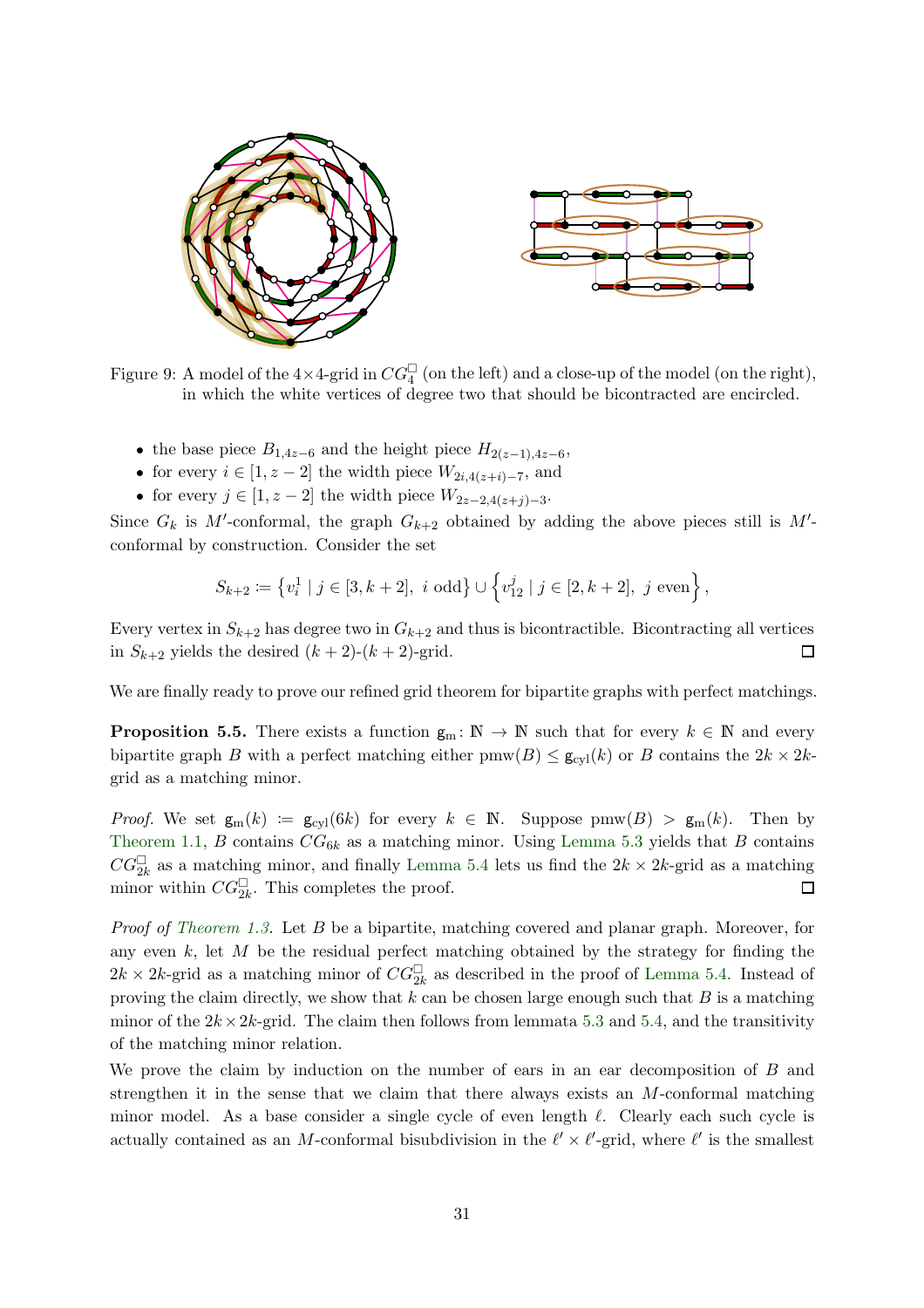natural number satisfying  $\frac{\ell}{2} \leq \ell'$ . So let  $K_2 = B_1 \subset B_2 \subset \cdots \subset B_t$  be an ear decomposition of B. By the induction hypothesis, there exists an even number  $\omega_{B_{t-1}}$  such that  $B_{t-1}$  is a matching minor of the  $\omega_{B_{t-1}} \times \omega_{B_{t-1}}$ -grid. Let  $\mu'$  be an M-conformal matching minor model of  $B_{t-1}$  in said grid. Let P be the ear that, added to  $B_{t-1}$ , creates  $B_t = B$ . Then the canonical embedding of the grid in the plane induces an embedding of  $\mu'(B_{t-1})$  in the plane and there exists a face f of said drawing that corresponds to the face of  $B_{t-1}$  in which P must be placed. Since P is non-empty,  $f$  must have more than four vertices, and thus there must exist a  $C_4$  in the interior of f in the grid. Moreover, since  $\mu'(B_{t-1})$  is M-conformal, there must exist such a  $C_4$ , say  $C$ , that does not contain a single edge of M.

We now draw two orthogonal lines through the centre of  $C, \ell_1$  in parallel to the columns of our grid and  $\ell_2$  in parallel to the rows of the grid. Each of the two  $\ell_i$  can now be associated with an edge cut of the grid, containing only edges not in M. Together  $\ell_1$  and  $\ell_2$  partition the grid into four quadrants, see [Figure 10](#page-32-1) for an illustration. Let us say that the shores of  $\ell_1$  are  $X_1 \cup X_2 \subseteq V(B)$  and  $Y_1 \cup Y_2 \subseteq V(B)$ , while the shores of  $\ell_2$  are  $X_1 \cup Y_1$  and  $X_2 \cup Y_2$ . Please note that each of the  $X_i$  and  $Y_i$  is M-conformal. Moreover, let us fix  $X_1$  to be the top left quadrant and  $Y_2$  to be the bottom right one.

Now let H' be the  $(\omega_{B_{t-1}}+p) \times (\omega_{B_{t-1}}+p)$ -grid where  $p = |V(P)|$ , note that p is even, and let us map the vertices of the  $X_i$  and  $Y_i$  to the four corners of  $H'$ , let  $X'_i$  and  $Y'_i$  be the corresponding vertex sets in  $H'$ , let h be said mapping. Let us furthermore extend  $M$  to the corresponding perfect matching of H'. In order to extend  $\mu'$  to a model of  $B_{t-1}$  in H' we need to replace the edges in the two cuts  $\ell_1$  and  $\ell_2$  by internally M-conformal paths connecting  $X_1$  with  $X_2$  and  $Y_1$ with  $Y_2$ . In case  $\mu'$  uses two vertical edges incident with the two endpoints of an edge of M, this might not be possible. To deal with this problem we apply a further blow-up to  $H'$ , namely we double its width. Let H be the  $(\omega_{B_{t-1}} + p) \times (3\omega_{B_{t-1}} + p - 4)$ -grid obtained from H' as follows. First, let  $x \in \mathbb{N}$  be the number of columns in  $H'[X_1]$ . Then let  $Z_X$  be the  $p \times x$ -grid made up of the vertices in the columns of  $H'$  that connect  $h(X_1)$  and  $h(X_2)$ . Let  $Z_Y$  be defined analogously, see [Figure 10](#page-32-1) for an illustration.

For every  $W \in \{X, Y\}$  take  $H'_W := H'[W_1 \cup W_W \cup W_2]$ , then subdivide every horizontal edge and complete each thereby newly created column to a path. For every  $v_{i,j}$  of  $H'_{W}$ ,  $1 \leq i \leq \omega_{B_{t-1}} + p$ ,  $1 \leq j \leq x-1$ , we thereby created two new vertices  $v_{i,j}^1$  and  $v_{i,j}^2$  subdividing the edge  $v_{i,j}v_{i,j+1}$ . Similarly for every  $1 \leq i \leq \omega_{B_{t-1}} + p$  and every  $x + p + 1 \leq j \leq \omega_{B_{t-1}} + p - 1$ . Let us again adapt  $M$  to be the canonical extension of the perfect matching we used for  $H'$ .

We now describe how to extend  $\mu'$  to H. Let  $v \in V(B_{t-1})$  and  $u_{i',j'} \in V(\mu'(v))$ , then let  $h(u_{i',j'}) = v_{i,j}$ . Every edge  $u_{i'',j'}u_{i',j'} \in E(\mu'(v))$  with  $i'' \in \{i'-1, i'+1\}$  is replaced by the edge  $h(u_{i'',j'})h(u_{i',j'})$ . We extend the model of v by the path  $(v_{i,j}, v_{i,j}^1, v_{i,j}^2)$ if  $j \in \{n \mid 1 \le n \le x - 1, \text{ or } x + p + 1 \le n \le \omega_{B_{t-1}} + p - 1\},\$  and every edge  $u_{i',j'}u_{i',j'+1} \in$  $E(\mu'(v)) \setminus \ell_1$  is replaced by the edge  $v_{i,j}^2 h(u_{i',j'+1})$ . If there is an edge  $ab \in E(\mu'(v)) \cap \ell_1$ , we replace this edge by the horizontal and internally M-conformal  $h(a)-h(b)$ -path in H. At last, an edge  $ab \in E(\mu'(v)) \cap \ell_2$  is replaced by a vertical  $h(a)$ - $h(b)$ -path in H. This path has to use vertices from at most two columns and may go to the left (in decreasing j direction) if and only if  $h(a)$  and  $h(b)$  are in the column x or  $\omega_{B_{t-1}} + p$ .

Now let  $uw \in E(B_{t-1})$ . If  $u_{i'j'}u_{i',j'+1} \in E(\mu(uw)) \setminus \ell_1$ , then let  $v_{i,j} := h(u_{i'j'})$  and we replace the edge by the path  $(v_{i,j}, v_{i,j}^1, v_{i,j+1}^2)$  where  $v_{i,j+1} = h(u_{i',j'+1})$ . Edges  $u_{i'j'}u_{i',j'+1} \in E(\mu(uw)) \cap$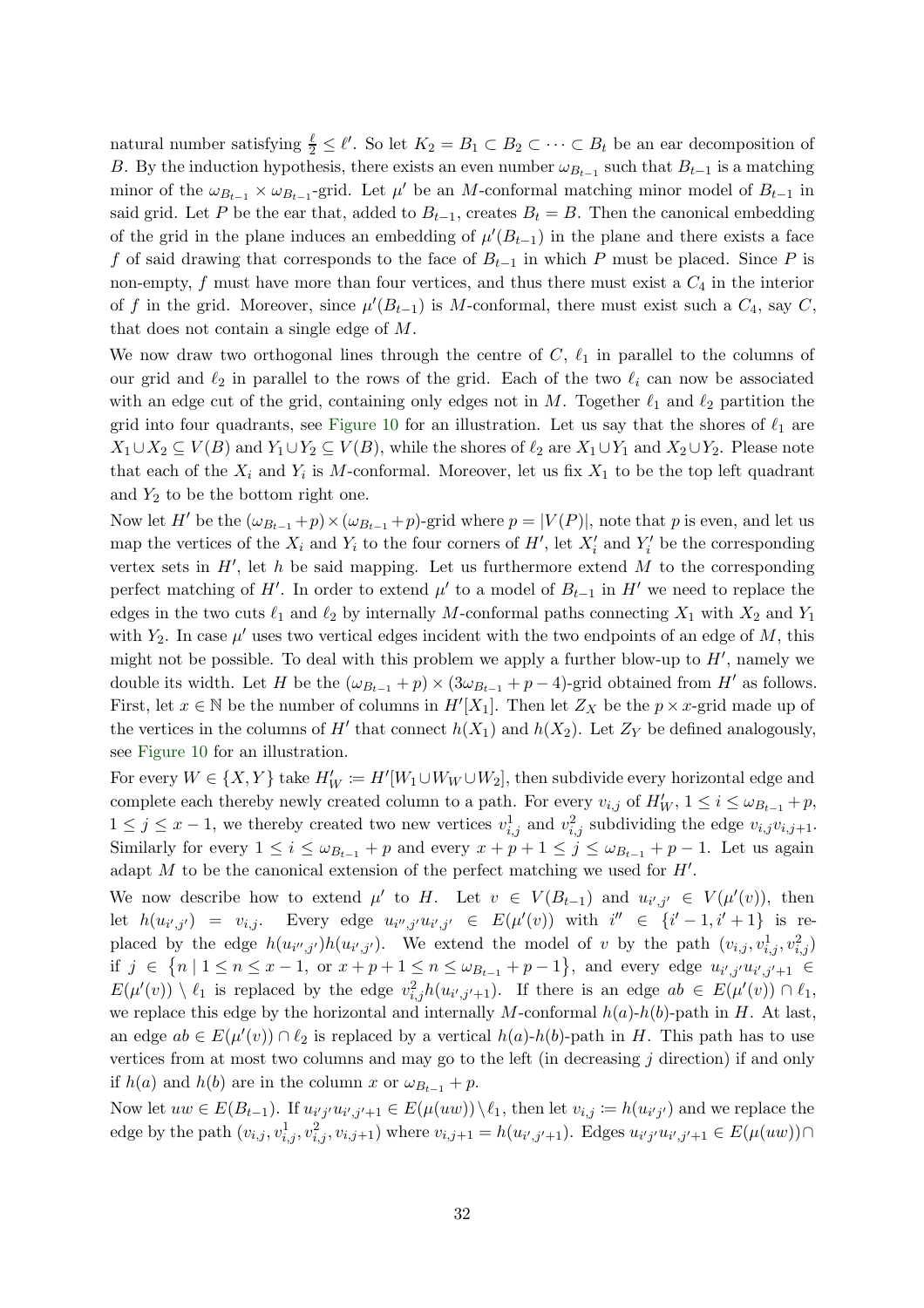<span id="page-32-1"></span>



Figure 10: Expanding a grid together with a model of an even cycle to add an ear. The small marked  $C_4$  is replaced by a large grid which then is extended to make a new quadratic grid. Then the old model is extended by routing through the new part and lastly the ear is routed through the newly added central grid.

 $\ell_1$  are replaced by the unique internally M-conformal horizontal  $h(u_{i',j'})\cdot h(u_{i',j'+1})\cdot \text{path in } H$ . An edge  $ab \in E(\mu'(uw)) \cap \ell_2$  is replaced by a vertical  $h(a)$ - $h(b)$ -path in H. This path has to use vertices from at most two columns and may go to the left (in decreasing  $j$  direction) if and only if  $h(a)$  and  $h(b)$  are in the column x or  $\omega_{B_{t-1}} + p$ . At last, a vertical edge  $ab \in E(\mu(uw)) \setminus \ell_2$ will simply be replaced by  $h(a)h(b)$ .

In total let  $\mu''$  be the matching minor model of  $B_{t-1}$  constructed following the rules above. It is straight forward to check that  $\mu''(B_{t-1})$  is M-conformal.

By construction there exists a  $p \times p$ -grid F in the face f' of  $\mu''(B_{t-1})$  corresponding to the face f we chose in  $\mu'(B_{t-1})$ . As a last step, we have to add an internally M-conformal path P to our matching minor model in order to form a matching minor model  $\mu$  of B. Let  $a, b \in V(B_{t-1})$ be the endpoints of P, then both  $\mu''(a)$  and  $\mu''(b)$  must have an old vertex on f'. After possibly stretching the model of  $f'$  a bit we can find disjoint internally M-conformal paths from  $a$  and b to F, let a' and b' be their respective endpoints. Since F is a  $p \times p$ -grid we can easily find an internally M-conformal  $a'-b'$ -path P' within F. This path P' together with  $\mu''$  forms our desired matching minor model  $\mu$  of B in H. At last note that H is a conformal subgraph of the  $(3\omega_{B_{t-1}} + p - 4) \times (3\omega_{B_{t-1}} + p - 4)$ -grid and thus we are done.  $\Box$ 

#### <span id="page-32-0"></span>5.2 The Erdős-Pósa Property for Butterfly Minor Anti-Chains

With [Proposition 4.17](#page-25-1) we have an exact description of all strongly connected digraphs D for which  $\mathfrak{A}(D)$  contains a butterfly minor of the cylindrical grid. Moreover, since recognising strongly planar digraphs is equivalent to recognising planar bipartite graphs with perfect match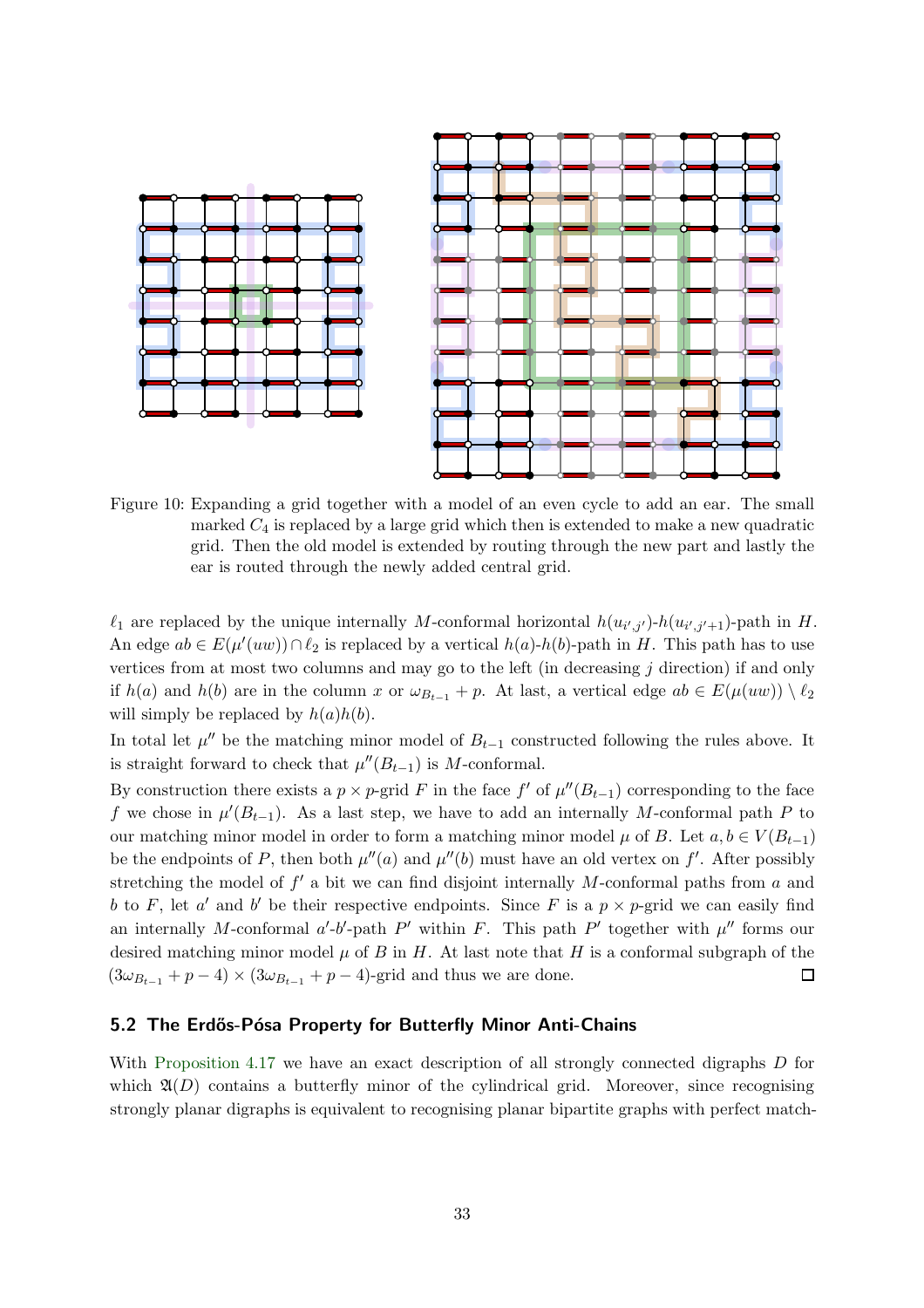ings, we can recognise these digraphs in polynomial time. Let us define a generalised version of the Erdős-Pósa property for digraphs based on canonical anti-chains.

**Definition 5.6** (Generalised Erdős-Pósa Property for Butterfly Minors). Let  $H$  be a strongly connected digraph. We say that H has the *generalised Erdős-Pósa property for digraphs* if there exists a function  $f: \mathbb{N} \to \mathbb{N}$  such that for every  $k \in \mathbb{N}$ , every digraph D either contains k pairwise disjoint subgraphs such that each of them has a butterfly minor isomorphic to some member of  $\mathfrak{A}(H)$ , or there exists a set  $S \subseteq V(D)$  with  $|S| \leq f(k)$  such that  $D-S$  does not contain a digraph from  $\mathfrak{A}(H)$  as a butterfly minor.

Our digraphic analogue of [Theorem 1.5](#page-3-0) is as follows. In the forward direction of the proof we use a generalised argument similar to the one used to proof the forward direction of [\[AKKW16\]](#page-52-4), while for the reverse we also adapt the strategy from [\[AKKW16\]](#page-52-4), this time we stick even closer to the original.

<span id="page-33-0"></span>**Theorem 5.7.** A strongly connected digraph  $D$  has the generalised Erdős-Pósa property for butterfly minors if and only if D is strongly planar.

*Proof.* Given a strongly connected strongly planar digraph D let us denote by  $\omega_D$  the smallest integer w such that  $\mathfrak{A}(D)$  contains a butterfly minor of the cylindrical grid of order w. Note that for any positive integer  $k \in \mathbb{N}$  the cylindrical grid of order  $k\omega_D$  contains k pairwise vertex disjoint subgraphs, all of which contain a digraph from  $\mathfrak{A}(D)$  as a matching minor. Let us recursively define the function  $f_D \colon \mathbb{N} \to \mathbb{N}$  for the generalised Erdős-Pósa property, where  $f_D(0) \coloneqq 0$ , and for  $k \geq 1$  let

$$
f_D(k) := f_D(k-1) + \mathsf{g}_{\text{dir}}(k\omega_D) + 1.
$$

Now if  $\text{dtw}(D) \geq \text{g}_{\text{dir}}(k\omega_D) + 1$ , then by the Directed Grid Theorem [\[KK15\]](#page-53-15) D contains the cylindrical grid of order  $k\omega_D$  as a butterfly minor and thus, as discussed above, D contains k pairwise disjoint subgraphs, each of which contain a digraph from  $\mathfrak{A}(D)$  as a butterfly minor. So we may assume D to have a directed tree decomposition  $(T, \beta, \gamma)$  of width at most  $g_{\text{dir}}(k\omega_D)$ . Let us choose  $t \in V(T)$  such that  $D[\beta(T_t)]$  contains a butterfly minor isomorphic to some member of  $\mathfrak{A}(D)$ , but for all  $t' \in V(T_t)$  with  $t \neq t'$ ,  $D[\beta(T_{t'})]$  does not contain any digraph from  $\mathfrak{A}(D)$  as a butterfly minor. If no such t exists, D does not contain a digraph from  $\mathfrak{A}(D)$ as a butterfly minor and thus we are done immediately. Indeed, we may use this case as the base case  $k = 0$  of our induction. Hence we may assume  $k \geq 1$  and thus t exists. Then  $|\beta(t)| \leq \text{dtw}(D) + 1 \leq \text{g}_{\text{dir}}(k\omega_D) + 1$  and every butterfly minor of  $D[\beta(t)]$  that belongs to  $\mathfrak{A}(D)$ must contain a vertex of  $\beta(t)$ . By induction we either find k−1 pairwise vertex disjoint subgraph of  $D-\beta(T_t)$  all of which have a member  $\mathfrak{A}(D)$  as a butterfly minor, or there is a set S' of vertices with  $|S'| \le f_D(k-1)$  such that  $D - \beta(t) - S'$  has no member of  $\mathfrak{A}(D)$  has a butterfly minor. In the first case, all  $k - 1$  subgraphs are vertex disjoint from  $D[\beta(T_t)]$  and thus we are done. Otherwise  $|\beta(t) \cup S| \le f_D(k)$ , and we are also done. Therefore every strongly connected strongly planar digraph  $D$  has the generalised Erdős-Pósa property for butterfly minors.

For the reverse direction let  $H$  be a strongly connected digraph which is not strongly planar. For each  $k \in \mathbb{N}, k \ge 1$ , we construct a digraph  $D_{H,k}$  which contains no two disjoint subgraphs that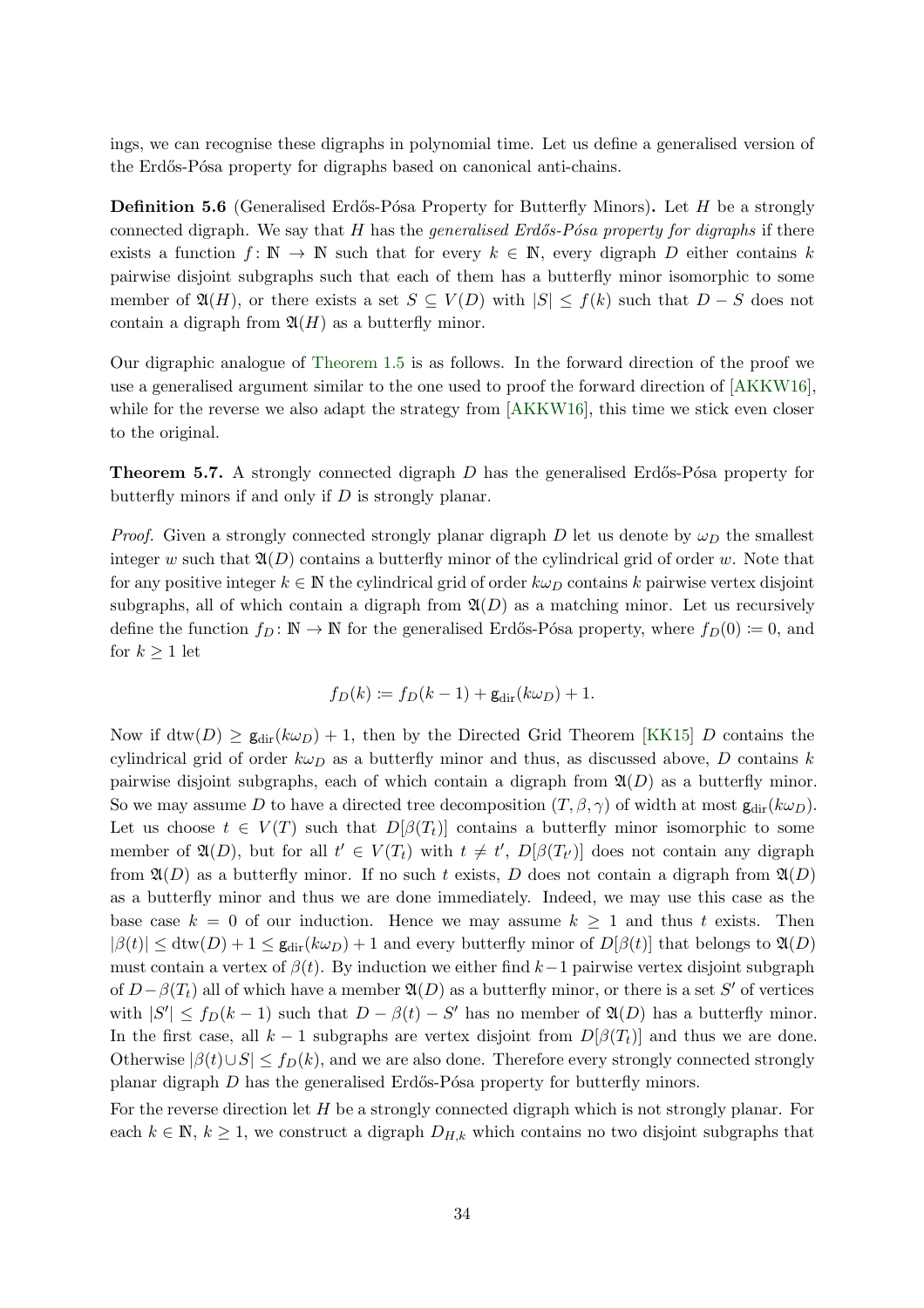have a digraph from  $\mathfrak{A}(H)$  as a butterfly minor, but where one must delete at least k vertices to remove all occurrences of members of  $\mathfrak{A}(H)$  as butterfly minors in  $D_{H,k}$ . Since k is arbitrary, this proves that no non-strongly planar digraph can have the generalised Erdős-Pósa property for butterfly minors. Let  $G_k$  be the cylindrical grid of order k and let  $C_1$  be the outer-most of its concentric cycles. Let us select  $e_1 = (v_1^1, v_2^1), e_2 = (v_3^1, v_4^1), \ldots, (v_{2k-1}^1, v_{2k}^1) \in E(C_1)$ , where we identify  $v_{2k}^1$  and  $v_0^1$ . Then let  $e = (u, v) \in E(H)$  be an arbitrary edge. We introduce k pairwise vertex disjoint copies  $H_1, \ldots, H_k$  of H and denote the copy of  $(u, v)$  in  $H_i$  by  $(u_i, v_i)$ for all  $i \in [1, k]$ . Then  $D_{H,k}$  is defined as the digraph obtained by deleting the edges  $(u_i, v_i)$  for every  $i \in [1, k]$  and introducing the edges  $(u_i, v_{2i}^1)$  and  $(v_{2i-1}^1, v_i)$  for each  $i \in [1, k]$ . Again we identify  $v_{2k}^1$  and  $v_0^1$ . See [Figure 11](#page-34-0) for an illustration

<span id="page-34-0"></span>

Figure 11: A sketch of the construction of  $D_{H,4}$  in the proof of [Theorem 5.7.](#page-33-0)

First notice that any strongly connected subgraph K of  $D_{H,k}$  such that K has a butterfly minor among  $\mathfrak{A}(H)$  would need to contain a path from  $v_{2i}^1$  to  $v_{2i-1}^1$ . To see this observe that any strongly connected subgraph  $K'$  of  $D_{H,k}$  without such a path would either be a proper subgraph of  $H_i$  for some  $i \in [1, k]$  and as  $|V(J)| \geq |V(H)|$  and  $|E(J)| \geq |E(H)|$  for all  $J \in \mathfrak{A}(H)$  K' could not have a butterfly minor among  $\mathfrak{A}(H)$ , or K' would be a subgraph of  $G_k$ . But since H is strongly planar,  $\mathfrak{A}(H)$  cannot contain a butterfly minor of the cylindrical grid by [Proposition 4.17.](#page-25-1) Let P be a path from  $v_{2i}^1$  to  $v_{2i-1}^1$  as mentioned above. Note that for every  $j \in [1,k] \setminus \{i\}$ ,  $D_{H,k} - P$  does not contain a path from  $v_{2j}^1$  to  $v_{2j-1}^1$ . Hence  $D_{H,k} - P$  does not have a butterfly minor among the graphs in  $\mathfrak{A}(H)$  and thus  $D_{H,k}$  cannot have two vertex disjoint subgraphs which each contain a butterfly minor from  $\mathfrak{A}(H)$ . On the other hand, let  $S \subseteq V(D_{HK})$  be a set of at most  $k-1$ vertices. Then there must be some  $i \in [1, k]$  such that S does not contain a vertex from  $H_i$ , and there is a directed path Q from  $v_{2i}^1$  to  $v_{2i-1}^1$  in  $G_k$ . Hence  $H_i + (u_i, v_{2i}^1) + Q + (v_{2i-1}^1, v_i) - (u_i, v_i)$ is a subgraph of  $D_{H,k} - S$  and it contains H as a butterfly minor and our proof is complete.  $\Box$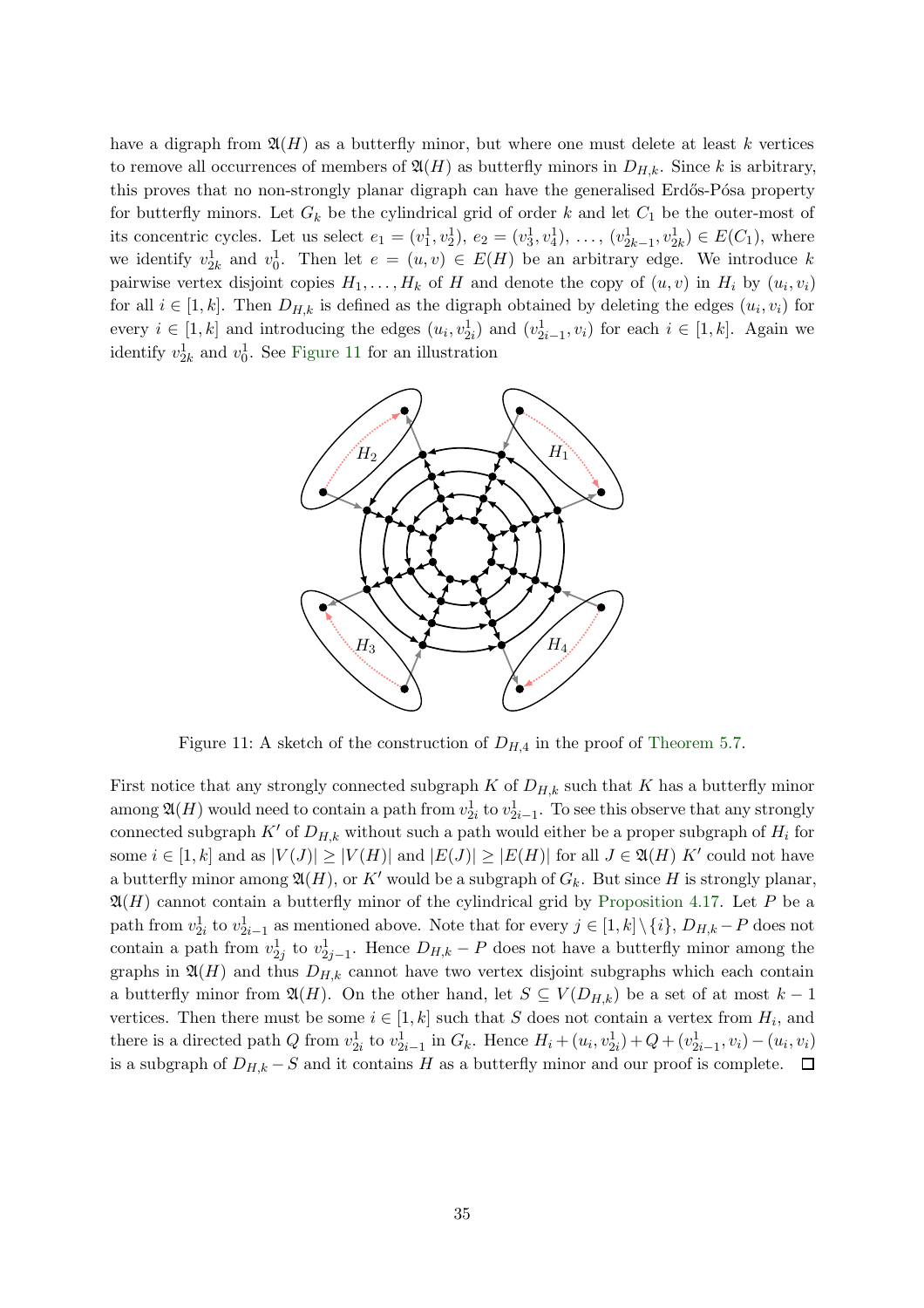#### 5.3 Proving [Theorem 1.5](#page-3-0)

The primary goal of this section is the establishment of [Theorem 1.5.](#page-3-0) As pointed out in the introduction, the Erdős-Pósa property for matching minors does not necessarily ask for a hitting set as sometimes deleting a certain conformal set of vertices might destroy some perfect matchings in B and thereby render existing matching minor models non-conformal any more without actually hitting them. Due to this it is not obvious whether the approach used to prove the undirected analogue can be applied for the reverse of [Theorem 1.5.](#page-3-0) So we take a different route and link the Erdős-Pósa property for matching minors directly to the generalised Erdős-Pósa property for butterfly minors. By doing so, [Theorem 1.5](#page-3-0) follows immediately from [Theorem 5.7](#page-33-0) and the following.

**Proposition 5.8.** Let H be a matching covered bipartite graph. The following statements are equivalent:

- i)  $H$  has the Erdős-Pósa property for matching minors
- ii)  $\mathcal{D}(H, M)$  has the generalised Erdős-Pósa property for butterfly minors for some  $M \in$  $\mathcal{M}(H)$ , and
- iii)  $\mathcal{D}(H, M)$  has the generalised Erdős-Pósa property for butterfly minors for every  $M \in$  $\mathcal{M}(H)$ .

Proof. To prove the assertion we take the following route: First we show that (i) implies (ii), then we deduce (iii) from (ii), and finally we show that (iii) implies (i) which completes the proof.

So let us assume H has the Erdős-Pósa property for matching minors and let  $\varepsilon_H : \mathbb{N} \to \mathbb{N}$  be the associated function. Let us choose  $M_H \in \mathcal{M}(H)$  and set  $D_H := \mathcal{D}(H, M_H)$ . Then let D be any digraph,  $B := \mathcal{S}(D)$  and  $M \in \mathcal{M}(B)$  such that  $D = \mathcal{D}(B, M)$ . Notice that D has k pairwise disjoint subgraphs, all of which contain some member of  $\mathfrak{A}(D_H)$  as a butterfly minor, if and only if B has k pairwise disjoint M-conformal subgraphs all of which contain H as a matching minor. So in case  $D$  does not have  $k$  pairwise disjoint such subgraphs, there must be an  $M$ -conformal set  $S_H \subseteq V(B)$  with  $|S_H| \leq \varepsilon_H(k)$  such that  $B-S_H$  does not contain H as a matching minor. Let  $F \coloneqq M \cap E(B[S_H])$ . Then, as  $S_H$  is M-conformal, we have  $|F| \leq \frac{1}{2} \varepsilon_H(k)$ , and by [Lemma 4.11](#page-22-0)  $D - F$  does not contain any digraph from  $\mathfrak{A}(D_H)$  as a butterfly minor. As our choice of D was arbitrary, we may set  $f_{D_H} := \frac{1}{2}$  $\frac{1}{2}\varepsilon_H$  and thus  $D_H$  has the generalised Erdős-Pósa property for butterfly minors.

Now let us assume there is  $M_H \in \mathcal{M}(H)$  such that  $D_H := \mathcal{D}(H, M_H)$  has the generalised Erdős-Pósa property for butterfly minors. Let  $M'_H \in \mathcal{M}(H) \setminus \{M_H\}$  and  $D'_H := \mathcal{D}(H, M'_H)$ . Since the generalised Erdős-Pósa property for butterfly minors only cares about  $\mathfrak{A}(D_H)$  and not necessarily about  $D_H$  itself, it suffices to show  $\mathfrak{A}(D_H) = \mathfrak{A}(D'_H)$ . Consider a digraph  $J \in \mathfrak{A}(D'_H)$ . Then every proper butterfly minor  $J'$  of  $J$  has the property that  $\mathcal{S}(J')$  does not contain  $H$  as a matching minor, while  $S(J)$  does contain H as a matching minor. Therefore, J must be  $D_H$ minimal and thus  $J \in \mathfrak{A}(D_H)$ . With the same argument one can also obtain  $\mathfrak{A}(D_H) \subseteq \mathfrak{A}(D'_H)$ and our claim follows.

So at last we may assume  $\mathcal{D}(H, M_H)$  has the generalised Erdős-Pósa property for butterfly minors for every  $M_H \in \mathcal{M}(H)$  and let us fix any  $M_H \in \mathcal{M}(H)$ . Let  $D_H \coloneqq \mathcal{D}(H, M_H)$ , and let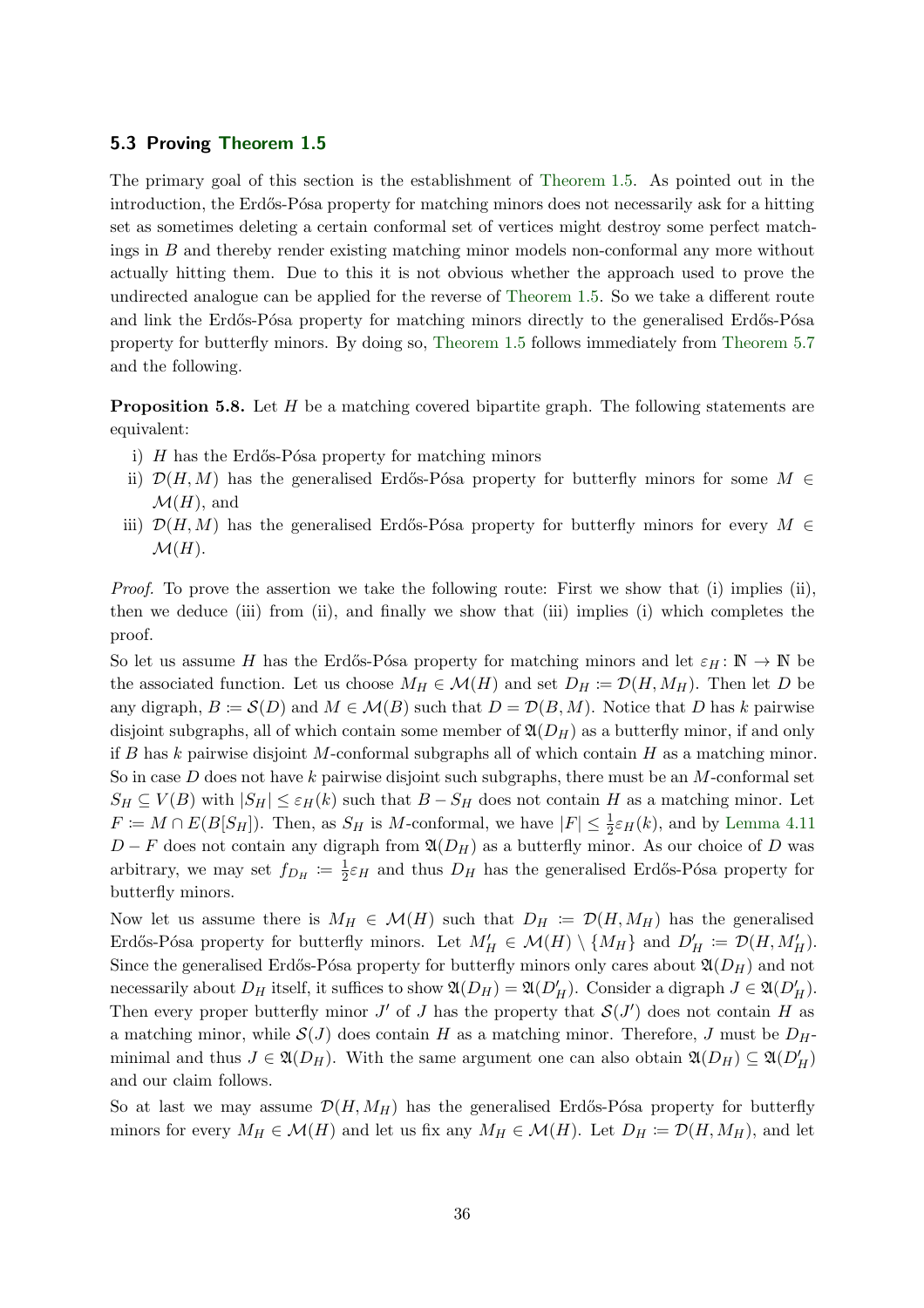$f_{D_H}: \mathbb{N} \to \mathbb{N}$  be the function associated with the generalised Erdős-Pósa property for butterfly minors of  $D_H$ . Let B be any bipartite graph with a perfect matching M. As before, B contains k pairwise disjoint M-conformal subgraph, all of which have  $H$  as a matching minor, if and only if  $D := \mathcal{D}(B, M)$  contains k pairwise disjoint subgraphs, all of which have a butterfly minor from  $\mathfrak{A}(D_H)$ . So in case B does not have k such M-conformal subgraphs, then D does not have k such subgraphs either and thus there must exist a set  $S_H \subseteq V(D)$  with  $|S_H| \le f_{D_H}(k)$ such that  $D-S_H$  does not have any butterfly minor isomorphic to a member of  $\mathfrak{A}(D_H)$ . Note that  $S_H \subseteq M$  and thus  $|V(S_H)| \leq 2f_{D_H}(k)$ , and  $V(S_H)$  is an M-conformal set of vertices in B. Moreover, by [Lemma 4.11](#page-22-0) we know that  $B - V(S_H)$  does not have H as a matching minor. So by setting  $\varepsilon_H := 2f_{D_H}$  we have found a function that witnesses the Erdős-Pósa property for matching minors of H.  $\Box$ 

### <span id="page-36-0"></span>6 Algorithmic Applications of Perfect Matching Width

The majority of this section is dedicated to solve a matching theoretic version of the t-Disjoint Paths Problem. Towards this goal we need to solve several small subproblems, including the computation of a bounded width perfect matching decomposition with additional properties, which is done in [Section 6.1.](#page-38-0) As a special case we obtain [Theorem 1.6](#page-4-1) from this. In [Section 6.2](#page-43-0) we then discuss the dynamic programming for the matching theoretic linkage problem. Finally, in [Section 6.3,](#page-49-0) we present the dynamic programming necessary for [Theorem 1.8.](#page-4-2) The proofs to all other algorithmic results announced in the introduction can be found in [Section 6.4.](#page-50-0)

Before we discuss the computation of a decomposition of bounded perfect width, we need to make some preliminary observations regarding the matching theoretic Linkage Problem. We start with a formal definition.

**Definition 6.1** (The Bipartite k-Disjoint Alternating Paths Problem). Let B be a bipartite graph with a perfect matching,  $k \in \mathbb{N}$  a positive integer, and  $s_1, \ldots, s_t \in V_1, t_1, \ldots, t_k \in V_2$ , called the *terminals*. The question whether there exists a perfect matching  $M$  of  $B$  and internally M-conformal paths  $P_1, \ldots, P_k$  in B which are pairwise internally disjoint and for all  $i \in [1, k]$ ,  $P_i$  has endpoints  $s_i$  and  $t_i$  is called the *bipartite k-disjoint alternating paths problem* (*k*-DAPP).

<span id="page-36-1"></span>From here on, most of our effort is directed towards proving the following statement.

**Proposition 6.2.** Let B be a bipartite graph with a perfect matching,  $k \in \mathbb{N}$  a positive integer and  $\mathcal I$  a family of  $k$  terminal pairs. There exists an algorithm that decides in time  $|V(B)|^{\mathcal{O}(k+\text{pmw}(B)^2)}$  the k-DAPP with input  $\mathcal I$  on  $B$ .

Let B be a bipartite graph with a perfect matching and  $\mathcal{I} = \{(s_1, t_1), \ldots, (s_k, t_k)\}\$  a family of terminal pairs. Let M be a perfect matching of B and  $\mathcal{P} = \{P_1, \ldots, P_k\}$  a family of internally disjoint and internally M-conformal paths in B such that  $P_i$  has endpoints  $s_i$  and  $t_i$  for every  $i \in [1, k]$ . We call  $(M, \mathcal{P})$  a solution for *I*. Let  $W \subseteq E(B)$  be a matching. A solution  $(M, \mathcal{P})$ for I in B extends W if  $W \subseteq M$  and every terminal is matched by some edge in W.

A problem that needs to be addressed before we go any further is that our terminals are not necessarily distinct. In some cases this might lead to problems for the way our algorithm works.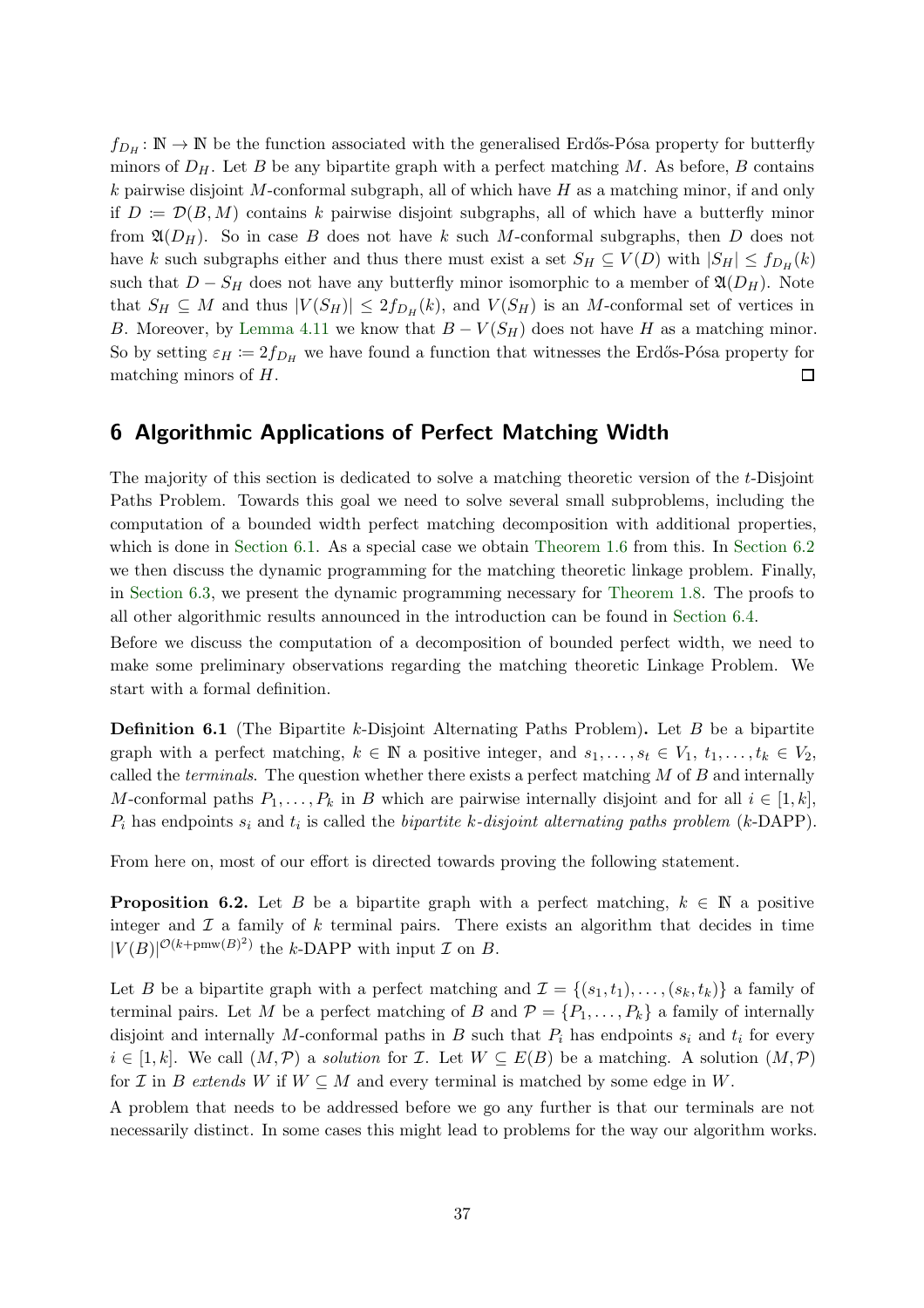Before we continue, let us discuss how we get around this issue. Notice the following: Let  $x \in V(B)$ , be a vertex that occurs in at least one pair of  $\mathcal I$  and let us denote the total number of occurrences of x as a terminal by multi(a). Then in every solution  $(M, \mathcal{P})$ , every path  $P \in \mathcal{P}$ that connects x to some other terminal must end in an edge that is not contained in  $M$  and connects x to some neighbour  $x'$  of x. Moreover, the edge of M covering x cannot be contained in any  $P \in \mathcal{P}$ . Hence we may pick a collection of multi(x) many neighbours of x, select an extendable matching  $W'$  that covers the selected vertices, but not  $x$ , and now for each of these edges pick the endpoint not adjacent to  $x$ . Each of these picked vertices belong to the same colour class as x. For our graph B let  $V'_1 \subseteq V_1 \setminus \{s_1, \ldots, s_k\}$  and  $V'_2 \subseteq V_2 \setminus \{t_1, \ldots, t_k\}$  be selections of such vertices together with the extendable set of all matching edges  $W'$  covering these new vertices. Note that W' must be chosen such that  $W \cup W'$  is extendable. For every  $(s_i, t_i) \in \mathcal{I}$  now select a vertex  $s'_i \in V'_1$  and  $t'_i \in V'_2$  that is a neighbour of  $s_i$ ,  $t_i$  respectively. Then we have formed a distinct family  $\mathcal{I}'$  of k terminal pairs and therefore we may now consider an instance of the bipartite k-matching linkage problem instead.

Let us now formalise the above discussion. Given a family of terminal pairs  $\mathcal{I}$  =  $\{(s_1,t_1),\ldots,(s_k,t_k)\}\$ and an extendable set W such that all terminals are matched by W and every edge of W matches a terminal, we call a pair  $(\mathcal{I}', W')$  a  $(\mathcal{I}, W')$ -proxy if

- i)  $\mathcal{I}' = \{(s'_1, t'_1), \ldots, (s'_k, t'_k)\}\$ is a family of k terminal pairs where  $s_i \neq s_j$  and  $t_i \neq t_j$  for every choice of distinct values for  $i, j \in [1, k]$  (we call such a family *distinct*),
- ii)  $W' \cup W$  is extendable, every terminal of  $\mathcal{I}'$  is matched by some edge of  $W'$ , every edge of W' matches a terminal of  $\mathcal{I}'$ , and  $W \cap W' = \emptyset$ , and
- iii) for every  $i \in [1, k]$ , if  $s'_i v \in W'$ , then v is a neighbour of  $s_i$  and if  $vt'_i \in W'$ , then v is a neighbour of  $t_i$ .

It might happen, that  $s_i$  and  $t_i$  of the original instance are already adjacent, in such cases, we might have to consider additional cases of smaller instances, where the edge  $s_i t_i$  is already one of the paths in a possible solution. Indeed, without loss of generality, we may always assume  $s_i t_i$  to be part of our solution and thus the terminal pair  $(s_i, t_i)$  does not need to be considered. Hence we may assume all terminal pairs to be non-adjacent.

A perfect matching decomposition  $(T, \delta)$  is safe for W and I if every W-extending solution P for  $\mathcal I$  satisfies the following inequality for every  $e \in E(T)$ :

$$
|\partial_B(e) \cap \bigcup_{P \in \mathcal{P}} E(P)| \le 2 \operatorname{width}(T, \delta).
$$

The high level strategy of our algorithm is as follows:

- We choose an extendable matching  $W \subseteq E(B)$  of size at most 2k such that all terminals of  $\mathcal I$  are covered.
- Next choose a  $(\mathcal{I}, W)$ -proxy  $(\mathcal{I}', W')$ .
- Then we compute a perfect matching decomposition  $(T, \delta)$  for  $B V(W)$  that is safe for  $(\mathcal{I}', W')$  and its width is bounded in a function of pmw(B) and k.
- We apply dynamic programming on  $(T, \delta)$  in order to either find a solution that extends  $W'$  or refute the existence of such a solution.
- Finally, if for some W and some  $(\mathcal{I}, W)$ -proxy we find a solution we extend it to a solution for  $\mathcal I$  and  $W$  and return "Yes", otherwise we return "No".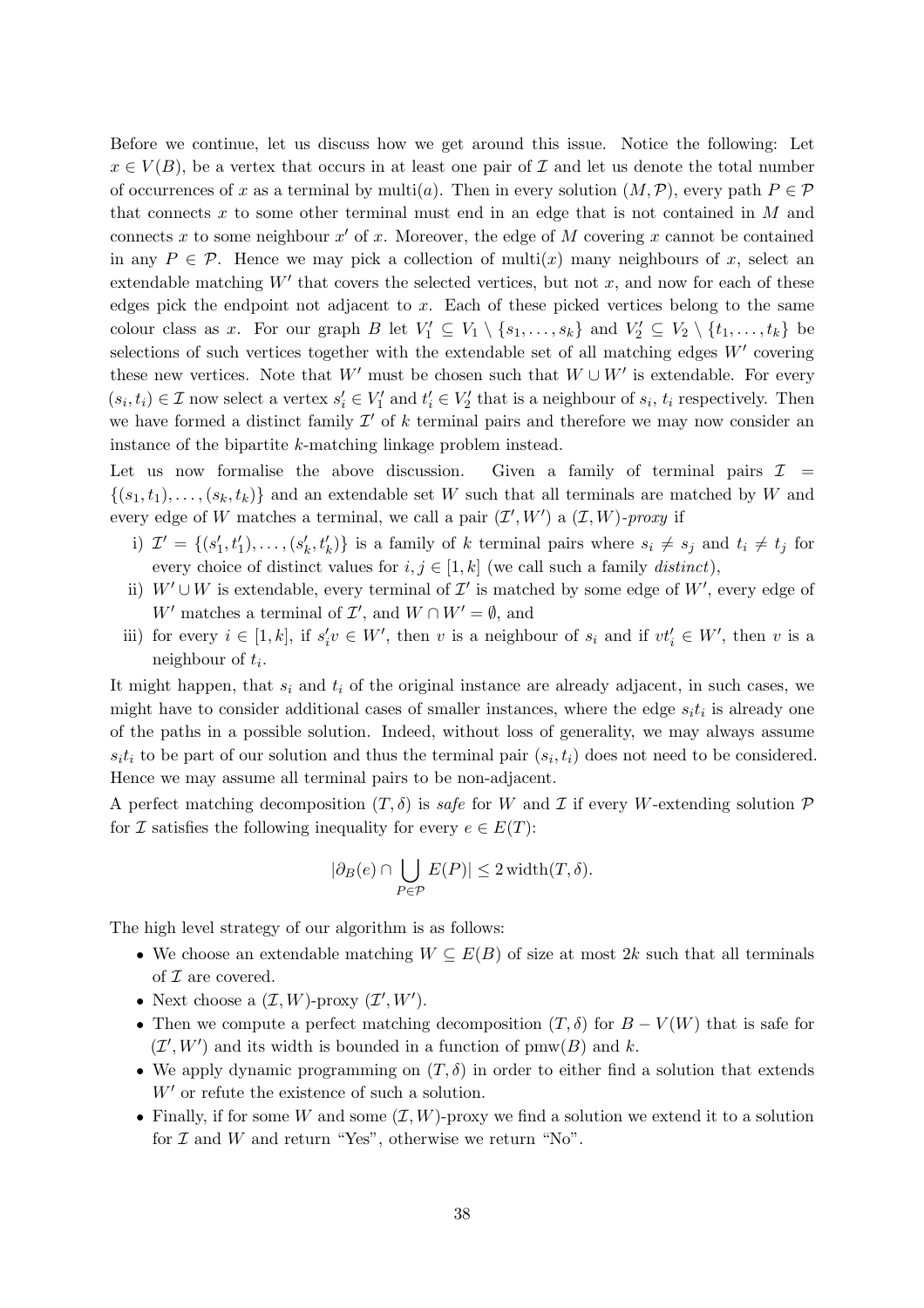Let  $|V(B)| = n$ . If  $f_1(pmw(B), k, n)$  describes the time needed to compute  $(T, \delta)$  and  $f_2(pmw(B), k, n)$  describes the time necessary for the dynamic programming on  $(T, \delta)$ , the overall running time of our algorithm can then be expressed by  $\mathcal{O}(n^{2k} \cdot n^{4k} \cdot f_1(\text{pmw}(B), k, n) \cdot$  $f_2(pmw(B), k, n)$  where the constants only depend on k and pmw(B).

Once the functions  $f_1$  and  $f_2$  are established, [Proposition 6.2](#page-36-1) follows as an immediate consequence of the high-level approach described above. Indeed, please note that, by slightly modifying the proofs below, one can obtain the following more general result:

<span id="page-38-1"></span>**Corollary 6.3.** Let B be a bipartite graph with a perfect matching,  $k \in \mathbb{N}$  an integer,  $\mathcal{I}$  a family of k terminal pairs, and  $F \subseteq E(B)$  an extendable set. There exists an algorithm that decides in time  $|V(B)|^{\mathcal{O}(k+\text{pmw}(B))^2}$  whether there exists an F-extending solution for  $\mathcal I$  or not.

As an immediate consequence, if  $D = \mathcal{D}(B, M)$  is some digraph, by choosing  $F = M$ [Corollary 6.3](#page-38-1) together with [Theorem 3.2](#page-17-0) and [Proposition 3.3](#page-17-3) implies the original result on the directed disjoint path problem for digraphs of bounded directed treewidth in [\[JRST01\]](#page-53-12).

### <span id="page-38-0"></span>6.1 Computing A Perfect Matching Decomposition

Some preliminary results are needed. For one, we need to be able to check for given  $W \subseteq E(B)$ whether there exists a perfect matching extending  $W$  if this is true,  $W$  is called an *extendable* set. This boils down to checking if  $B - V(W)$  has a perfect matching. And second, we must be able to compute a perfect matching decomposition of bounded width.

The first problem can be solved in polynomial time by Edmonds' famous Blossom Algorithm [\[Edm65\]](#page-52-12), or, since we work on bipartite graphs, by the Hungarian Method [\[Kuh55\]](#page-53-19), so this part will not be much of a concern to us.

For the second part, we make use of the following theorem.

A directed tree decomposition  $(T, \beta, \gamma)$  for a digraph D is nice if for every  $(t', t) \in E(T)$ ,

i)  $\beta(T_t)$  induces a strong component of  $D - \gamma(t', t)$ , and

<span id="page-38-2"></span>ii) 
$$
\gamma(t',t) \cap \beta(T_t) = \emptyset
$$
.

**Theorem 6.4** ([\[CLMS19\]](#page-52-13)). Let D be a digraph,  $k \in \mathbb{N}$ , and  $\text{dtw}(D) \leq k$ . There exists an algorithm with running time  $2^{\mathcal{O}(k \log k)} n^{\mathcal{O}(1)}$  that computes a nice directed tree-decomposition of width at most  $3k - 2$  for D.

Let B be a bipartite graph with a perfect matching M and  $D := \mathcal{D}(B, M)$ . In light of [Theorem 6.4,](#page-38-2) it would be enough to compute a perfect matching decomposition of bounded width for B from a directed tree decomposition of bounded width for D which we already know how to do in polynomial time by the results from [\[HRW19a\]](#page-52-1). We would like to maintain a bit of this niceness in the perfect matching decomposition we produce.

Let B be a bipartite graph with a perfect matching. A perfect matching decomposition  $(T, \delta)$ of width w is nice if T is rooted at some vertex  $r \in V(T)$  and

- i)  $V(T r)$  can be partitioned into four sets of vertices:
	- The leaves,  $L(T)$ , which are the vertices of degree one.
	- The basic vertices, basic(T), which are those vertices  $t \in V(T)$  whose successors are leaves of T.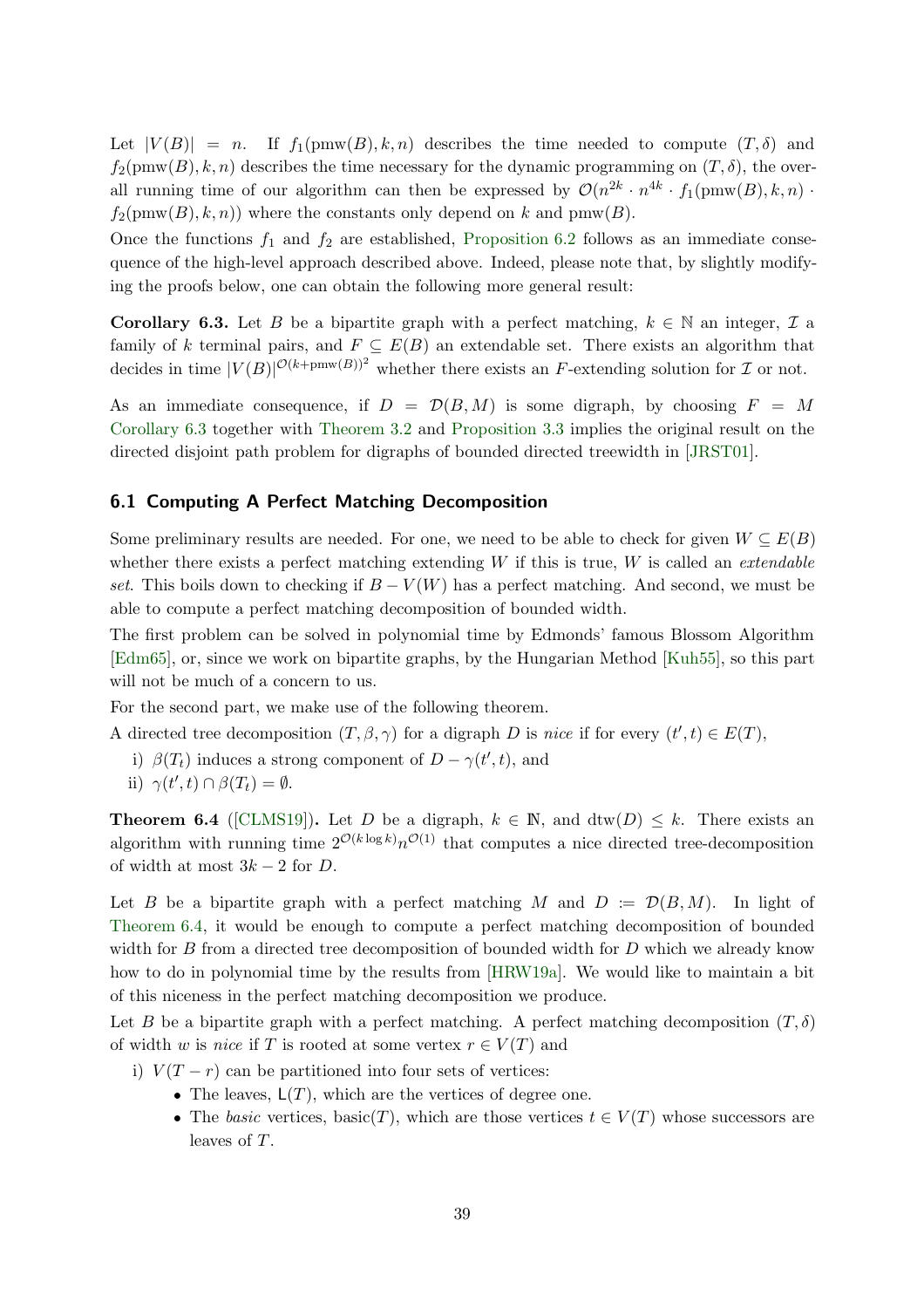- The joins, join(T), which are the vertices  $t \in V(T)$  with two distinct successors  $t_1$ and  $t_2$  such that there is no edge from  $V_2 \cap \delta(T_{t_1})$  to  $V_1 \cap \delta(T_{t_2})$ , and  $B[\delta(T_{t_1})]$  is elementary.
- The guards, guard(T), which are the vertices  $t \in V(T)$  satisfying one of the following properties:
	- $|\delta(T_t)| \leq 2k$  and  $\delta(T_t)$  is conformal (Type 1), or
	- t has two distinct successors  $t_1$  and  $t_2$  such that  $t_1$  is a guard of Type 1 and  $t_2$ either is a join, or  $B[\delta(T_{t_2})]$  is conformal and elementary. (Type 2)
- ii) if r is not a leaf of T for every successor t of r one of the following holds:
	- $t$  is a guard of Type 1, or
	- t either is a join, or  $B[\delta(T_t)]$  is conformal and elementary, and

the successors of r of this type can be sorted as  $t_1, \ldots, t_h, h \leq 3$  such that if  $1 \leq i < j \leq h$ , then there is no edge from  $V_1 \cap \delta(T_{t_j})$  to  $V_2 \cap \delta(T_{t_i})$ .

Given a distinct set  $\mathcal I$  of terminal pairs for the k-DAPP on B and an extendable set  $W \subseteq E(B)$ matching all terminals such that if  $e \in W$ , then an endpoint of e is a terminal, we call a perfect matching decomposition  $(T, \delta)$  a  $(\mathcal{I}, W)$ -decomposition for B, if it is nice and safe for  $\mathcal I$  and W. In the following we describe how to obtain a  $(\mathcal{I}, W)$ -decomposition for a bipartite graph B with a perfect matching. As a base of our algorithm, we are going to use [Theorem 6.4](#page-38-2) and then manipulate the obtained decomposition in order to create a nice perfect matching decomposition. A tuple  $(T, \beta, \gamma)$  is called a proto-directed tree decomposition for the digraph D if it satisfies all the conditions of a directed tree decomposition except that we allow empty bags and still every vertex of D must be contained in exactly one bag of  $(T, \beta, \gamma)$ .

A proto-directed tree decomposition  $(T, \beta, \gamma)$  of width w for a digraph D is prepared if

- i)  $T$  is subcubic,
- ii) if  $t \in V(T)$  has a unique successor  $t'$ , then  $\beta(T_{t'})$  induces a strong component of  $D-\gamma(t,t')$ or contains at most  $w + 1$  vertices, and
- iii) if  $t \in V(T)$  has two distinct successors  $t_1$  and  $t_2$ , then
	- $\beta(T_{t_1})$  either contains at most  $w+1$  vertices and  $\beta(T_{t_2})$  also either has at most  $w+1$ vertices or induces a strongly connected subgraph of  $D - \gamma(t, t_2)$ , or
	- $\beta(T_{t_1})$  induces a strongly connected subgraph of  $D \gamma(t, t_1)$  and there is no directed edge with tail in  $\beta(T_{t_2})$  and head in  $\beta(T_{t_1})$  in D.

<span id="page-39-0"></span>**Lemma 6.5.** Let D be a digraph and  $\text{dtw}(D) \leq w$ . There exists an algorithm with running time  $2^{\mathcal{O}(w \log w)} n^{\mathcal{O}(1)}$  that computes a prepared proto-directed tree-decomposition of width at most  $3w - 2$  for D.

*Proof.* Let  $(T_0, \gamma_0, \beta_0)$  be the nice directed tree-decomposition obtained via the algorithm in [Theorem 6.4.](#page-38-2) Let us call a proto-directed tree-decomposition where every vertex of degree at most three satisfies the axioms of a prepared proto-directed tree decomposition and every other vertex satisfies the axioms of a nice directed tree decomposition almost prepared. Clearly  $(T_0, \gamma_0, \beta_0)$  is almost prepared. Now let  $(T_j, \gamma_j, \beta_j)$  be an almost prepared proto-directed treedecomposition.

Pick any vertex  $t \in V(T)$  of degree more than three and let  $t_1, \ldots, t_\ell$  be its successors. Then  $\beta_j(T_{j,t_i})$  induces a strong component of  $D-\gamma_j(t,t_i)$  for all  $i \in [1,\ell]$ . Indeed,  $\beta_j(T_{j,t_i})$  induces a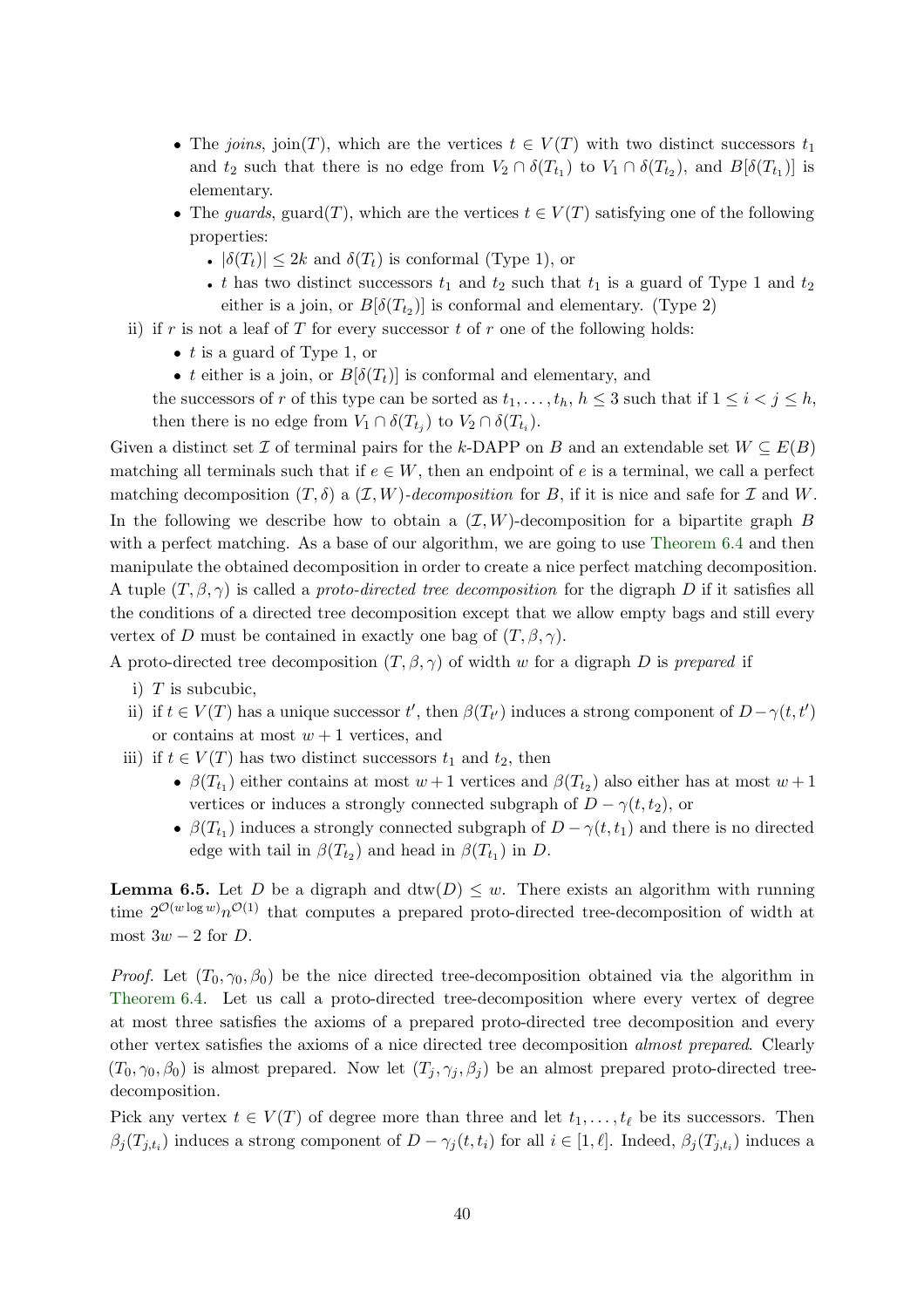strong component of  $D - \Gamma_i(t)$  for all  $i \in [1, \ell],$  without loss of generality let us assume that the  $t_i$  are numbered in such a way that for all  $1 \leq i \leq k \leq \ell$  there is no directed edge with tail in  $\beta_j(T_{j,t_k})$  and head in  $\beta_j(T_{j,t_i})$ . We define a proto-directed tree decomposition  $(T_{j+1}, \beta_{j+1}, \gamma_{j+1})$ as follows. Let  $T_{j+1}$  be the arborescence obtained from  $T_j$  by introducing a new vertex  $t'$ , the edge  $(t, t')$  and replacing  $(t, t_i)$  by  $(t', t_i)$  for all  $i \in [2, \ell]$ . Then  $\beta_{j+1}(t'') \coloneqq \beta_j(t'')$  for all  $t'' \in V(T_j)$  and  $\beta_{j+1}(t') \coloneqq \emptyset$ . Moreover, let  $\gamma_{j+1}(e) \coloneqq \gamma_j(e)$  for all  $e \in E(T_j) \setminus \{(t, t_2), \dots, (t, t_\ell)\},$  $\gamma_{j+1}(t,t') \coloneqq \gamma_j(d,t) \cup \beta_j(t)$ , where  $(d,t)$  is the unique ingoing edge at t in  $T_j$ , and  $\gamma_{j+1}(t',t_i) \coloneqq$  $\gamma_i(t, t_i)$  for all  $i \in [2, \ell]$ . Clearly width $(T_{j+1}, \beta_{j+1}, \gamma_{j+1}) \leq \text{width}(T_j, \beta_j, \gamma_j)$ , so we just need to show that  $(T_{j+1}, \gamma_{j+1}, \beta_{j+1})$  is indeed a proto-directed tree decomposition. To be more precise, we only need to show that  $\gamma_{j+1}(t, t')$  is a valid guard for  $\beta_{j+1}(T_{j+1,t'})$ . Let P be any directed walk starting and ending on a vertex of  $\beta_{j+1}(T_{j+1,t'})$  while containing a vertex of  $D - \beta_{j+1}(T_{j+1,t'})$ . If P lies in  $\beta_{j+1}(T_{j+1,t})$ , then P must contain a vertex of  $\beta_{j+1}(t)$  since there is no edge from  $\beta_{j+1}(T_{j+1,t'})$  to  $\beta_{j+1}(T_{j+1,t})$  by construction. So if P avoids  $\beta_{j+1}(t)$ , then P must contain a vertex of  $D - \beta_{j+1}(T_{j+1,t})$  and thus, it must contain a vertex of  $\gamma_{j+1}(d,t)$ .

Then  $(T_{i+1}, \gamma_{i+1}, \beta_{i+1})$  is almost prepared and has less vertices of degree at least four that  $(T_i, \gamma_i, \beta_i)$ . In fact, after at most  $|V(T_0)|$  steps we have obtained a prepared proto-directed tree decomposition.  $\Box$ 

Given a bipartite graph B with a perfect matching,  $\mathcal{I} = \{(s_1, t_1), \ldots, (s_k, s_k)\}\$  a distinct family of terminal pairs, and an extendable  $W \subseteq E(B)$  matching all terminals, we call a set  $F \subseteq {V(B) \choose 2}$  $\binom{B}{2}$ a W-completion, if for every W-extending solution  $(M, \mathcal{P})$ , the graph induced by the edge set

$$
(F \cup W \cup \bigcup_{P \in \mathcal{P}} E(P)) \setminus \{xy \in W \mid x = s_i \text{ and } y = t_i \text{ for some } i \in [1, k]\}
$$

consists exclusively of M-alternating cycles. Please note that, by definition,  $|F| \leq k$  for all  $W$ -completing  $F$ .

**Lemma 6.6.** Let B be a bipartite graph with a perfect matching,  $\mathcal{I} = \{(s_1, t_1), \ldots, (s_k, t_k)\}\$ family of distinct terminal pairs, and  $W \subseteq E(B)$  an extendable set covering all terminals such that if  $e \in W$ , then an endpoint of e is a terminal. Then a W-completion F can be found in linear time.

*Proof.* We obtain F as follows: Initialise F and U with  $\emptyset$ . Pick some  $s_i \in V(\mathcal{I}) \setminus U$  and add it to U, let  $e \in W$  be the edge of W covering  $s_i$  and let x be its other endpoint. Next we have to consider several cases. If  $x = t_i$  we just add  $t_i$  to U and continue with a new  $s_{i'} \in V(\mathcal{I}) \setminus U$ , in this case nothing else must be done. If  $x = t_j$  for some  $j \in [1, k] \setminus \{i\}$  add  $s_j$  and  $t_j$  to U, select the edge  $e \in W$  to be the edge covering  $s_j$ , let x be its other endpoint. In case  $s_j$  was already in U before, it must be equal to the original  $s_{i'}$  this cycle of the process was started with. Then every W-extending solution clearly closes an alternating cycle and we may proceed with a new  $s_i \in V(\mathcal{I}) \setminus U$ . Otherwise reiterate the process with  $s_j$  in the role of  $s_i$ , in this case, we are still within the same cycle. And at last, if  $x \notin V(\mathcal{I})$  we may consider  $t_i$  and the edge  $e' \in W$  covering  $t_i$ , let y be its other endpoint.

The process here is rather similar to what came before. Clearly  $y \neq s_i$  and, moreover,  $y \notin U$ . If however  $y = s_j$  for some  $i \in [1, k] \setminus \{i\}$ , then add  $s_j$  and  $t_j$  to U, set  $e' \in W$  to be the edge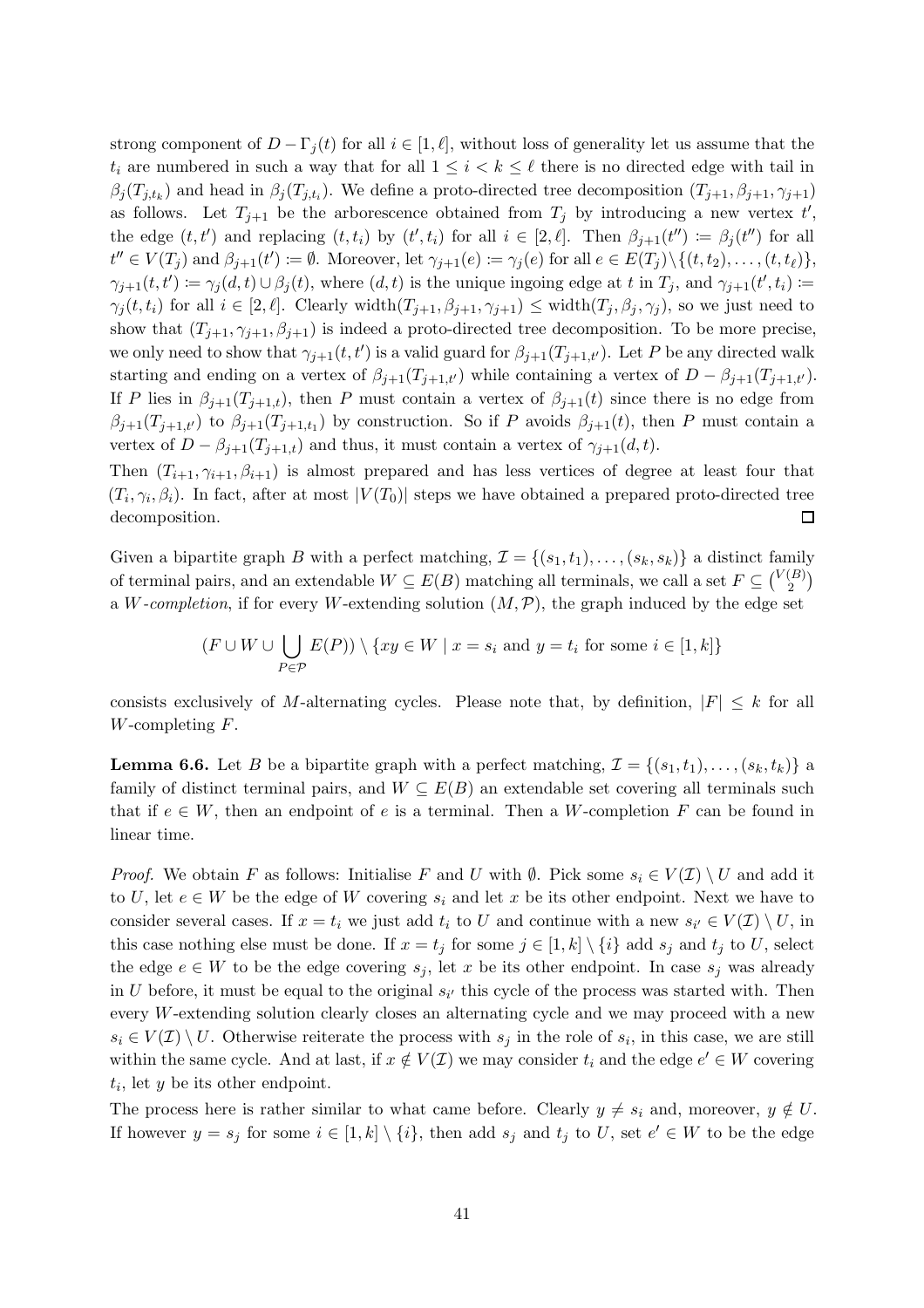covering  $t_j$  and reiterate the process with  $t_j$  in the role of  $t_i$ . If, on the other hand,  $y \notin V(\mathcal{I})$ , let  $s_{i'}$  be the vertex this cycle was started with. Now any solution, together with the edges of W, produces a path  $P'$  with endpoints x and y that can be made into an alternating cycle by adding the edge  $xy$  to B if it does not already exist. Hence we add  $xy$  to F and proceed with the next  $s_i \in V(\mathcal{I}) \setminus U$ . Once  $U = V(\mathcal{I})$  our set F is W-completing by the discussion above.  $\Box$ 

<span id="page-41-0"></span>Adding a W-completion  $F$  to our graph  $B$  should not change its perfect matching width by too much.

**Observation 6.7.** Let D be a digraph and  $F \subseteq E(\overline{D})$  a set of edges not in D. Then dtw(D +  $F$  < dtw(D) + |F|.

*Proof.* Let  $(T, \beta, \gamma)$  be a directed tree decomposition for D of optimal width and let  $S \subseteq V(D)$ be the set of tails of the edges in F. Now add S to every guard of  $(T, \beta, \gamma)$ . Clearly this increases the width of our decomposition by at most  $|S| \leq |F|$  and the result is a directed tree decomposition for  $D + F$ .  $\Box$ 

<span id="page-41-1"></span>**Lemma 6.8.** Let B be a bipartite graph,  $\mathcal{I} = \{(s_1, t_1), \ldots, (s_k, t_k)\}\$  a distinct family of terminal pairs, and  $W \subseteq E(B)$  an extendable set covering all terminals such that if  $e \in W$ , then an endpoint of e is a terminal. Let  $\text{pmw}(B) \leq w$  and  $n := |V(B)|$ . There exists an algorithm with running time  $2^{\mathcal{O}((w^2+k)\log(w^2+k))}n^{\mathcal{O}(1)}$  that produces a  $(\mathcal{I}, W)$ -decomposition of width at most  $432w^2 + 864w + 22 + 6k$  for B.

*Proof.* Let us first compute a perfect matching  $M$  extending  $W$  and a  $W$ -completing set  $F$ . Clearly both can be done in polynomial time. Now let  $D := \mathcal{D}(B, M)$ ,  $D' := \mathcal{D}(B + F, M)$ , and  $F' \coloneqq E(D') \setminus E(D)$ . Then F' corresponds to the edges in F added to B. By [Section 3](#page-16-0) we obtain  $\text{dtw}(D) \leq 72 \text{pmw}(B)^2 + 144 \text{pmw}(B) + 9$ . With [Observation 6.7](#page-41-0) this means  $\text{dtw}(D+F) \leq 72 \text{pmw}(B)^2 + 144 \text{pmw}(B) + 9$ .  $72 \text{pmw}(B)^2 + 144 \text{pmw}(B) + 9 + k$ . Observe that  $D + F' = D'$ . Now let  $(T, \beta, \gamma)$  be the prepared proto-directed tree decomposition of width at most  $216w^2 + 432w + 10 + 3k$  obtained from [Lemma 6.5.](#page-39-0)

In the next step, we show how to obtain a nice perfect matching decomposition for  $B + F$  from  $(T, \beta, \gamma)$ . First of all, since  $D' = \mathcal{D}(B + F, M)$ , every vertex v of D' corresponds to an edge  $e_v$ of M, let us denote the endpoint of  $e_v$  in  $V_1$  by  $a_v$  and the other endpoint by  $b_v$ . Since T is an arborescence, it already is rooted at some vertex, say  $r$ . In what follows, we explain how to manipulate this tree T and how we define a bijection  $\delta'$  step by step in order to create a cycle decomposition for  $D'$  of bounded width. This cycle decomposition is then translated into a perfect matching decomposition with the required properties.

Let  $t \in V(T)$  be any vertex with  $\beta(t) \neq \emptyset$  and let d be its predecessor. We only discuss the case in which  $t$  is not the root, but the other case can be solved in a similar way. There are three possible cases, depending on the number of successors t has in T.

**Case 1:** Vertex  $t$  is a leaf in  $T$ .

In this case, let us construct a rooted cubic tree  $T'$  with root t and otherwise disjoint from T such that T' has exactly  $|\beta(t)|$  many leaves. Add T' to T and extend the bijection  $\delta'$  such that the restriction of  $\delta'$  to the leaves of T' is a bijection between said leaves and  $\beta(t)$ . Then the edge  $(d, t)$ induces an edge cut  $\partial_D(X)$  with  $X = \beta(t)$ , and thus  $\text{cp}(\partial_D(X)) \leq |\beta(t)| \leq 216w^2 + 432w + 11 + 3k$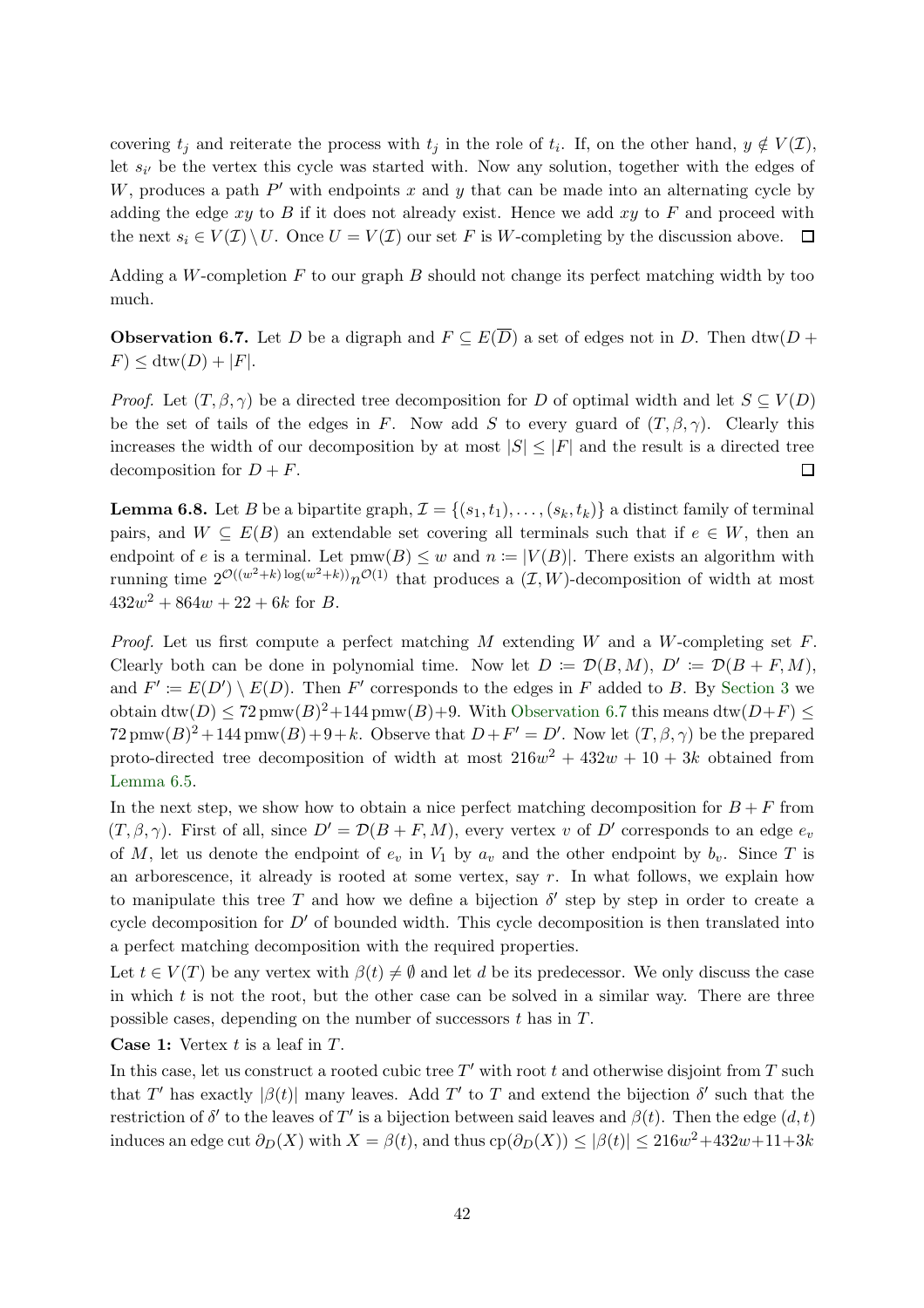and every edge of  $T'$  induces an edge cut with even smaller cycle porosity. Mark every non-leaf vertex in  $T'$  as a guard. This mark does not hold a special significance for this decomposition, but will be used in the second half of this proof to show that we can construct a nice perfect matching decomposition.

**Case 2:** Vertex  $t$  has a unique successor  $d'$  in  $T$ .

Let T' be a rooted cubic tree with root t', completely disjoint from T and exactly  $|\beta(t)|$  leaves, add T' to T together with the edge  $(t, t')$  and extend  $\delta'$  for the leaves of T' as above. With the same arguments we obtain bounds on the cycle porosity of every edge of  $T'$  and the edge  $(t, t')$ . Mark every non-leaf vertex in  $T'$  as a guard.

**Case 3:** Vertex  $t$  has two successors in  $T$ .

Here we first subdivide the edge  $(d, t)$ , i.e. we replace it by the directed path  $(d, t', t)$  where  $t'$  is a vertex newly introduced to T. Then we create a rooted cubic tree T' with exactly  $|\beta(t)|$  leaves, rooted at  $t''$  that is disjoint from the modified tree T and introduce the edge  $(t', t'')$ . Afterwards, we extend  $\delta'$  to the leaves of  $T'$  as before and again obtain bounds on the cycle porosity of the edge cuts induced by the edges of  $T'$  and  $(t', t'')$ . Mark  $t'$  and every non-leaf vertex in  $T'$  as guards.

Let  $(T', \delta')$  be the cycle decomposition for D' obtained by applying the above constructions to all vertices of  $(T, \beta, \gamma)$  with non-empty bags. Since  $(T, \beta, \gamma)$  was a proto-directed tree decomposition of width at most  $216w^2 + 432w + 10 + 3k$  it is straight forward to prove that all edges of T' that were not discussed in the construction induce, with respect to  $\delta'$ , edge cuts of cycle porosity at most  $432w^2 + 864w + 22 + 6k$  in D'. Hence width $(T', \delta') \le 432w^2 + 864w + 22 + 6k$ .

Now let us create a new rooted tree  $T''$  from  $T'$  by introducing for every leaf t of  $T'$  two new successors  $t_{V_1}$  and  $t_{V_2}$  and defining  $\delta(t_{V_1}) := a_{\delta'^{-1}(t)}$  and  $\delta(t_{V_2}) := b_{\delta'^{-1}(t)}$ . The result is a perfect matching decomposition  $(T'', \delta)$  for  $B + F$ . The bound width $(t, \delta) \leq 432w^2 + 864w + 22 + 6k$ follows from [Observation 2.12.](#page-16-1)

Additionally, since we started out with a prepared proto-directed tree decomposition, it is relatively straight forward to check that  $(T'', \delta)$  is nice. For the sake of completion we discuss this in the following paragraph.

Let  $t \in V(T'')$  be any non-root vertex.

**Case A:** Vertex  $t$  is a leaf.

Here we are done immediately since  $t \in L(T'')$ .

**Case B:** Vertex  $t$  is adjacent to a leaf.

In this case, by construction of  $T''$  from  $T'$ , t must have exactly two successor which both are leaves and thus  $t \in \text{basic}(T'')$ .

**Case C:** Vertex  $t$  is not adjacent to a leaf, but has been marked as a guard in the construction of  $(T', \delta').$ 

First let us assume  $t \in V(T)$ , in this case, t must have been a leaf of T and thus  $\beta(t)$  directly corresponds to  $\delta(T''_t)$  and t is indeed a guard of T''. Otherwise, t must have been introduced during the construction of T' from T and thus there must be a vertex  $d \in V(T)$  with  $\beta(d) \neq \emptyset$ that is responsible for the introduction of t. In case d has a unique successor in  $T$ , t belongs to the newly introduced rooted cubic tree and thus  $\delta(T''_t)$  has at most 2w vertices and is conformal. Thus t is indeed a guard. Hence we may assume d to have two successors in  $T$ . Then we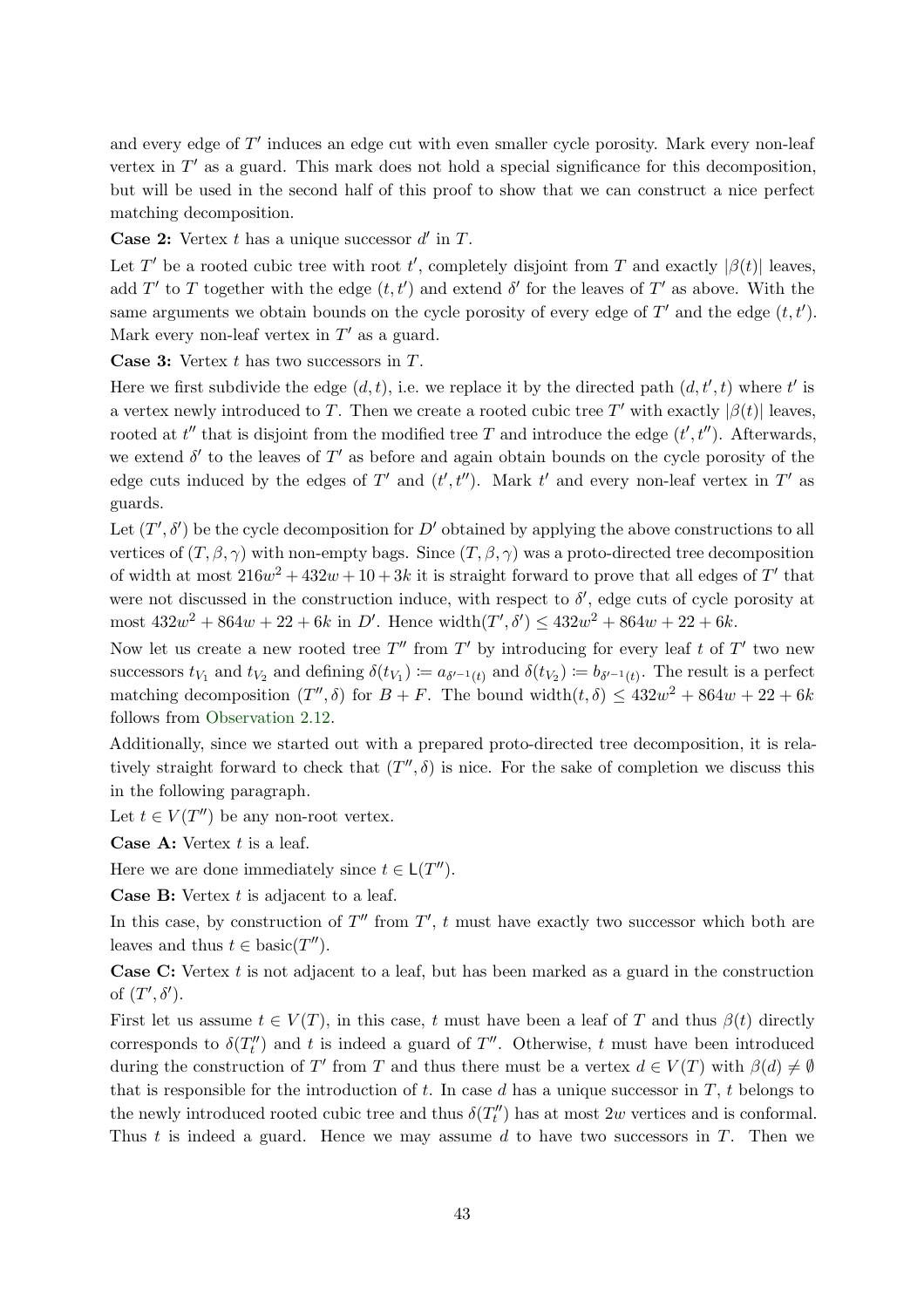subdivided the incoming edge at  $d$  with a new vertex, say  $d'$  and added a rooted cubic tree  $R$ with root  $d''$  as a new successor of  $d'$ . If  $t \in V(R)$  we are done by the same argument as above. If  $t = d'$ , then the successors of d' are d and d''. We have already seen that d'' is a guard of T and since  $(T, \beta, \gamma)$  is a prepared proto-directed tree decomposition, d must be a join as d has two successors  $t_1$  and  $t_2$  satisfying the appropriate requirements.

**Case D:** Vertex t is a vertex of the original T but has not been marked as a guard during the construction of  $T'$ .

This means in particular that  $t$  is not a leaf of  $T$  and does not have a unique successor. Indeed, in this case, t must have exactly two successors  $t_1$  and  $t_2$ . We may assume  $t_1$  and  $t_2$  to be ordered such that there is no edge from  $\beta(T_{t_2})$  to  $\beta(T_{t_1})$ . Let  $t'_1$  and  $t'_2$  be the two successors of t in T'', then it follows that there is no edge from  $V_2 \cap \delta(T''_{t_2})$  to  $V_1 \cap \delta(T''_{t_1})$ . Moreover, with the same argument  $\beta(T_{t_1})$  is strongly connected and thus  $\delta(T''_{t_1})$  is elementary. Hence t is a join.

This completes the argument and thus  $(T'', \delta)$  is nice. What is left to show is that  $(T'', \delta)$  is safe for  $\mathcal I$  and W. Note that the width of  $(T'', \delta)$  cannot increase by deleting F and thus it also is a perfect matching decomposition for B with the same bound on its width.

We claim that  $(T'', \delta)$  is safe for W and *I*. Suppose there exists a solution  $M', \mathcal{P}$  and an edge  $e \in E(T'')$  such that

$$
|\partial_B(e) \cap \bigcup_{P \in \mathcal{P}} E(P)| > 864w^2 + 1728w + 44 + 12k.
$$

With F being W-completing,  $F \cup W \cup \bigcup_{P \in \mathcal{P}} E(P)$  induces a family C of pairwise disjoint M'conformal cycles in  $B + F$ . Then let C' be the collection of all cycles in C with edges in  $\partial_B(e)$ . Let  $E(C') \coloneqq \bigcup_{C \in C'} E(C)$ . Since width $(T'', \delta) \leq 432w^2 + 864w + 22 + 6k$ , at most  $432w^2 +$  $864w + 22 + 6k$  of the edges in  $E(\mathcal{C}') \cap \partial_B(e)$  can belong to M'. Hence  $|(E(\mathcal{C}) \cap \partial_B(e)) \setminus M'| >$  $432w^2+864w+22+6k$ . Consider the perfect matching  $M'' \coloneqq M' \Delta E(C')$  of  $B+F$ . Note that this is the point where we need  $\mathcal I$  to be a distinct family. Then  $|\partial_B(e) \cap M''| > 432w^2 + 864w + 22 + 6k$ contradicting our assumption. So our claim follows.  $\Box$ 

Note that in case  $t = 0$ , [Lemma 6.8](#page-41-1) implies the existence of an FPT-approximation algorithm that produces a nice perfect matching decomposition for bipartite graphs B with a perfect matching. Hence we have established [Theorem 1.6.](#page-4-1)

#### <span id="page-43-0"></span>6.2 The Matching Linkage Problem

With [Lemma 6.8](#page-41-1) we have fixed

$$
f_1
$$
(pmw(B), k, |V(B)|) :=  $2^{\mathcal{O}((\text{pmw}(B)^2 + k) \log(\text{pmw}(B)^2 + k))} |V(B)|^{\mathcal{O}(1)}$ ,

so from now on we will only be concerned with the dynamic programming on  $(\mathcal{I}, W)$ decompositions.

In most parts, we lean on the algorithm for the directed disjoint paths problem developed by Johnson et al. for digraphs of bounded directed treewidth [\[JRST01\]](#page-53-12). However, we face several challenges here. The first one is that we cannot assume that there is no perfect matching  $M$ for which some internally M-conformal path P exists with  $|\partial_B(e) \cap E(P)| \gg 2$  width $(T, \delta)$ . The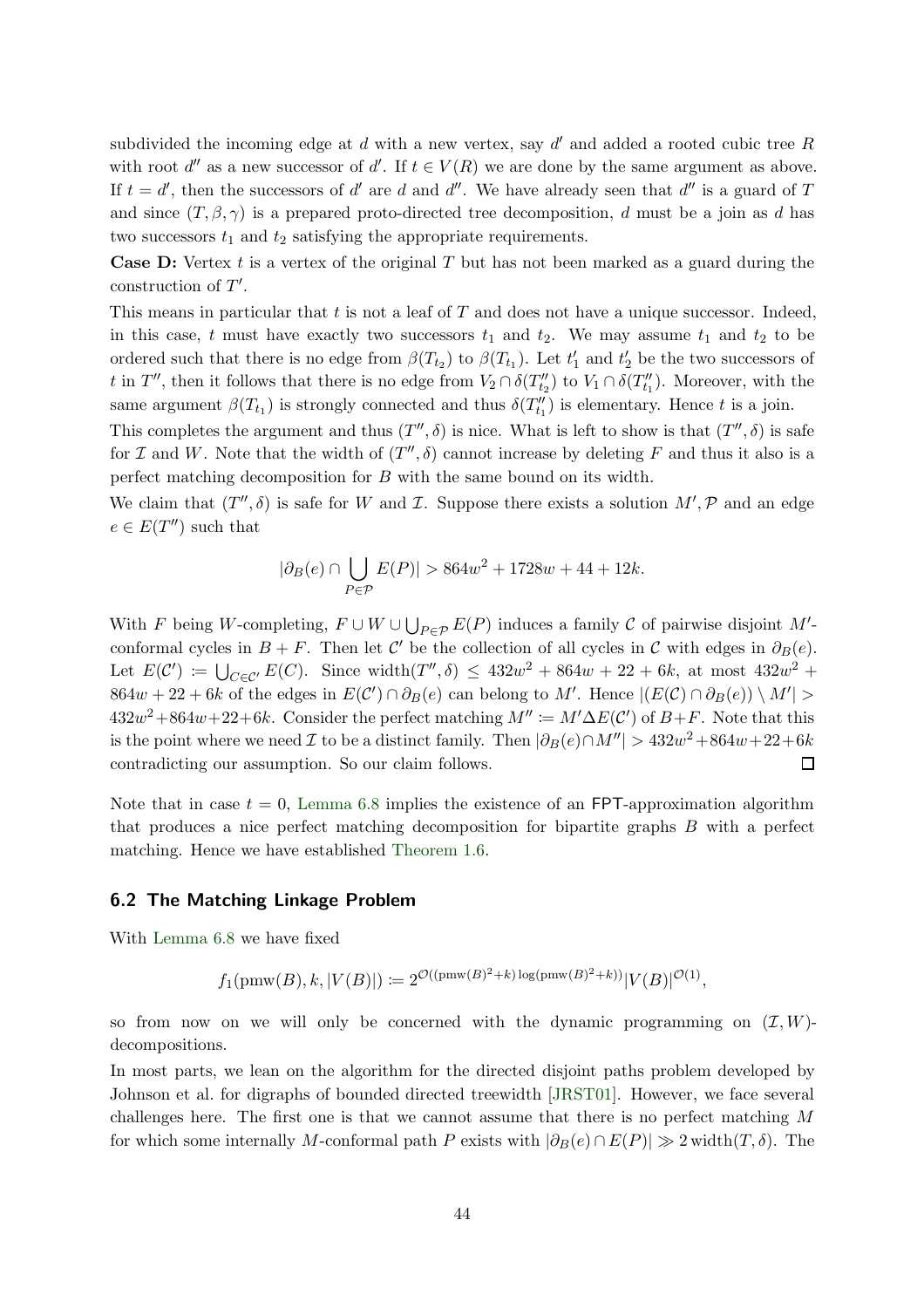only thing we can be sure of is that no such path can be part of our solution. Second, while we are exclusively interested in perfect matchings of  $B$  that extend  $W$ , there might still be an exponential number of them, and thus we must store additional information in order to cope with this fact.

Let B be a bipartite graph with a perfect matching,  $\mathcal I$  a distinct family of k terminal pairs for the k-DAPP in B,  $W \subseteq E(B)$  an extendable set matching all terminals such that if  $e \in W$ , then an endpoint of e is a terminal, and F a W-completion. A subgraph L of B is called a *linkage* if there exists a perfect matching  $M$  and a family of pairwise internally disjoint internally  $M$ -conformal paths P such that  $L = \bigcup_{P \in \mathcal{P}} P$ , and L has exactly  $|\mathcal{P}|$  components. A linkage L is a  $(\mathcal{I}, W)$ linkage if there exists a solution  $(M, \mathcal{P})$  for  $\mathcal I$  in  $B$  extending W such that  $L = \bigcup_{P \in \mathcal{P}} P$ . Please note that for a  $(\mathcal{I}, W)$ -linkage L the corresponding W-extending solution  $(M, \mathcal{P})$  is uniquely determined apart from the edges of  $M \cap (E(B) \setminus \bigcup_{P \in \mathcal{P}} E(P))$ . A part of L is a subgraph  $L' \subseteq L$ such that some path  $P \in \mathcal{P}$  exists with  $L' \subseteq P$ . Let  $X \subseteq V(B)$ , a part of L in X is a component of  $L[X \cap V(L)]$ , we denote the set of all parts of L in X by parts<sub>L</sub>(X).

We say that a linkage L in G is  $(k, w)$ -limited in X and G, for some integer w, if for every set  $Y \subseteq X$  with  $mp(\partial_B(Y)) \leq w$  we have  $|parts_L(Y)| \leq k + w$ .

**Lemma 6.9.** Let B be a bipartite graph with a perfect matching,  $\mathcal{I}$  a distinct family of k terminal pairs,  $W \subseteq E(B)$  an extendable set covering all terminals such that if  $e \in W$ , then an endpoint of e is a terminal, and F a W-completion. Let  $X \subseteq V(B)$  and L a  $(\mathcal{I}, W)$ -linkage in B as well as w a positive integer, then L is  $(k, w)$ -limited in X and  $B + F$ .

*Proof.* The proof is similar to the safety-part in the proof of [Lemma 6.8.](#page-41-1) Let  $Y \subseteq X$  be any set with  $mp(\partial_{B+F}(Y)) \leq w$  and suppose  $|parts_L(Y)| \geq k + w + 1$ . Let L' be any component of L and consider  $\ell' := |\partial_{B+F}(Y) \cap E(L')|$ . If  $\ell' \geq 1$ , then

$$
\left\lceil \frac{\ell'}{2} \right\rceil \le |\operatorname{parts}_{L'}(Y)| \le 1 + \frac{\ell'}{2}.
$$

Hence we obtain the following:

$$
k + w + 1 \le |\text{parts}_{L}(Y)| = \sum_{L' \text{ component of } L} |\text{parts}_{L'}(Y)|
$$
  

$$
\le \sum_{L' \text{ component of } L} 1 + \frac{|\partial_{B+F}(Y) \cap E(L')|}{2}
$$
  

$$
= k + \frac{|\partial_{B+F}(Y) \cap E(L)|}{2}
$$

Therefore  $2w + 2 \leq |\partial_{B+F}(Y) \cap E(L)|$  and thus, with F being W-completing, there must exist a W-extending perfect matching  $M$  of  $B$  such that  $L$  is a family of internally  $M$ -conformal paths and thus,  $L + F$  is a family of M-alternating cycles. Hence there exists a perfect matching of  $B + F$  with at least  $2w + 2$  edges in  $\partial_{B+F}(Y)$  contradicting the choice of Y.  $\Box$ 

Since we will be working on a  $(\mathcal{I}, W)$ -decomposition of bounded width, from now on the case where linkages are not  $(k, w)$ -limited will be ignored, as it wont occur in our algorithm.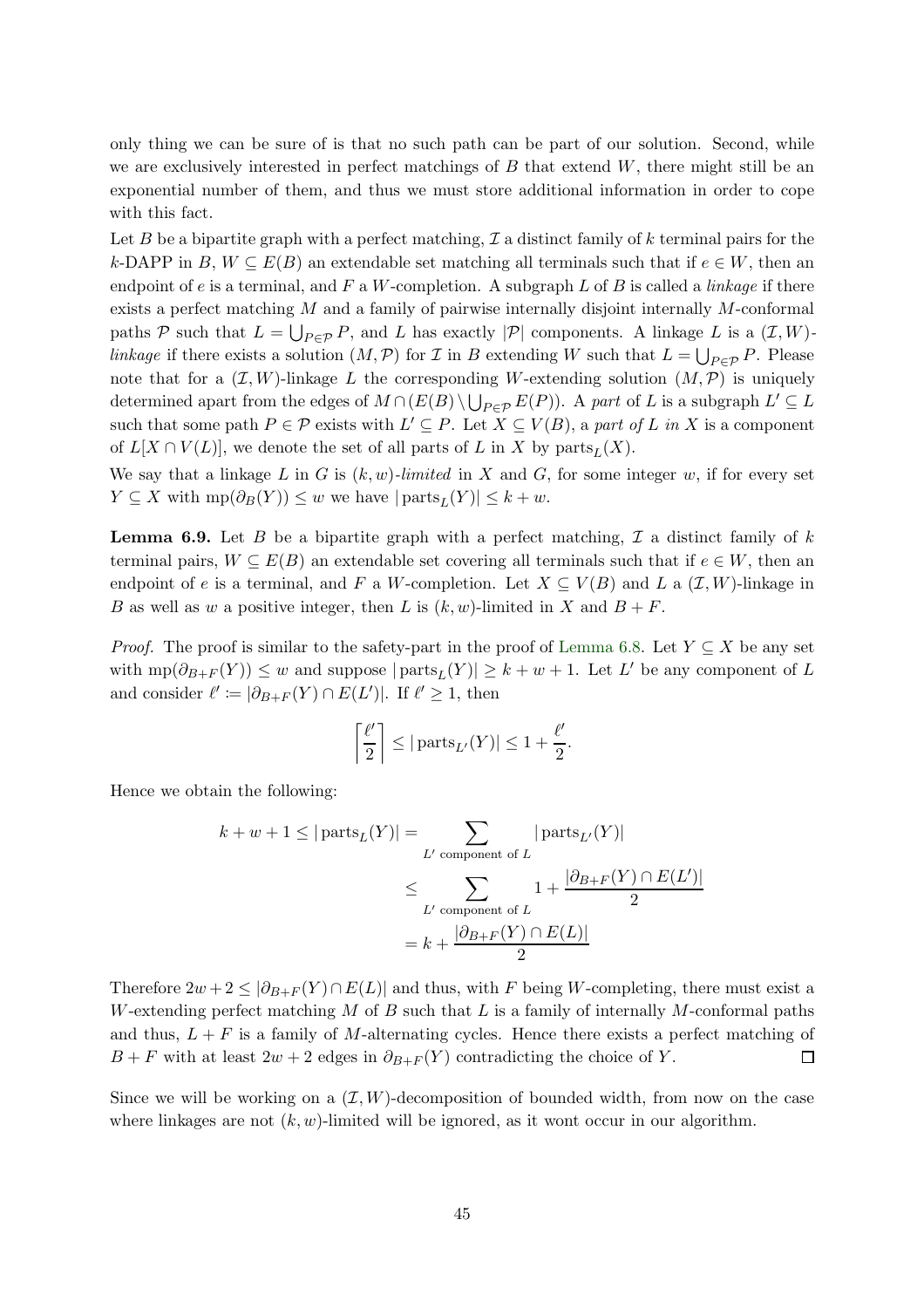Let B be a bipartite graph with a perfect matching,  $W \subseteq E(B)$  an extendable set,  $k, w \in \mathbb{N}$  two integers,  $X \subseteq V(B)$ , and  $U \subseteq \partial_B(X)$  a set such that  $W \cup U$  is extendable and  $W \cap \partial_B(X) \subseteq U$ . A  $(k, w)$ -*U*-itinerary for X is a mapping f<sub>U</sub> that assigns every tuple  $(\ell, \mathcal{J}, J)$ , where

- $\ell \in [1, |X|]$  is an integer,
- J is a distinct family of  $j \in [0, k+w]$  terminal pairs from  $X \setminus V(U \setminus J)$ , and
- $J \subseteq E(B)$  is a matching covering all terminals of  $\mathcal J$  and every edge of  $J$  covers some terminal of  $\mathcal J$  such that  $W \cup U \cup J$  is extendable, and  $J \cap \partial_B(X) = U \cap \partial_B(X)$ ,

a value 0 or 1 such that the following is guaranteed:

- i) If  $f_U(\ell, \mathcal{J}, J) = 0$ , then there exists no  $(\mathcal{J}, J)$ -linkage L in  $B[X \setminus V(U \setminus J)]$  with  $|V(L)| = \ell$ such that a J-extending solution M, Q exists with  $W \cup J \cup U \subseteq M$ , which is  $(k, w)$ -limited in X.
- <span id="page-45-0"></span>ii) If  $f_U(\ell, \mathcal{J}, J) = 1$ , then there exists a  $(\mathcal{J}, J)$ -linkage L in  $B[X \setminus V(U \setminus J)]$  with  $|V(L)| = \ell$ such that a J-extending solution  $M, \mathcal{Q}$  exists with  $W \cup J \cup U \subseteq M$ .

**Lemma 6.10.** Let B be a bipartite graph with a perfect matching,  $W \subseteq E(B)$  an extendable set, and  $k, w \in \mathbb{N}$  two integers. Furthermore let  $X, Y \subseteq V(B)$  be two disjoint subsets such that there is no edge between  $V_1 \cap Y$  and  $V_2 \cap X$  and let  $U \subseteq \partial_B(X \cup Y)$  be an extendable set with  $W \cap \partial_B(X \cup Y) \subseteq U$ . Assume that for every  $Z \in \{X, Y\}$  and every extendable  $U_Z \subseteq \partial_B(Z)$ with  $|U_Z| \leq w$  and  $W \cap \partial_B(Z) \subseteq U_Z$  we are given a  $(k, w)$ - $U_Z$ -itinerary  $f_{U_Z}^Z$ . Then there exists an algorithm with running time  $\mathcal{O}((k+w)!(2k+3w)^{4(k+w)}|X \cup Y|^{4k+12w+2})$  that produces a  $(k, w)$ -*U*-itinerary for  $X \cup Y$ .

*Proof.* Let  $\ell \in [1, |X \cup Y|]$  and  $j \in [0, k+w]$ , let  $\mathcal{J} = \{(s_1, t_1), \ldots, (s_i, t_i)\}\$  be a distinct set of  $j \in [0, k+w]$  terminal pairs in  $X \cup Y$  and  $J \subseteq E(B)$  an extendable set such that every edge in J covers a terminal of  $J$  and every terminal is covered by some edge in  $J$ . We need to choose some additional sets of edges before we can start, in order to determine the value of  $f_U(\ell,\mathcal{J},J)$ . We iterate over all choices of sets  $R, H, R_X$ , and  $R_Y$  satisfying the following requirements.

- i)  $R \subseteq \partial_B(X) \cap \partial_B(Y)$  such that
	- $W \cap \partial_B(X) \cap \partial_B(Y) \subseteq R$ ,
		- $|(U \cap \partial_B(X)) \cup R| \leq w$  and  $|(U \cap \partial_B(Y)) \cup R| \leq w$ , and
	- $W \cup U \cup J \cup R$  is extendable.
- ii)  $H \subseteq \partial_B(X) \cap \partial_B(Y)$  such that
	- $H$  is a matching of size at most  $w$ ,
	- no edge of H is incident with an edge of  $U \cup R$ , and
	- the set of endpoints of the edges in H in  $Z \in \{X, Y\}$  is denoted by  $Z_H$ .
- iii) For  $Z \in \{X, Y\}$ ,  $R_Z \subseteq E(B[Z])$  such that
	- every vertex in  $Z_H$  is covered by some edge of  $R_Z$ ,
	- every edge of  $R_Z$  covers a vertex in  $Z_H$ , and
	- $W \cup U \cup J \cup R \cup R_Z$  is extendable.

In what follows let R, H, and the R<sub>Z</sub> be fixed. For  $Z \in \{X, Y\}$  let  $U_Z \coloneqq R \cup (U \cap \partial_B(Z))$  and note that, by choice and our assumption, we are given a  $(k, w)$ -U<sub>Z</sub>-itinerary  $f_{U_Z}^Z$  for Z. Let us denote the set of endpoints in  $V_2$  of the edges in  $R_X$  by  $V_{2,R_X}$  and the set of endpoints in  $V_1$  of the edges in  $R_Y$  by  $V_{1,R_Y}$ .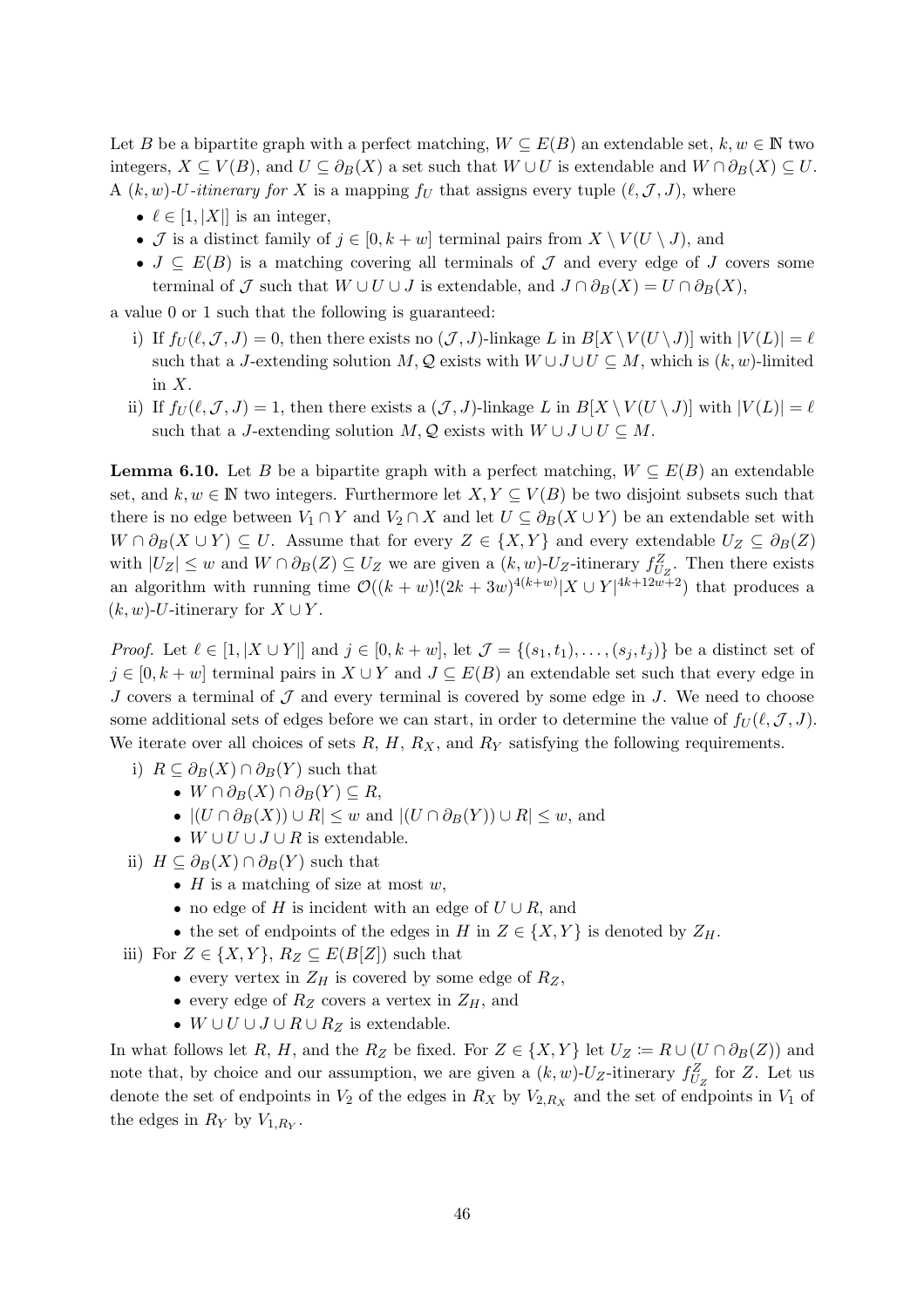There may exist some paths that belong to a linkage we are interested in which start in a vertex of  $V_1 \cap Y$  and end in a vertex of  $V_2 \cap X$ . However, each such path must necessarily use an edge of R and in total, since we are still only interested in  $(k, w)$ -limited linkages, we cannot cross the cut between  $X$  and  $Y$  too often. Still, we need to address this problem by possibly considering additional terminals not belonging to those we were given by  $\mathcal J$ . We approach the problem of merging the two itineraries with respect to the chosen sets above by constructing an auxiliary digraph  $D_{W,U,X,Y}[\mathcal{J}, J, R, H, R_X, R_Y]$  of constant size.

For the vertices of  $D_{W,U,X,Y}[\mathcal{J}, J, R, H, R_X, R_Y]$  we define the following sets:

$$
V_X := \{ s_i \in X \mid i \in [1, j] \} \cup \{ t_i \in X \mid i \in [1, j] \} \cup V_{2, R_X} \cup \{ v_e \mid e \in R \}
$$
  

$$
V_Y := \{ s_i \in Y \mid i \in [1, j] \} \cup \{ t_i \in Y \mid i \in [1, j] \} \cup V_{1, R_Y} \cup \{ v_e \mid e \in R \}.
$$

And for the edges let

$$
E_X := \{(s_i, v) \mid s_i \in V_X \text{ and } v \in V_{2,R_X}\} \cup \{(v_e, t_i) \mid t_i \in V_X \text{ and } e \in R\}
$$
  

$$
\cup \{(v_e, u) \mid e \in R \text{ and } u \in V_{2,R_X}\}, \text{ and}
$$

$$
E_Y := \{(s_i, v_e) \mid s_i \in V_Y \text{ and } e \in R\} \cup \{(v, t_i) \mid t_i \in V_Y \text{ and } v \in V_{1, R_Y}\}\
$$
  

$$
\cup \{(u, v_e) \mid e \in R \text{ and } u \in V_{1, R_Y}\}.
$$

Then

$$
D_{W,U,X,Y}[J, J, R, H, R_X, R_Y] := (V_X, E_X) \cup (V_Y, E_Y) + \{(u, v) \mid uw \in R_X, wz \in H, \text{ and } zv \in R_Y\}.
$$

Let L be a directed J-linkage in  $D_{W,U,X,Y}[\mathcal{J}, J, R, H, R_X, R_Y]$  such that L has at most  $t + w$ components in  $(V_Z, E_Z)$  for both  $Z \in \{X, Y\}$ . Then from L we can derive two instances of the linkage problem for the matching case, one in  $B[X]$  and the other in  $B[Y]$ , namely  $\mathcal{J}_{L,X} := E(L) \cap E_X$  and  $\mathcal{J}_{L,Y} := E(L) \cap E_Y$ . Additionally we define for  $Z \in \{X,Y\}$ 

$$
U_{L,Z} := (\partial_B(Z) \cap U) \cup R, \text{ and}
$$
  
\n
$$
J_{L,Z} := \{ e \in J \mid e \in E(B[Z]) \cup \partial_B(Z) \} \cup \{ e \in R_Z \mid e \text{ covers a terminal in } \mathcal{J}_{L,Z} \}.
$$

If there now exist integers  $\ell_1$  and  $\ell_2$  with  $\ell = \ell_1 + \ell_2$  such that

$$
f_{U_{L,X}}^X(\ell_1, \mathcal{J}_{L,X}, J_{L,X}) = f_{U_{L,Y}}^Y(\ell_1, \mathcal{J}_{L,Y}, J_{L,Y}) = 1,
$$

the two solutions in  $B[X]$  and  $B[Y]$  can be combined and we may set  $f_U(\ell, \mathcal{J}, J) \coloneqq 1$ .

In total, since we iterate over all possible choices and combinations, this process correctly computes a  $(k + w)$ -U-itinerary for  $X \cup Y$ . The running time follows from the number of possible choices we need to consider and the size and construction of  $D_{W,U,X,Y}[\mathcal{J}, J, R, H, R_X, R_Y]$ . Please note that the bound given in the statement of the lemma is probably not optimal, but it suffices for our purposes.  $\Box$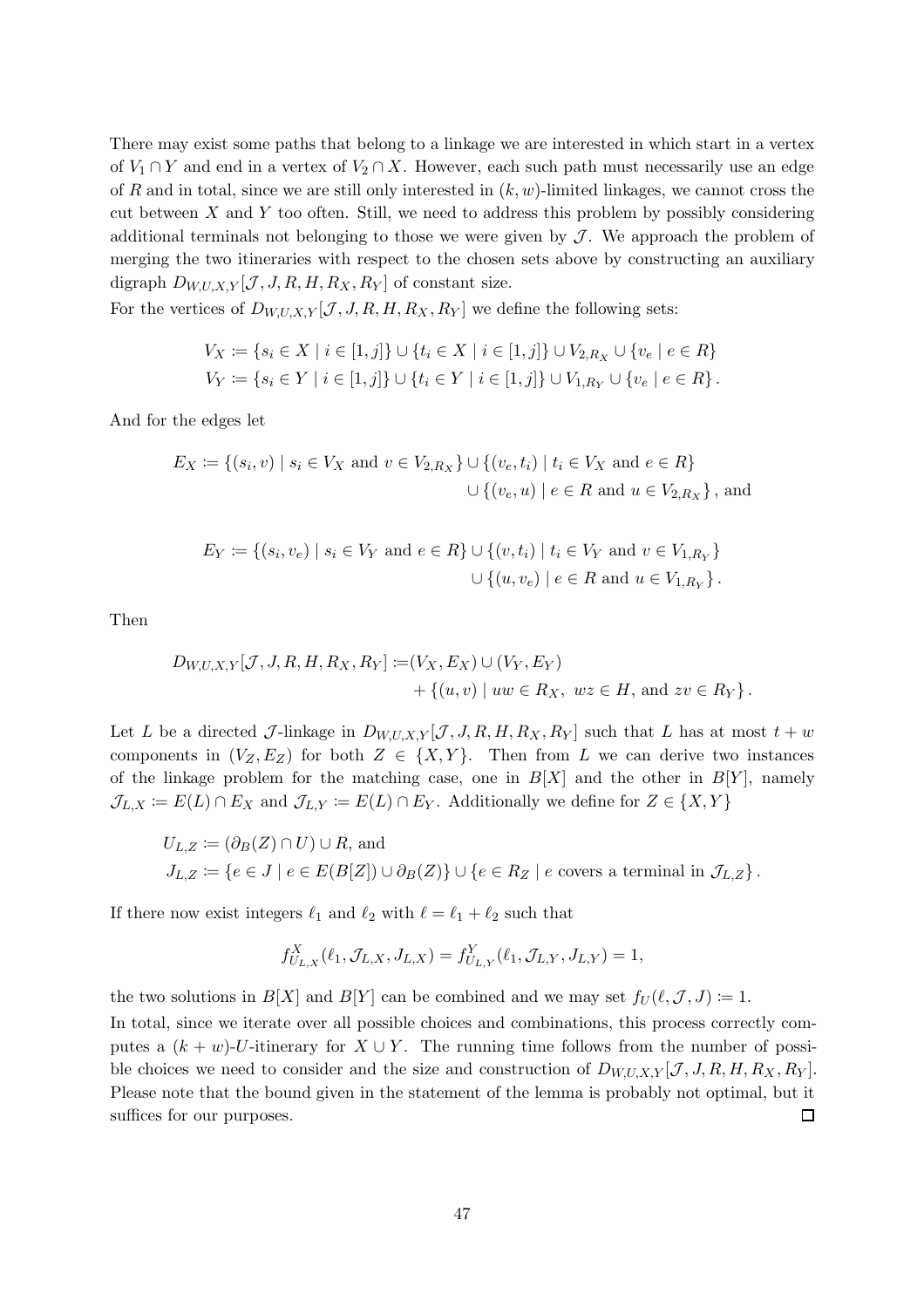[Lemma 6.10](#page-45-0) describes how to merge partial solutions at join-vertices of a  $(\mathcal{I}, W)$ -decomposition, once a set U has been fixed. The next lemma addresses the same problem at guard-vertices. Indeed for our purposes, it suffices to only consider guard- and join-vertices in a bottom-up fashion in order to find the desired solution.

<span id="page-47-0"></span>**Lemma 6.11.** Let B be a bipartite graph with a perfect matching,  $W \subseteq E(B)$  an extendable set, and  $k, w \in \mathbb{N}$  two integers. Furthermore let  $X, Y \subseteq V(B)$  be two disjoint subsets such that  $mp(\partial_B(X)) \leq w$  and  $|Y| \leq w$ , and let  $U \subseteq \partial_B(X \cup Y)$  be an extendable set with  $W \cap \partial_B(X \cup Y) \subseteq$ U. Assume that for every extendable  $U_X \subseteq \partial_B(X)$  with  $|U_X| \leq w$  and  $W \cap \partial_B(X) \subseteq U_X$ we are given a  $(k, w)$ -U<sub>X</sub>-itinerary  $f_{U_X}^X$ . Then there exists an algorithm with running time  $\mathcal{O}((w+k)!w^{\frac{1}{2}w}(|X|+w)^{4k+10w+2})$  that produces a  $(k, w)$ -*U*-itinerary for  $X \cup Y$ .

*Proof.* Let  $\ell \in [1, |X \cup Y|], j \in [0, k+w]$ , and  $\mathcal{J} = \{(s_1, t_1), \ldots, (s_j, t_j)\}\$  be a distinct set of  $j \in [0, k+w]$  terminal pairs in  $X \cup Y$  and  $J \subseteq E(B)$  an extendable set such that every edge in J covers a terminal of  $\mathcal J$  and every terminal is covered by some edge in J. Next we iterate over all possible choices for the sets  $R, H$ , and  $R<sub>X</sub>$  defined analogously to those in the proof of [Lemma 6.10.](#page-45-0) Additionally, we iterate over all possible choices of  $W \cup U \cup J \cup R \cup R_X$ -extending perfect matchings  $M_{J,R,R_X}$  of the graph  $B_Y := B[Y \cup V(W) \cup V(U) \cup V(J) \cup V(R) \cup V(R_X)].$ Since  $|Y| \leq w$  there are at most  $w^{\frac{w}{2}}$  such perfect matchings of  $B_Y$ . We need six additional vertex sets in order to construct another auxiliary digraph that will be used similarly to the one in [Lemma 6.10.](#page-45-0) However, since we do not know which colour the endpoints of an edge in  $\partial_B(X) \cap \partial_B(Y)$  have, with respect to the shore we are interested in, the construction is slightly more complicated.

- i)  $V_{1,R} \coloneqq \bigcup_{e \in R} e \cap V_1 \cap X$
- ii)  $V_{2,R} \coloneqq \bigcup_{e \in R} e \cap V_2 \cap X$
- iii)  $V_{1,H} \coloneqq \bigcup_{e \in R_X} e \cap V_1 \setminus \bigcup_{e \in H} e$
- iv)  $V_{2,H} \coloneqq \bigcup_{e \in R_X} e \cap V_2 \setminus \bigcup_{e \in H} e$
- v)  $V_{1,X} := \{ s_i \in X \mid (s_i, t_i) \in \mathcal{J} \}$
- vi)  $V_{2,X} \coloneqq \{t_i \in X \mid (s_i, t_i) \in \mathcal{J}\}\$

As a first component we need the digraph  $D_1 := \mathcal{D}(B_Y, M_{J,R,R_X})$ . Second let

$$
V_X := \{ u' \mid u \in V_{1,R} \cup V_{1,H} \cup V_{1,X} \} \cup \{ v' \mid v \in V_{2,R} \cup V_{2,H} \cup V_{2,X} \},
$$
  

$$
E_X := \{ (u',v') \mid u \in V_{1,R} \cup V_{1,H} \cup V_{1,X} \text{ and } v \in V_{2,R} \cup V_{2,H} \cup V_{2,X} \},
$$
 and

$$
E' := \{ (u', v_e) \mid u \in V_{1,H} \cup V_{1,R}, u \in e \in R \cup R_X, \text{ and } v_e \in V(D_1) \}
$$
  

$$
\cup \{ (v_e, v') \mid v \in V_{2,H} \cup V_{2,R}, v \in e \in R \cup R_X, \text{ and } v_e \in V(D_1) \}.
$$

In total these definitions give rise to the digraph

$$
D_{W,U,X,Y}[J,J,R,H,R_X,M_{J,R,R_X}] := (V_X, E_X) \cup D_1 + E'.
$$

Now let

 $\mathcal{J}' \coloneqq \{(u_i, w_i) \mid u_i = s_i \text{ if } s_i \in Y \text{ if not, } u_i = s'_i, w_i = t_i \text{ if } t_i \in Y \text{ if not, } w_i = t'_i\}$ .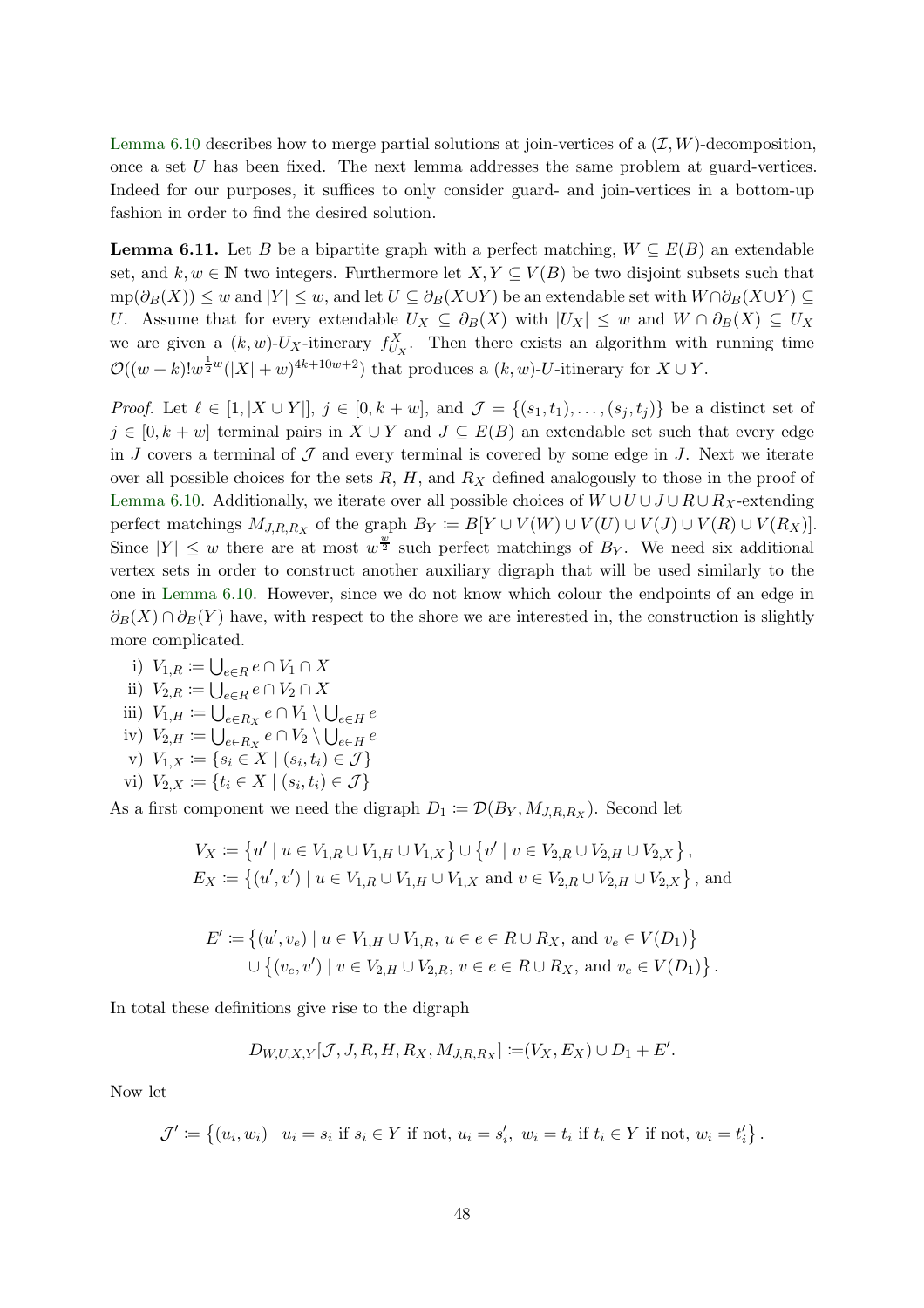For every  $e \in J$  we identify any endpoint of J that is a terminal of  $\mathcal{J}'$  with the vertex  $v_e \in$  $V(D_1)$ . Then, by construction, every solution  $P$ , M for  $\mathcal{J}'$ , W in  $B[X \cup Y]$  such that M extends  $M_{J,R,R_X}$  naturally corresponds to a family of pairwise internally disjoint directed paths in  $D_{W,U,X,Y}[\mathcal{J},J,R,H,R_X,M_{J,R,R_X}]$  that links  $\mathcal{J}'$ . On the other hand, let  $\mathcal{P}$  be a family of pairwise internally disjoint directed paths linking  $\mathcal{J}'$ , such that the following requirements are met:

- i) Let  $Q \coloneqq \bigcup_{P \in \mathcal{P}} P$ , then the total number, over all paths  $P \in \mathcal{P}$ , of subgraphs of Q that are a maximal directed subpaths of  $P[V_X \cup \{v_e \mid e \in R_X\}]$  does not exceed  $k + w$ .
- ii) If  $v \in V(P)$  such that  $v = v_e$  for some  $e \in M_{J,R,R_X}$  and there is some  $u' \in V_X$  such that  $u \in e$ , then u' does not occur in any other path of P. Similarly, if  $u' \in V(P) \cap V_X$  such that some  $e \in M_{J,R,R_X}$  exists with  $u \in e$ , then  $v_e$  does not occur in any path of  $P$  besides possibly P.

Let P' be a subgraph of Q that is a maximal directed subpath of  $P[V_X \cup \{v_e \mid e \in R_X\}]$  for some  $P \in \mathcal{P}$  and let  $u'_{P'}$  be the starting point of P and  $v'_{P'}$  its end. We define a terminal pair  $(u, v)$ in  $B[X]$  as follows:

- If  $u_{P'} \in V_{1,R} \cup V_{1,H} \cup V_{1,X}$  set  $u := u_{P'}$ , otherwise there must be some  $e \in R_X$  such that  $u'_{P'} = v_e$ . In this case let  $u_e$  be the endpoint of e in  $V_1$  and set  $u := u_e$ .
- Similarly, if  $v_{P'} \in V_{2,R} \cup V_{2,H} \cup V_{2,X}$  set  $v = v_{P'}$ , otherwise there must be some  $e \in R_X$ such that  $v'_{P'} = v_e$ . In this case let  $u'_e$  be the endpoint of e in  $V_2$  and set  $v := u'_e$ .

Let  $\mathcal{J}_{\mathcal{P}}$  be the collection of all terminal pairs  $(u, v)$  defined as above. Then no vertex of X occurs in two different terminal pairs of  $\mathcal{J}_{\mathcal{P}}$  and every terminal is covered by an edge of  $J \cup R_X$ . We define two additional sets as before:

$$
U_{\mathcal{P},X} := (\partial_B(X) \cap U) \cup R, \text{ and}
$$
  
\n
$$
J_{\mathcal{P},X} := \{ e \in J \mid e \in E(B[X]) \cup \partial_B(X) \} \cup \{ e \in R_X \mid e \text{ covers a terminal in } \mathcal{J}_{L,X} \}.
$$

If there now exist integers  $\ell_1$  and  $\ell_2$  with  $\ell = \ell_1 + \ell_2$  such that

$$
\ell_2 = 2|V(Q) \cap \{v_e \mid e \in M_{J,R,R_X} \setminus R_X\}|, \text{ and } f_{U_{\mathcal{P},X}}^X(\ell_1, \mathcal{J}_{\mathcal{P}}, J_{\mathcal{P},X}) = 1,
$$

We can combine the parts of  $P$  in  $D_1[\{v_e \mid e \in M_{J,R,R_X} \setminus R_X\}]$  and a solution for  $\mathcal{J}_P$  to obtain a solution for  $X \cup Y$  and U. Hence we may set  $f_U(\ell, \mathcal{J}, J) := 1$ . By iterating over all possible choices for the various sets we are sure to produce a complete  $(k, w)$ -U-itinerary for  $X \cup Y$ .  $\Box$ 

Using lemmata [6.10](#page-45-0) and [6.11,](#page-47-0) we are now able to merge partial solutions at all join- and guard vertices. For basic vertices obtaining partial solutions is straight forward, since we may only choose the edges of the perfect matchings covering the two singular vertices that lie in the two subtrees beneath. In order to obtain a  $(k, w)$ -U-itinerary for every possible U, we just have to call the corresponding merge operation for every possible choice of  $U$ . At any given time there are  $\mathcal{O}(|V(B)|^w)$  such choices, which overall implies the following:

<span id="page-48-0"></span>**Corollary 6.12.** Let B be a bipartite graph with a perfect matching,  $\mathcal{I}$  a distinct set of k terminal pairs,  $W$  an extendable set covering all terminals such that every edge in  $W$  covers a terminal and  $(T, \delta)$  a  $(T, W)$ -decomposition of width w for B. There exists an algorithm that decides in time  $\mathcal{O}(|V(B)|^{4k+13w+3})$  whether there exists a solution for  $\mathcal{I}, W$  or not.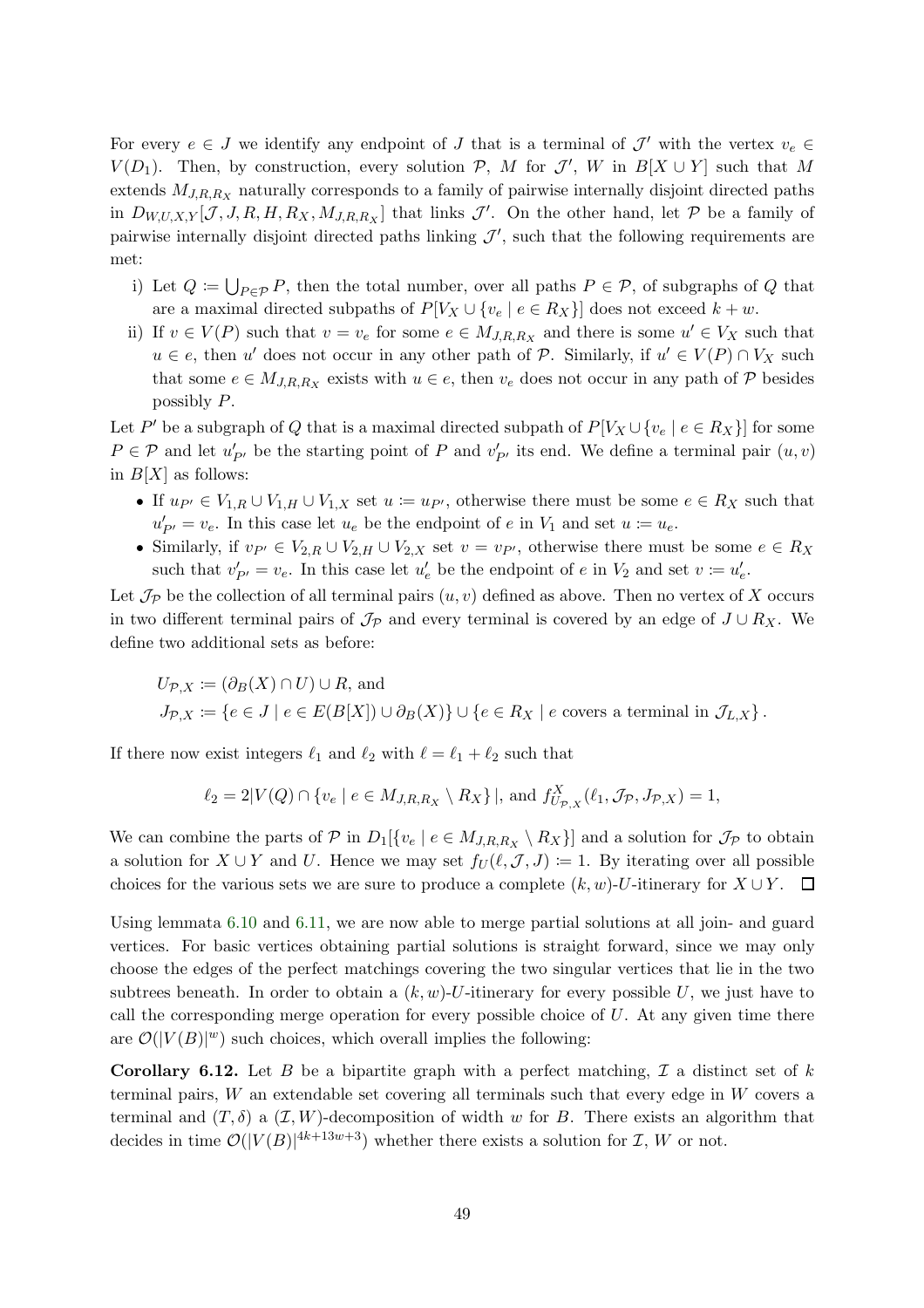[Corollary 6.12,](#page-48-0) together with the approximation factor for our  $(\mathcal{I}, W)$ -decomposition from [Lemma 6.8,](#page-41-1) fixes

 $f_2(\text{pmw}(B), k, |V(B)|) \coloneqq \mathcal{O}(|V(B)|^{5616 \text{pmw}(B) + 11232 \text{pmw}(B)^2 + 189 + 73k}).$ 

<span id="page-49-0"></span>Together with our previous results this completes the proof of [Proposition 6.2.](#page-36-1)

#### 6.3 Counting Perfect Matchings

To count the number of perfect matchings in a graph of bounded perfect matching width is another relatively straight forward application of dynamic programming. We describe the algorithm for general, so not necessarily bipartite, graphs, however, for non-bipartite graphs there is currently no algorithm known to compute a perfect matching decomposition of bounded width. Hence we consider the decomposition itself to be part of the input. This means that [Theorem 1.8](#page-4-2) will follow from the results presented in this subsection by an application of [Theorem 1.6.](#page-4-1)

Let G be a graph with a perfect matching and  $(T, \delta)$  be a perfect matching decomposition of width  $w \in \mathbb{N}$  for G. Let us select a root  $r \in V(T)$  and let  $\vec{T}$  be the orientation of T obtained by orienting every edge of T away from r. Moreover, for every  $(d, t) \in E(\vec{T})$  let  $T_t$  denote the component of  $\vec{T} - d$  that contains t.

For every vertex  $t \in V(T) \setminus \{r\}$  with unique incoming edge  $(d, t)$  we will compute a value  $\mu(t, F) \in \mathbb{N}$  where  $F \subseteq \partial_G(dt)$  and  $|F| \leq w$  such that  $\mu(t, F) = 0$  if and only if F is not extendable, and otherwise  $\mu(t, F)$  is the number of perfect matchings of  $G[\delta(t) \cup V(F)]$  that extend F. Since width $(T, \delta) = w$  no set  $F \subseteq \partial_G(dt)$  with  $|F| \geq w+1$  can be extendable and thus for every  $t \in V(T) \setminus \{r\}$  we only have to consider  $|V(G)|^{2w}$  many such sets F. In an additional step we will compute the value  $\mu(r, \emptyset)$  using similar techniques as before to obtain the total number of perfect matchings in G. In what follows we write  $\mu(t, \cdot)$  as a placeholder for  $\mu(t, F)$  for every  $F \subseteq \partial_G(dt)$  with  $|F| \leq w$ .

**Proposition 6.13.** Let G be a graph with a perfect matching and  $(T, \delta)$  be a perfect matching decomposition of width  $w \in \mathbb{N}$  for G. There exists an algorithm that computes in time  $\mathcal{O}(|V(G)|^{4w+1})$  the number of perfect matchings in G.

*Proof.* Let us assume that the root r is not a leaf. Throughout the proof let us fix the convention that, given  $t \in V(T) \setminus \{r\}, d \in V(T)$  is the unique vertex with  $(d, t) \in E(T)$ .

Let us assume  $t \in V(T)$  to be a leaf. In this case the only extendable sets  $F \subseteq \partial_G(dt)$  are of cardinality one. Indeed, we have to test at most  $|V(G)| - 1$  edges incident with t whether they are contained in a perfect matching or not. This can clearly be done in polynomial time [\[Edm65\]](#page-52-12).

Next let us assume  $t \in V(T) \setminus \{r\}$  is not a leaf and has successors  $t_1$  and  $t_2$ . Moreover, assume that  $\mu(t_i, \cdot)$  have already been computed for both  $i \in [1,2]$ . Observe that  $\partial_G(dt)$  $(\partial_G(tt_1) \cup \partial_G(tt_2)) \setminus (\partial_G(tt_1) \cap \partial_G(tt_2))$ . Let  $F \subseteq \partial_G(dt)$  be an extendable set of edges and let  $F_i \coloneqq \partial_G(t t_i)$  for both  $i \in [1, 2]$ . Let W be the collection of all sets  $W \subseteq \partial_G(t t_1) \cap \partial_G(t t_2)$ such that  $F \cup W$  is extendable. Note that  $W \cap F = \emptyset$ , and  $|F_i \cup W| \leq w$  for both  $i \in [1,2]$ by definition and the width of  $(T, \delta)$ . We claim that every perfect matching M of G with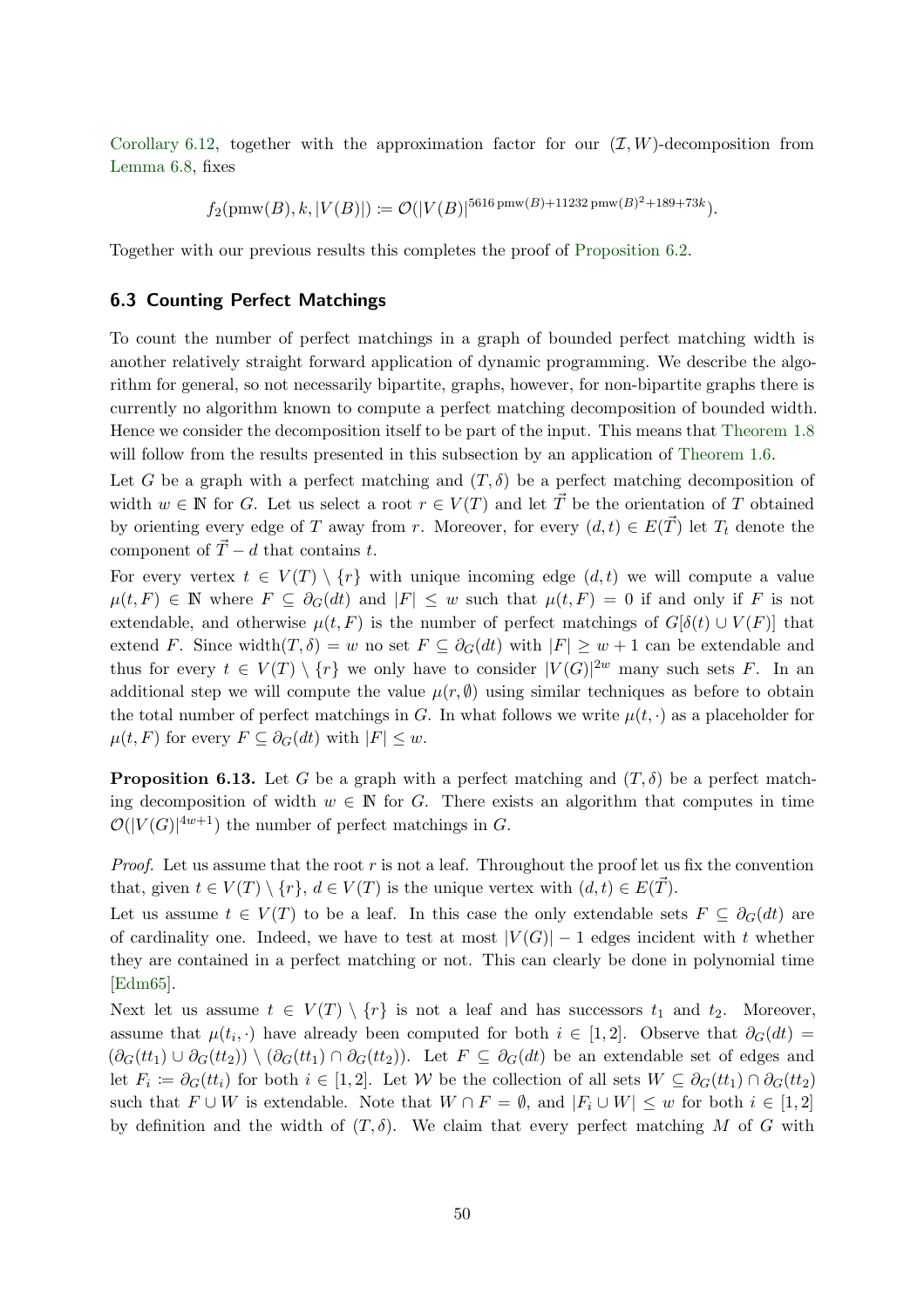$M \cap \partial_G(dt) = F$  contains such a set W. To see this simply observe that every edge of M which belongs to  $\partial_G(t t_1) \cup \partial_G(t t_2)$  but not to  $\partial_G(dt)$  must belong to  $\partial_G(t t_1) \cap \partial_G(t t_2)$ . Hence with  $M \cap \partial_G (tt_1) \cap \partial_G (tt_2)$  we have found the set we wanted. Therefore the number

$$
\mu(t, F) := \sum_{W \in \mathcal{W}} \mu(t_1, F_1 \cup W) \cdot \mu(t_2, F_2 \cup W)
$$

is exactly the number of perfect matchings of  $G[V(F) \cup \delta(T_t)]$  as intended. To compute this number we have to consider every set  $W \subseteq \partial_G(t_1) \cap \partial_G(t_2)$  of size at most  $w - |F|$  and test, whether  $W \cup F$  is extendable or not. So in total we perform  $\mathcal{O}(|V(G)|^{2w})$  such tests. Since we also have  $\mathcal{O}(|V(G)|^{2w})$  such sets F we need to consider,  $\mu(t, \cdot)$  can be computed in  $\mathcal{O}(|V(G)|^{4w})$ steps.

At last let us consider the root r with its three successors  $t_1$ ,  $t_2$ , and  $t_3$  and suppose we are given  $\mu(t_i, \cdot)$  for every  $i \in [1,3]$ . Let M be any perfect matching of G, then  $M \cap \bigcup_{i=1}^3 \partial_G(rt_i)$  can be decomposed into two sets: A set  $F_M \subseteq \partial_G(rt_1)$  and a set  $W_M \subseteq \bigcup_{i=1}^3 \partial_G(rt_i) \setminus \partial_G(rt_1)$  $\partial_G(rt_2) \cap \partial_G(rt_3$ . Hence we may use the same method as for ne non-root inner vertices to compute  $\mu(r,\emptyset)$  by simply considering all extendable sets  $F \subseteq \partial_G(rt_1)$  and then for each such F every possible set  $W \subseteq \partial_G(rt_2) \cap \partial_G(rt_3)$  such that  $F \cup W$  is extendable. Let  $\mathcal{F}_r$  be the set of all extendable subsets F of  $\partial_G(rt_1)$  and let  $\mathcal{W}_{r,F}$  be the set of all sets  $W \subseteq \partial_G(rt_2) \cap \partial_G(rt_3)$ such that  $F \cup W$  is extendable. For each  $i \in [2,3]$  let  $F_i := F \cap \partial_G(rt_i)$ . We set

$$
\mu(r,\emptyset) := \sum_{F \in \mathcal{F}_r} \sum_{W \in \mathcal{W}_{r,F}} \mu(t_1,F) \cdot \mu(t_2,F_2 \cup W) \cdot \mu(t_3,F_3 \cup W).
$$

It follows from the discussion above that  $\mu(r, \emptyset)$  is the number of perfect matchings of G. Moreover, since T is a cubic tree with  $|V(G)|$  leaves, we have  $|V(T)| \in \mathcal{O}(|V(G)|)$ , and thus, the total running time of the procedure is  $\mathcal{O}(|V(G)|^{4w+1})$ .  $\Box$ 

### <span id="page-50-0"></span>6.4 Consequences for Matching Minor Checking and Bipartite Graphs Excluding a Planar Matching Minor

The importance of the disjoint paths problem in the Graph Minors series by Robertson and Seymour is due to the fact that checking for minor containment can be reduced to certain instances of the disjoint paths problem. For bipartite graphs with perfect matchings, this is also true.

*Proof of [Theorem 1.7.](#page-4-0)* By [Corollary 4.5,](#page-21-1) if  $H$  is a matching minor of  $B$ , then there exists a perfect matching M of B such that there exists an M-model of H in B. Every vertex  $v \in V(H)$ is represented by a barycentric tree in  $B$ , and it is not hard to see that we may always choose such a barycentric tree such that the number of vertices of degree at least 3 is at most  $\deg_H(v)$ . Let  $\mu: H \to B$  be such a model. By [Lemma 4.4](#page-20-0) we may further assume that M corresponds to a perfect matching  $M_H$  of H and  $\mu(uv)$  is internally M-conformal if and only if  $uv \notin M_H$ . Moreover, if  $uv \in M_H$ , then  $\mu(uv)$  is M conformal. Hence for every v, it suffices to guess the at most deg<sub>H</sub>(v) many edges of M and ask for pairwise internally disjoint internally M-conformal paths connecting them in an appropriate way. Additionally, we need an internally M-conformal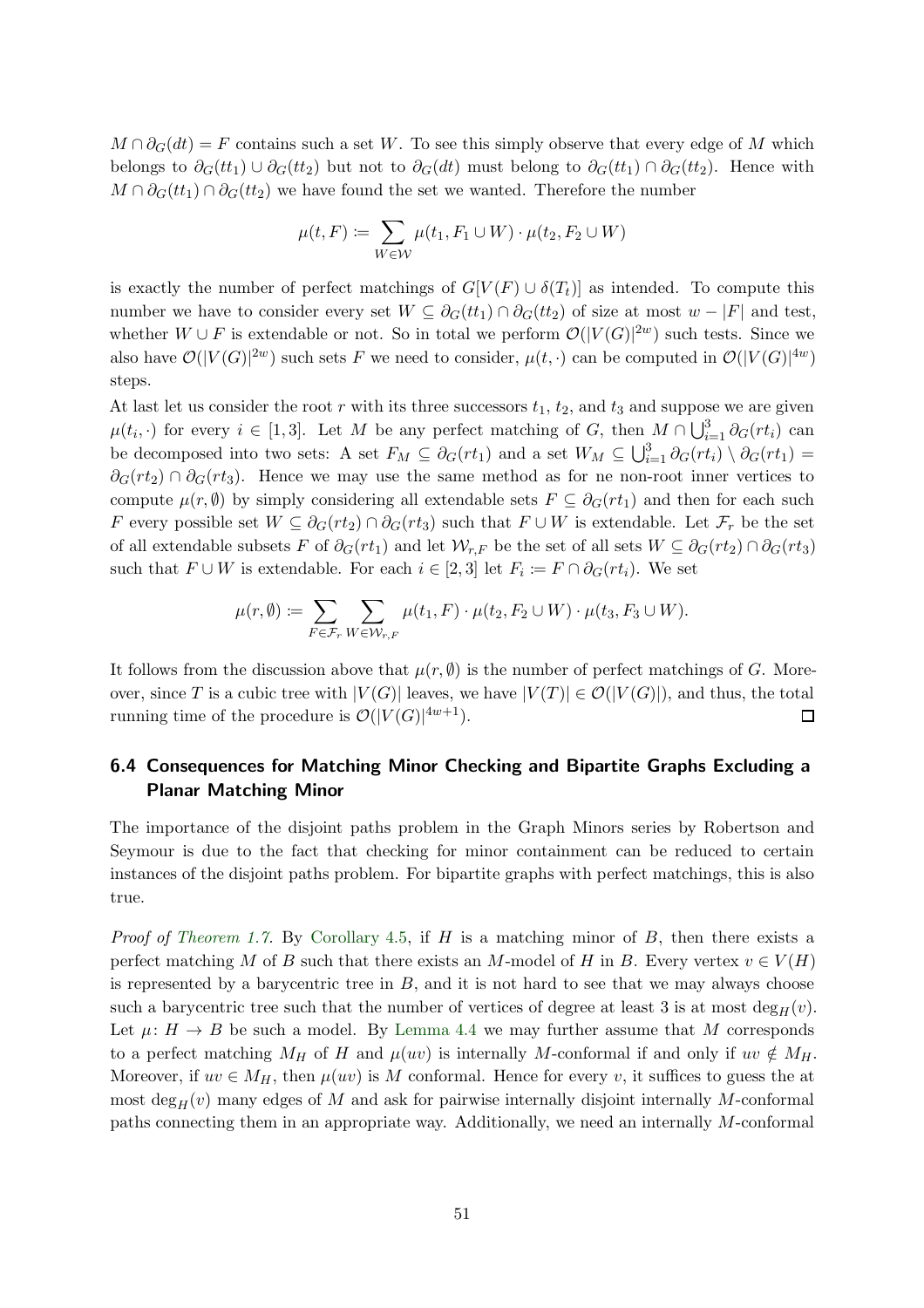path representing every  $uv \in E(H) \setminus M_H$  and for each of those, we need to find an edge of M for each of the two endpoints. Since we also guessed the edges of M covering the only vertex of  $\mu(x)$  not covered by  $E(\mu(x)) \cap M$  for both  $x \in \{u, v\}$  if  $uv \in M_H$ , the endpoints of these two edges, not belonging to their respective vertex models must also be linked by paths. Since it is not feasible to check for  $M$ -models of  $H$  for every perfect matching  $M$  of  $B$ , we instead check all possible choices of extendable sets F of size at most  $2|E(H)| + \sum_{v \in V(H)} \deg_H(v) = 4|E(H)|$ . In fact, since we also do not know which edge of our set  $F$  belongs to the model of which vertex or edge of  $H$ , we also need to try all possible configurations. But this only worsens our running time by a factor depending exclusively on the size of F. Hence in total we need to call the algorithm from [Proposition 6.2](#page-36-1) at most  $\mathcal{O}(|V(B)|^{\{E(H)\}})$  times with  $k \leq 4|E(H)| \leq 4|V(H)|^2$ , and thus our claim follows.  $\Box$ 

Corollaries [1.9](#page-4-3) and [1.10](#page-4-4) now both follows by applying [Theorem 1.2](#page-2-2) to the findings from this section. Additionally an algorithmic version of [Theorem 1.5](#page-3-0) can be achieved using similar arguments. Moreover, it follows from [Lemma 4.11](#page-22-0) that we can obtain analogous results for the testing for members of fundamental anti-chains as butterfly minors on digraphs of bounded directed treewidth and, in particular, for every strongly connected strongly planar digraph H there exists a polynomial-time algorithm that decides whether any given digraph D contains a member of  $\mathfrak{A}(H)$  as a butterfly minor. This might be especially surprising since  $\mathfrak{A}(H)$  may be infinite.

# 7 Conclusion

So far the only bipartite graphs with perfect matchings for which we were able to test for matching minor containment in bipartite graphs were  $C_4$ , the cube, and  $K_{3,3}$ . Moreover, it was part of the original motivation for the study of  $K_{3,3}$  matching minor free bipartite graphs that on these graphs the number of perfect matchings can be computed efficiently. In this paper we have established perfect matching width as a useful parameter for the study of matching minors, at least in bipartite graphs. Moreover, we have shown both the recognition problem of classes of bipartite graphs excluding a planar matching minor  $H$ , and the problem of counting the number of perfect matchings in bipartite graphs in  $H$  matching minor free graphs to be in P. A natural question to ask is, whether or not these observations can be extended to bipartite graphs with perfect matchings that exclude some non-planar matching covered graph as a matching minor. Towards this goal we formulate three questions, which pose as the main motivation of our research.

Question 7.1. What is the computational complexity of the t-DAPP?

**Question 7.2.** Let  $H$  be a non-planar bipartite matching covered graph. What is the computational complexity of deciding whether a given bipartite graph B with a perfect matching contains  $H$  as a matching minor?

**Question 7.3.** Let  $H$  be any bipartite matching covered graph. What is the computational complexity of computing the number of perfect matchings in a bipartite graph B which does not contain  $H$  as a matching minor?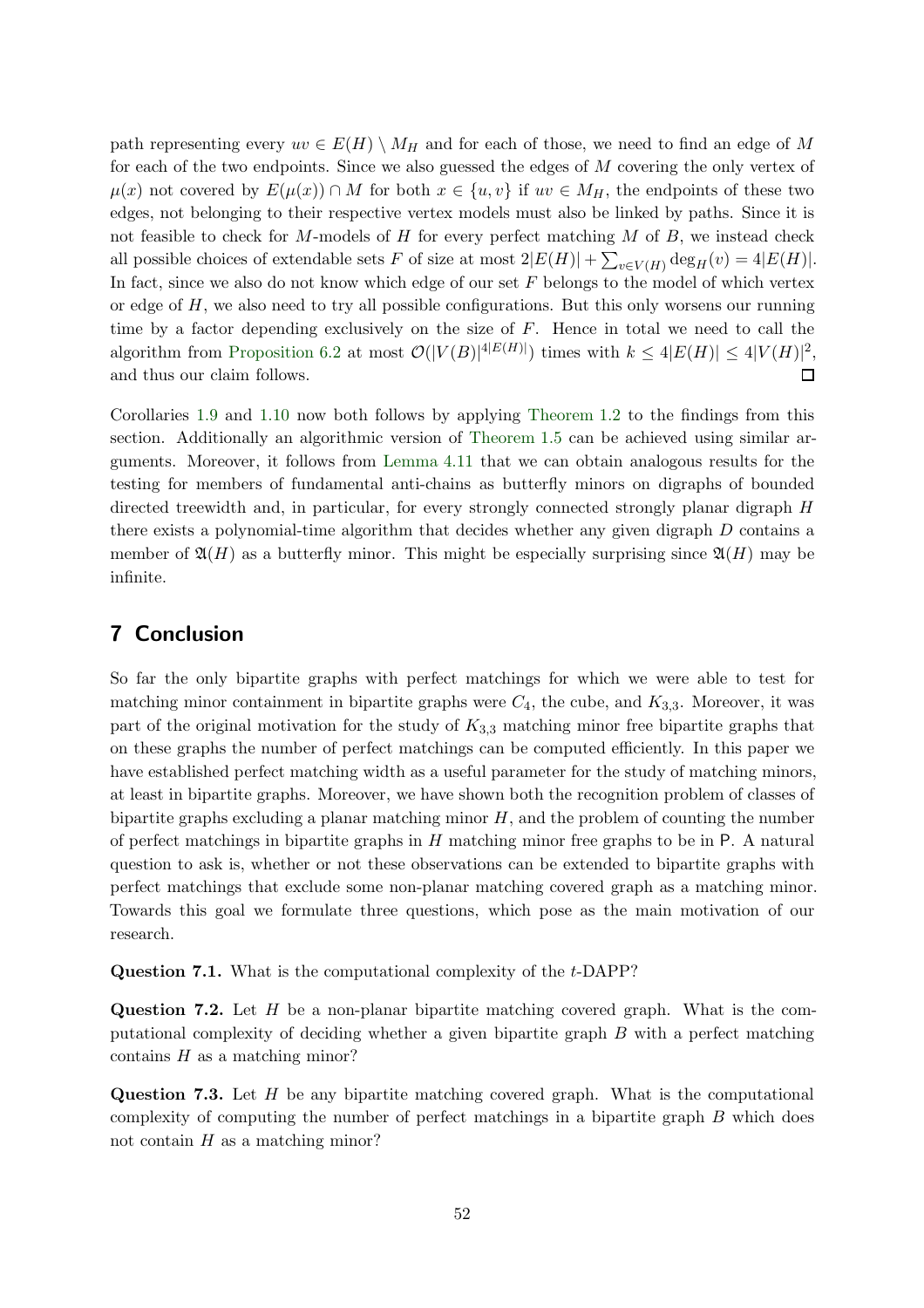Finally, we conclude this work with a question regarding infinite anti-chains of butterfly minors. Let  $\mathcal F$  be a, possibly infinite, family of digraphs. We say that  $\mathcal F$  can be *covered* by a finite number of fundamental anti-chains if there exist digraphs  $D_1, \ldots, D_m$  such that  $\mathcal{F} \subseteq \bigcup_{i=1}^m \mathfrak{A}(D_i)$ .

**Question 7.4.** Is there an infinite family F of strongly 2-connected digraphs such that F cannot be covered by a finite number of fundamental anti-chains?

### **References**

- <span id="page-52-4"></span>[AKKW16] Saeed Akhoondian Amiri, Ken-ichi Kawarabayashi, Stephan Kreutzer, and Paul Wollan. The Erdos-Pósa Property for Directed Graphs. arXiv preprint arXiv:1603.02504, 2016.
- <span id="page-52-10"></span>[Arc96] Dan Archdeacon. Topological Graph Theory. A survey. Congressus Numerantium, 115(5-54):18, 1996.
- <span id="page-52-6"></span>[BJG18] Jørgen Bang-Jensen and Gregory Gutin. Classes of Directed Draphs. Springer, 2018.
- <span id="page-52-11"></span>[Bra21] Henry Roy Brahana. Systems of Circuits on Two-Dimensional Manifolds. Annals of Mathematics, pages 144–168, 1921.
- <span id="page-52-13"></span>[CLMS19] Victor Campos, Raul Lopes, Ana Karolinna Maia, and Ignasi Sau. Adapting the Directed Grid Theorem into an FPT Algorithm. Electronic Notes in Theoretical Computer Science, 346:229–240, 2019.
- <span id="page-52-7"></span>[DM58] Andrew L Dulmage and Nathan S Mendelsohn. Coverings of Bipartite Graphs. Canadian Journal of Mathematics, 10:517–534, 1958.
- <span id="page-52-8"></span>[DM59] Andrew L Dulmage and Nathan S Mendelsohn. A Structure Theory of Bipartite Graphs of Finite Exterior Dimension. The Transactions of the Royal Society of Canada, Section III, 53:1–13, 1959.
- <span id="page-52-9"></span>[DM63] Andrew L Dulmage and Nathan S Mendelsohn. Two Algorithms for Bipartite Graphs. Journal of the Society for Industrial and Applied Mathematics, 11(1):183– 194, 1963.
- <span id="page-52-12"></span>[Edm65] Jack Edmonds. Paths, Trees, and Flowers. Canadian Journal of Mathematics, 17:449–467, 1965.
- <span id="page-52-5"></span>[GKKK20] Archontia C Giannopoulou, Ken-ichi Kawarabayashi, Stephan Kreutzer, and Ojoung Kwon. The Directed Flat Wall Theorem. In Proceedings of the Fourteenth Annual ACM-SIAM Symposium on Discrete Algorithms, pages 239–258. SIAM, 2020.
- <span id="page-52-3"></span>[GT11] Bertrand Guenin and Robin Thomas. Packing Directed Circuits Exactly. Combinatorica, 31(4):397–421, 2011.
- <span id="page-52-0"></span>[Hal76] Rudolf Halin. S-Functions for Graphs. Journal of geometry, 8(1-2):171–186, 1976.
- <span id="page-52-1"></span>[HRW19a] Meike Hatzel, Roman Rabinovich, and Sebastian Wiederrecht. Cyclewidth and the Grid Theorem for Perfect Matching Width of Bipartite Graphs. In International Workshop on Graph-Theoretic Concepts in Computer Science, pages 53–65. Springer, 2019.
- <span id="page-52-2"></span>[HRW19b] Meike Hatzel, Roman Rabinovich, and Sebastian Wiederrecht. Cyclewidth and the Grid Theorem for Perfect Matching Width of Bipartite Graphs. arXiv preprint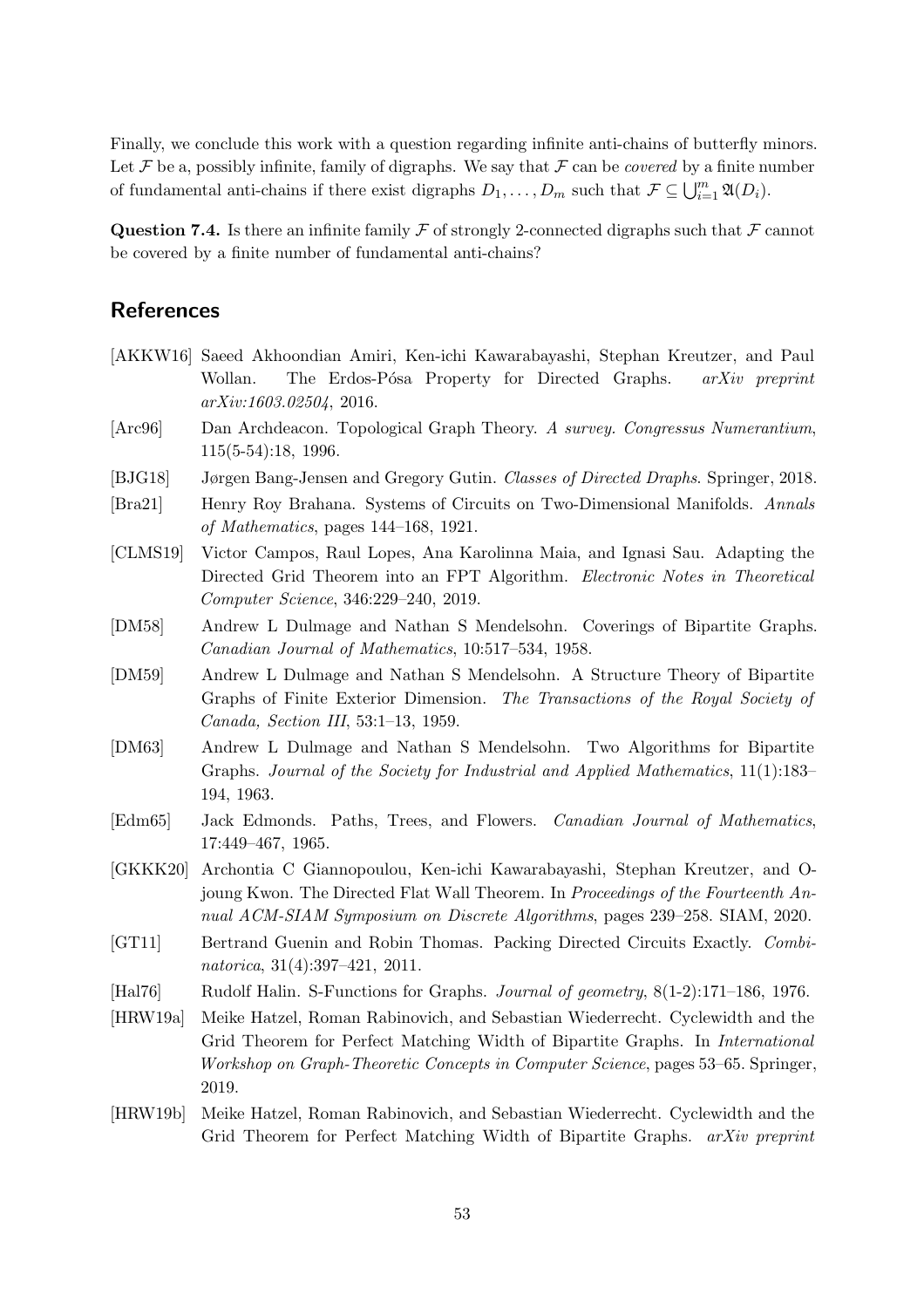arXiv:1902.01322, 2019.

- <span id="page-53-12"></span>[JRST01] Thor Johnson, Neil Robertson, Paul D Seymour, and Robin Thomas. Directed Tree-Width. Journal of Combinatorial Theory, Series B, 82(1):138–154, 2001.
- <span id="page-53-15"></span>[KK15] Ken-ichi Kawarabayashi and Stephan Kreutzer. The Directed Grid Theorem. In Proceedings of the forty-seventh annual ACM symposium on Theory of Computing, pages 655–664, 2015.
- <span id="page-53-6"></span>[KTW20] Ken-ichi Kawarabayashi, Robin Thomas, and Paul Wollan. Quickly Excluding a Non-Planar Graph. arXiv preprint arXiv:2010.12397, 2020.
- <span id="page-53-19"></span>[Kuh55] Harold W Kuhn. The Hungarian Method for the Assignment Problem. Naval research logistics quarterly, 2(1-2):83–97, 1955.
- <span id="page-53-1"></span>[Kur30] Casimir Kuratowski. Sur le Probleme des Courbes Gauches en Topologie. Fundamenta mathematicae, 15(1):271–283, 1930.
- <span id="page-53-8"></span>[Lit75] CHC Little. A Characterization of Convertible (0, 1)-Matrices. Journal of Combinatorial Theory, Series B, 18(3):187–208, 1975.
- <span id="page-53-17"></span>[LP09] László Lovász and Michael D Plummer. *Matching Theory*, volume 367. American Mathematical Soc., 2009.
- <span id="page-53-13"></span>[McC00] William McCuaig. Even Dicycles. Journal of Graph Theory, 35(1):46–68, 2000.
- <span id="page-53-10"></span>[McC04] William McCuaig. Pólya's Permanent Problem. Electronic Journal of Combinatorics, pages R79–R79, 2004.
- <span id="page-53-11"></span>[Nor05] Serguei Norine. Matching Structure and Pfaffian Orientations of Graphs. PhD thesis, Georgia Institute of Technology, 2005.
- <span id="page-53-16"></span>[NT07] Serguei Norine and Robin Thomas. Generating Bricks. Journal of Combinatorial Theory, Series B, 97(5):769–817, 2007.
- <span id="page-53-3"></span>[RS86a] Neil Robertson and Paul D. Seymour. Graph Minors: II. Algorithmic Aspects of Tree-Width. Journal of algorithms, 7(3):309–322, 1986.
- <span id="page-53-4"></span>[RS86b] Neil Robertson and Paul D Seymour. Graph Minors: V. Excluding a Planar Graph. Journal of Combinatorial Theory, Series B, 41(1):92–114, 1986.
- <span id="page-53-5"></span>[RS95] Neil Robertson and Paul D Seymour. Graph Minors: XIII. The Disjoint Paths Problem. Journal of combinatorial theory, Series B, 63(1):65–110, 1995.
- <span id="page-53-7"></span>[RS03] Neil Robertson and Paul D Seymour. Graph Minors. XVI. Excluding a Non-Planar Graph. Journal of Combinatorial Theory, Series B, 89(1):43–76, 2003.
- <span id="page-53-2"></span>[RS04] Neil Robertson and Paul D Seymour. Graph Minors: XX. Wagner's Conjecture. Journal of Combinatorial Theory, Series B, 92(2):325–357, 2004.
- <span id="page-53-9"></span>[RST99] Neil Robertson, Paul D Seymour, and Robin Thomas. Permanents, Pfaffian Orientations, and Even Directed Circuits. Annals of Mathematics, pages 929–975, 1999.
- <span id="page-53-14"></span>[ST87] Paul Seymour and Carsten Thomassen. Characterization of Even Directed Graphs. Journal of Combinatorial Theory, Series B, 42(1):36–45, 1987.
- <span id="page-53-18"></span>[Sta78] Saul Stahl. The Embeddings of a Graph—A Survey. Journal of Graph Theory, 2(4):275–298, 1978.
- <span id="page-53-0"></span>[Wag37] Klaus Wagner. Über eine Eigenschaft der Ebenen Komplexe. Mathematische Annalen, 114(1):570–590, 1937.